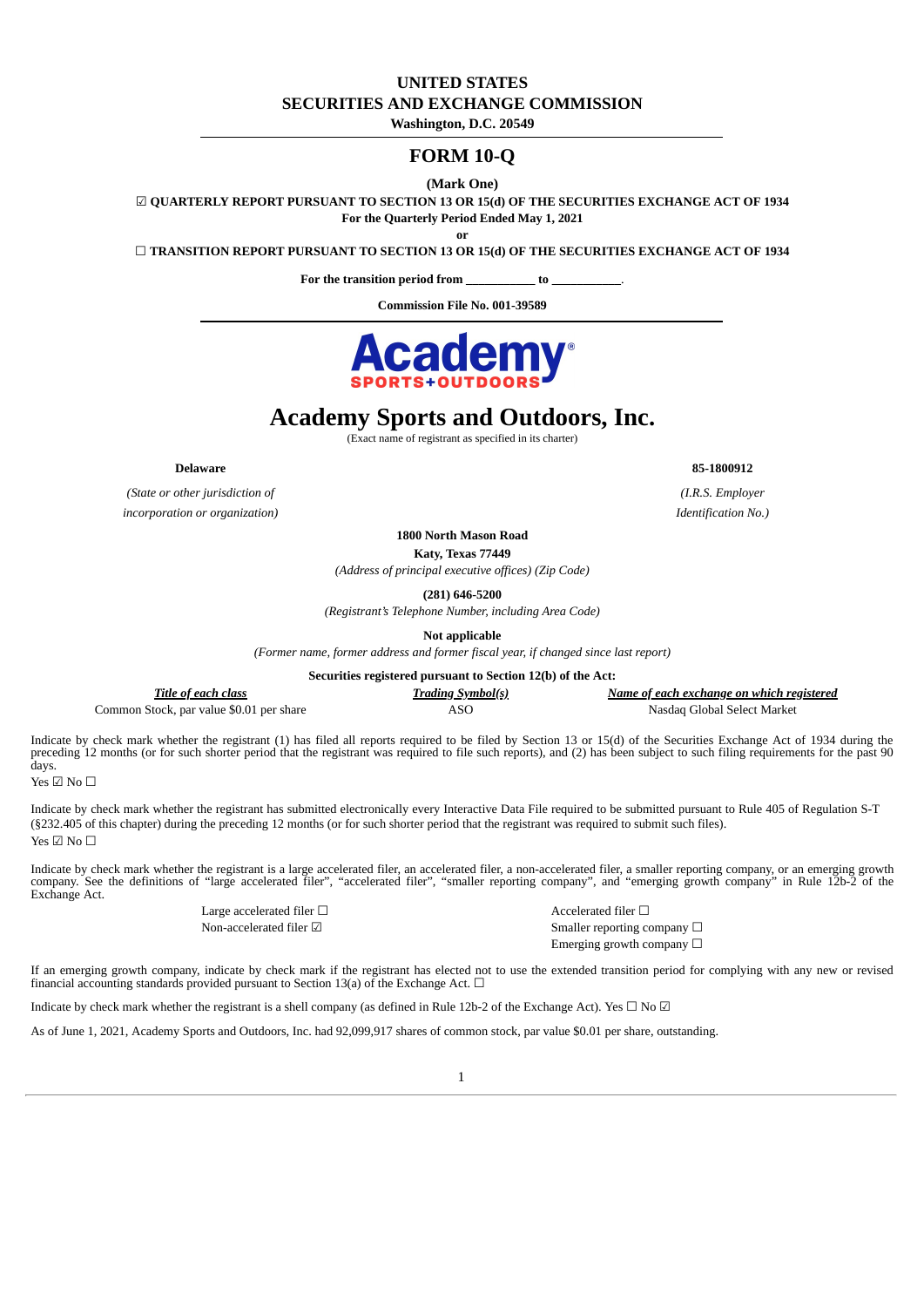# **ACADEMY SPORTS AND OUTDOORS, INC. TABLE OF CONTENTS**

<span id="page-1-0"></span>

|                                                                                               | Page      |
|-----------------------------------------------------------------------------------------------|-----------|
| PART I. FINANCIAL INFORMATION                                                                 |           |
| Item 1. Financial Statements                                                                  |           |
| Item 2. Management's Discussion and Analysis of Financial Condition and Results of Operations | 25        |
| <b>Item 3. Quantitative and Qualitative Disclosures About Market Risk</b>                     | 43        |
| Item 4. Controls and Procedures                                                               | 43        |
| PART II. OTHER INFORMATION                                                                    | <u>44</u> |
| Item 1. Legal Proceedings                                                                     | <u>44</u> |
| Item 1A. Risk Factors                                                                         | 44        |
| <u>Item 2. Unregistered Sales of Equity Securities and Use of Proceeds</u>                    | 45        |
| Item 6. Exhibits                                                                              | 46        |
| <b>SIGNATURES</b>                                                                             | 47        |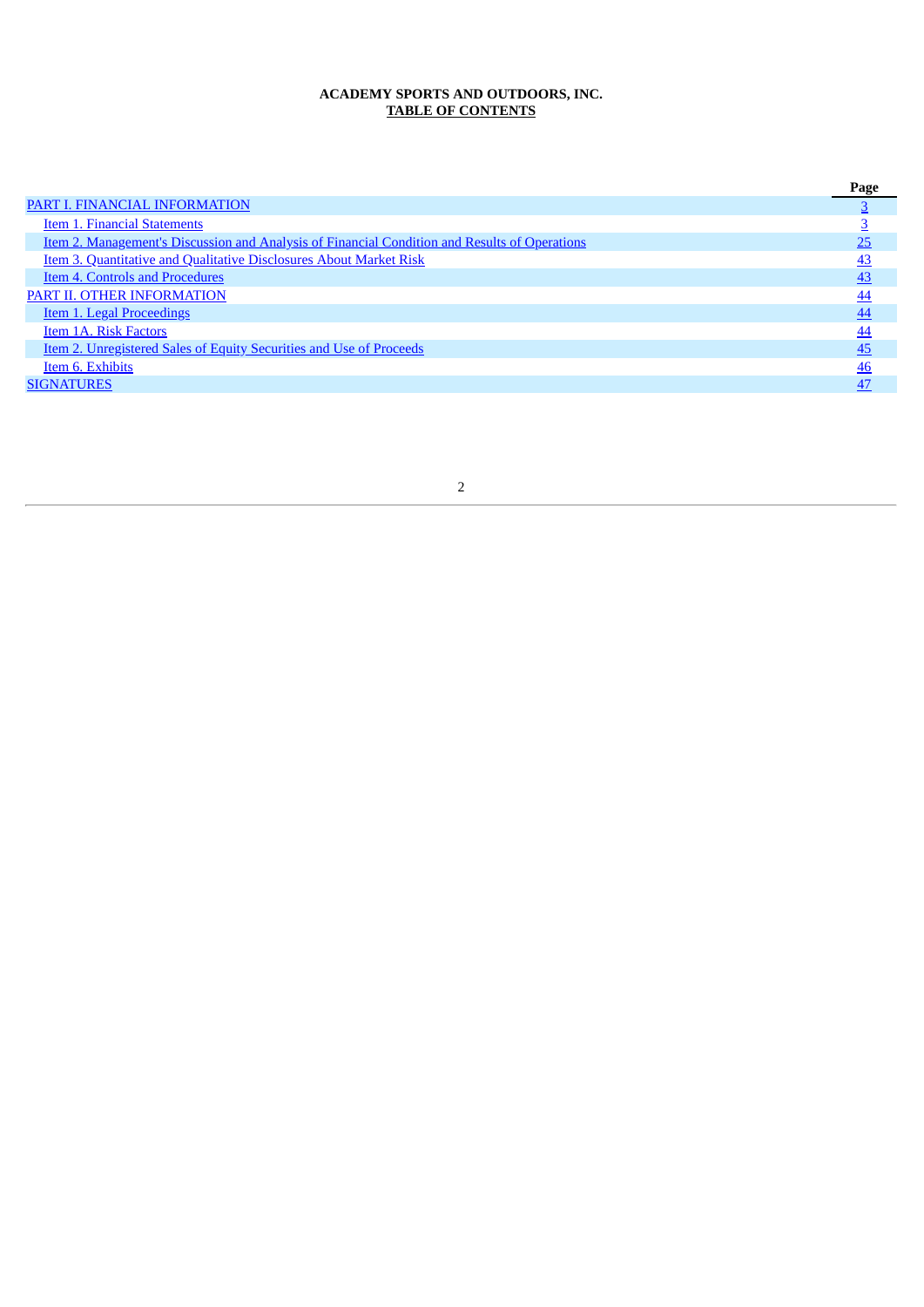# **PART I. FINANCIAL INFORMATION**

# <span id="page-2-0"></span>**ITEM 1. FINANCIAL STATEMENTS**

# **ACADEMY SPORTS AND OUTDOORS, INC. CONSOLIDATED BALANCE SHEETS (Unaudited) (Dollar amounts in thousands, except per share data)**

|                                                                                                                                                                            | May 1, 2021      |                | <b>January 30, 2021</b> |     | May 2, 2020 |
|----------------------------------------------------------------------------------------------------------------------------------------------------------------------------|------------------|----------------|-------------------------|-----|-------------|
| <b>ASSETS</b>                                                                                                                                                              |                  |                |                         |     |             |
| <b>CURRENT ASSETS:</b>                                                                                                                                                     |                  |                |                         |     |             |
| Cash and cash equivalents                                                                                                                                                  | \$<br>593,288 \$ |                | 377,604 \$              |     | 725,615     |
| Accounts receivable - less allowance for doubtful accounts of \$1,450, \$1,172 and<br>\$4,432, respectively                                                                | 10,831           |                | 17,306                  |     | 9.771       |
| Merchandise inventories, net                                                                                                                                               | 1,080,804        |                | 990.034                 |     | 1,012,680   |
| Prepaid expenses and other current assets                                                                                                                                  | 30,369           |                | 28,313                  |     | 27,824      |
| Assets held for sale                                                                                                                                                       | 1,763            |                | 1,763                   |     | 1,763       |
| <b>Total current assets</b>                                                                                                                                                | 1,717,055        |                | 1,415,020               |     | 1,777,653   |
| PROPERTY AND EQUIPMENT, NET                                                                                                                                                | 366,005          |                | 378,260                 |     | 418,476     |
| <b>RIGHT-OF-USE ASSETS</b>                                                                                                                                                 | 1,127,645        |                | 1,143,699               |     | 1.125.933   |
| <b>TRADE NAME</b>                                                                                                                                                          | 577,000          |                | 577,000                 |     | 577,000     |
| <b>GOODWILL</b>                                                                                                                                                            | 861,920          |                | 861,920                 |     | 861,920     |
| <b>OTHER NONCURRENT ASSETS</b>                                                                                                                                             | 7,685            |                | 8,583                   |     | 11,343      |
| <b>Total assets</b>                                                                                                                                                        | \$<br>4,657,310  | $\mathfrak{s}$ | 4,384,482               | -\$ | 4,772,325   |
| LIABILITIES AND STOCKHOLDERS' / PARTNERS' EQUITY                                                                                                                           |                  |                |                         |     |             |
| <b>CURRENT LIABILITIES:</b>                                                                                                                                                |                  |                |                         |     |             |
| Accounts payable                                                                                                                                                           | \$<br>864,966    | \$             | 791,404 \$              |     | 411,263     |
| Accrued expenses and other current liabilities                                                                                                                             | 287,592          |                | 291,351                 |     | 187,736     |
| Current lease liabilities                                                                                                                                                  | 82,676           |                | 80,338                  |     | 105,099     |
| Current maturities of long-term debt                                                                                                                                       | 4.000            |                | 4.000                   |     | 34.116      |
| <b>Total current liabilities</b>                                                                                                                                           | 1,239,234        |                | 1,167,093               |     | 738,214     |
| <b>LONG-TERM DEBT, net</b>                                                                                                                                                 | 781,035          |                | 781,489                 |     | 1,924,641   |
| <b>LONG-TERM LEASE LIABILITIES</b>                                                                                                                                         | 1,132,196        |                | 1,150,088               |     | 1,106,225   |
| DEFERRED TAX LIABILITIES, NET                                                                                                                                              | 164,038          |                | 138,703                 |     |             |
| <b>OTHER LONG-TERM LIABILITIES</b>                                                                                                                                         | 26,932           |                | 35,126                  |     | 22,697      |
| <b>Total liabilities</b>                                                                                                                                                   | 3,343,435        |                | 3,272,499               |     | 3,791,777   |
| <b>COMMITMENTS AND CONTINGENCIES (NOTE 13)</b>                                                                                                                             |                  |                |                         |     |             |
| <b>REDEEMABLE MEMBERSHIP UNITS</b>                                                                                                                                         |                  |                |                         |     | 2.977       |
| STOCKHOLDERS' / PARTNERS' EQUITY <sup>(1)</sup> :                                                                                                                          |                  |                |                         |     |             |
| Preferred stock, \$0.01 par value, authorized 50,000,000 shares; none issued and<br>outstanding                                                                            |                  |                |                         |     |             |
| Partners' equity, membership units authorized, issued and outstanding were<br>72,478,106 as of May 2, 2020                                                                 |                  |                |                         |     | 988.178     |
| Common stock, \$0.01 par value, authorized 300,000,000 shares; 93,887,109 and<br>91,114,475 issued and outstanding as of May 1, 2021 and January 30, 2021<br>respectively. | 939              |                | 911                     |     |             |
| Additional paid-in capital                                                                                                                                                 | 150,370          |                | 127,228                 |     |             |
| Retained earnings                                                                                                                                                          | 1,164,964        |                | 987,168                 |     |             |
| Accumulated other comprehensive loss                                                                                                                                       | (2,398)          |                | (3, 324)                |     | (10,607)    |
| Stockholders' / partners' equity                                                                                                                                           | 1,313,875        |                | 1,111,983               |     | 977,571     |
| Total liabilities and stockholders' / partners' equity                                                                                                                     | \$<br>4,657,310  | $\mathfrak{S}$ | 4,384,482 \$            |     | 4,772,325   |

 $<sup>(1)</sup>$  See Retrospective Presentation of Ownership Exchange in Note 2.</sup>

See Condensed Notes to Consolidated Financial Statements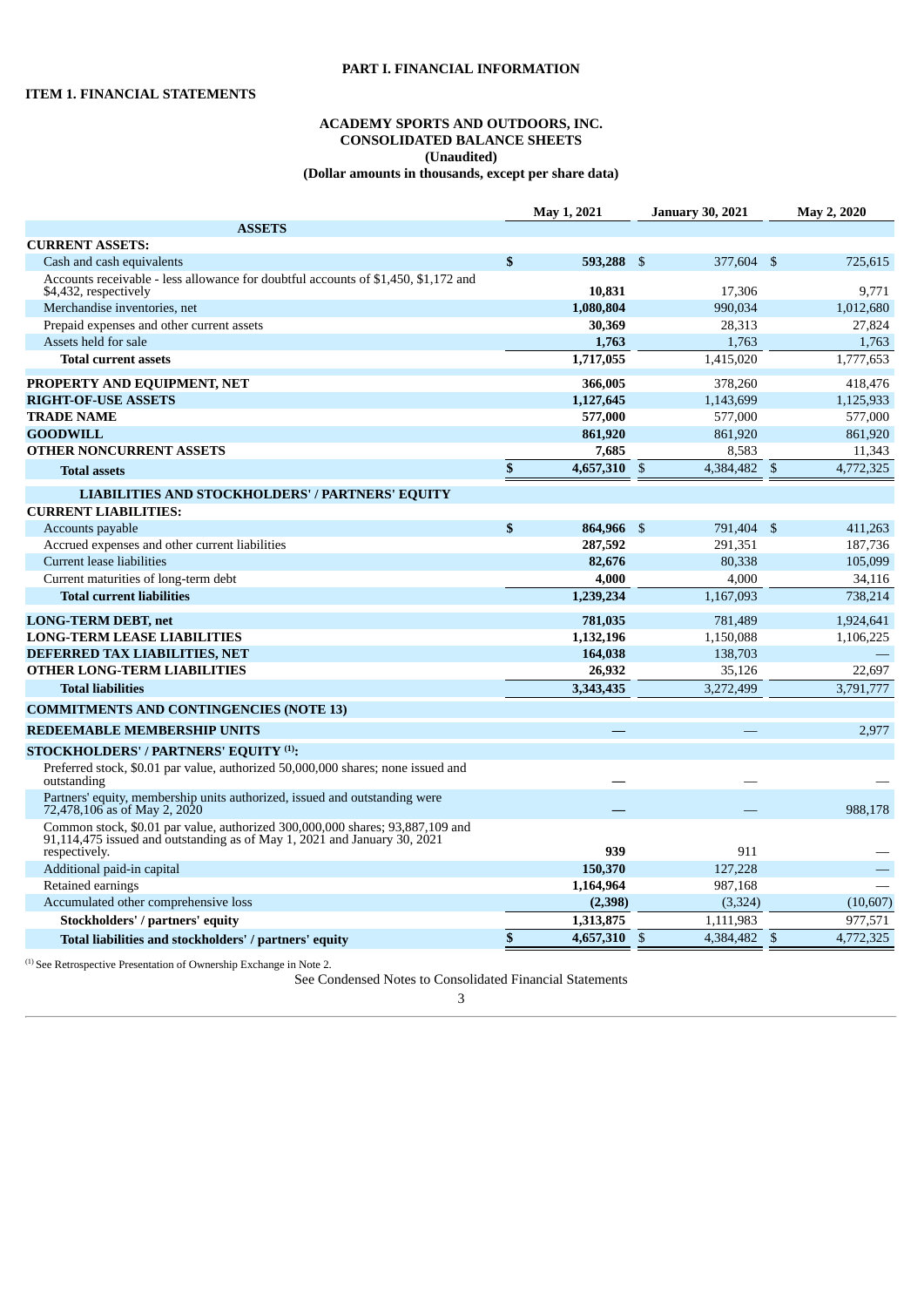# **ACADEMY SPORTS AND OUTDOORS, INC. CONSOLIDATED STATEMENTS OF INCOME (LOSS) (Unaudited) (Amounts in thousands, except per share data)**

|                                              |              | <b>Thirteen Weeks Ended</b> |  |             |  |  |
|----------------------------------------------|--------------|-----------------------------|--|-------------|--|--|
|                                              |              | May 1, 2021                 |  | May 2, 2020 |  |  |
| <b>NET SALES</b>                             | $\mathbf{s}$ | $1,580,333$ \$              |  | 1,136,301   |  |  |
| COST OF GOODS SOLD                           |              | 1,016,632                   |  | 838,356     |  |  |
| <b>GROSS MARGIN</b>                          |              | 563,701                     |  | 297,945     |  |  |
|                                              |              |                             |  |             |  |  |
| SELLING, GENERAL AND ADMINISTRATIVE EXPENSES |              | 324,627                     |  | 283,923     |  |  |
| OPERATING INCOME                             |              | 239,074                     |  | 14,022      |  |  |
|                                              |              |                             |  |             |  |  |
| <b>INTEREST EXPENSE, NET</b>                 |              | 14,549                      |  | 24,522      |  |  |
| OTHER (INCOME), NET                          |              | (397)                       |  | (993)       |  |  |
| INCOME (LOSS) BEFORE INCOME TAXES            |              | 224,922                     |  | (9,507)     |  |  |
|                                              |              |                             |  |             |  |  |
| <b>INCOME TAX EXPENSE</b>                    |              | 47,126                      |  | 513         |  |  |
| <b>NET INCOME (LOSS)</b>                     | \$           | 177,796 \$                  |  | (10,020)    |  |  |
|                                              |              |                             |  |             |  |  |
| EARNINGS (LOSS) PER COMMON SHARE:            |              |                             |  |             |  |  |
| BASIC <sup>(1)</sup>                         | \$           | $1.93 \quad$ \$             |  | (0.14)      |  |  |
| DILUTED <sup>(1)</sup>                       | \$           | 1.84 $\frac{1}{3}$          |  | (0.14)      |  |  |
| WEIGHTED AVERAGE COMMON SHARES OUTSTANDING:  |              |                             |  |             |  |  |
| BASIC <sup>(1)</sup>                         |              | 92,088                      |  | 72,474      |  |  |
| $DILLU$ TED $(1)$                            |              | 96,472                      |  | 72,474      |  |  |

 $<sup>(1)</sup>$  See Retrospective Presentation of Ownership Exchange in Note 2.</sup>

See Condensed Notes to Consolidated Financial Statements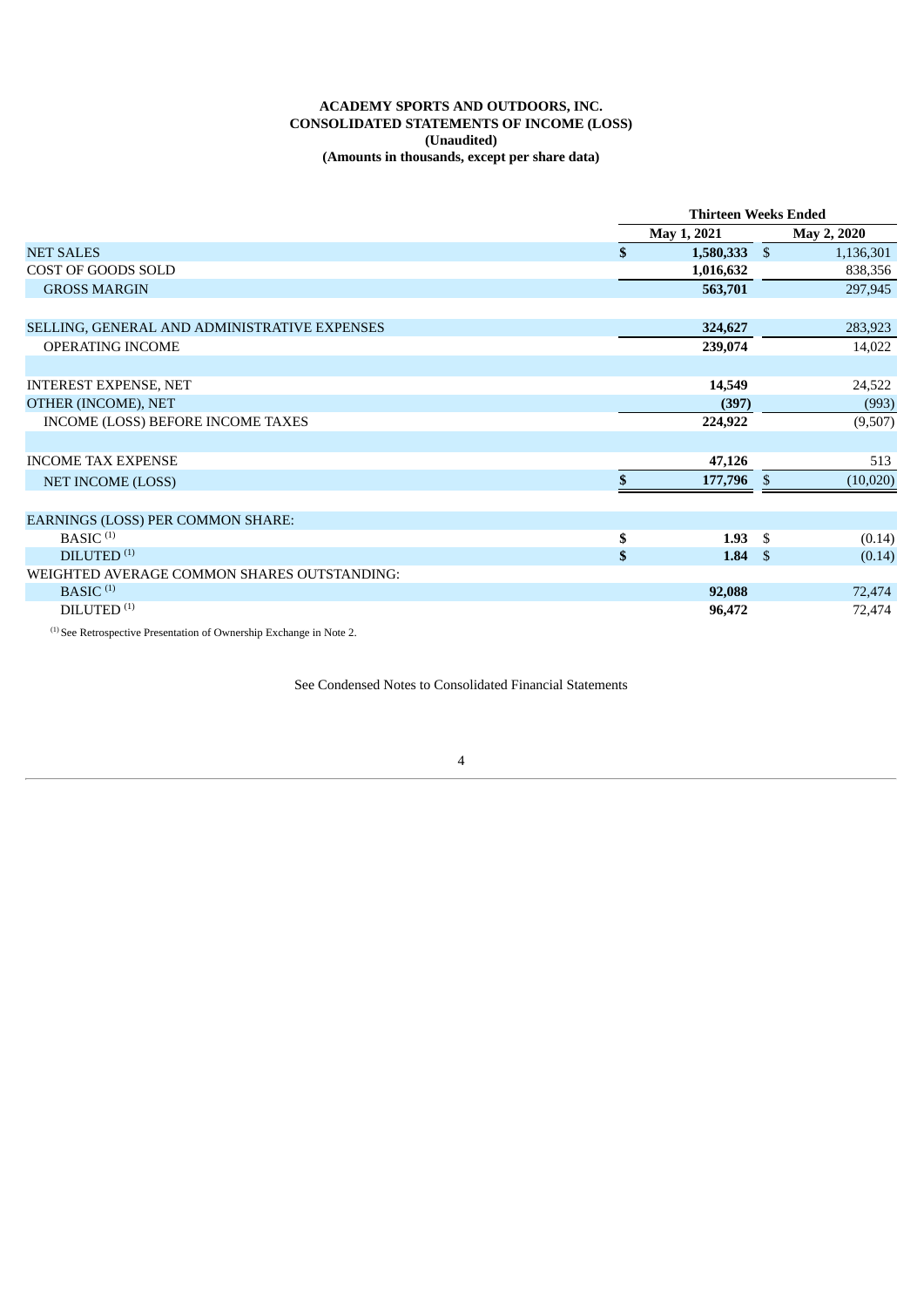# **ACADEMY SPORTS AND OUTDOORS, INC. CONSOLIDATED STATEMENTS OF COMPREHENSIVE INCOME (LOSS) (Unaudited) (Amounts in thousands)**

|                                                    |             | <b>Thirteen Weeks Ended</b> |  |             |  |  |
|----------------------------------------------------|-------------|-----------------------------|--|-------------|--|--|
|                                                    | May 1, 2021 |                             |  | May 2, 2020 |  |  |
| <b>COMPREHENSIVE INCOME (LOSS):</b>                |             |                             |  |             |  |  |
| Net income (loss)                                  |             | 177,796                     |  | (10,020)    |  |  |
| Unrealized loss on interest rate swaps             |             |                             |  | (4,434)     |  |  |
| Recognized interest expense on interest rate swaps |             | 1,196                       |  | 1,893       |  |  |
| Tax expense                                        |             | (270)                       |  |             |  |  |
| Total comprehensive income (loss)                  |             | 178,722                     |  | (12, 561)   |  |  |

See Condensed Notes to Consolidated Financial Statements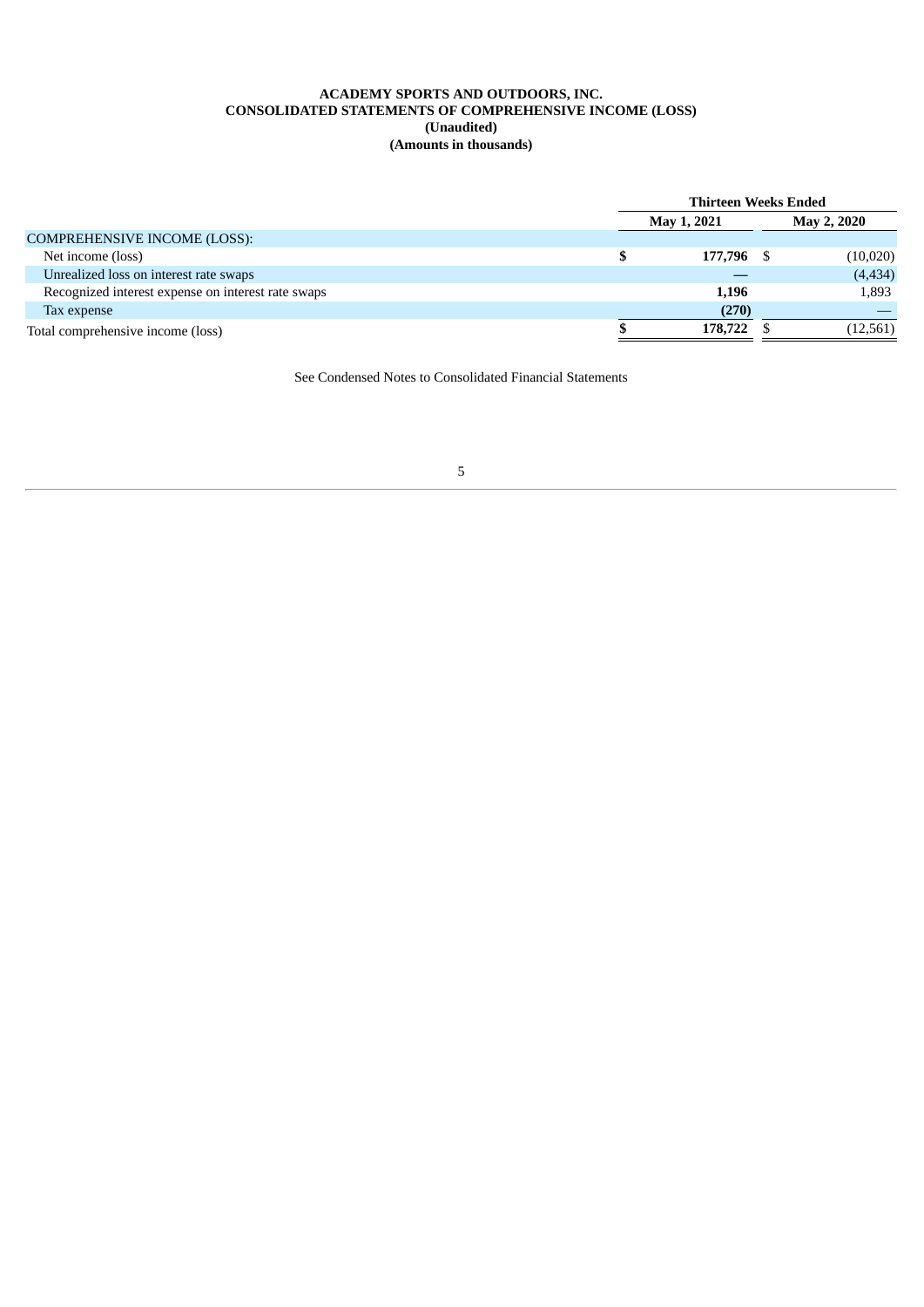# **ACADEMY SPORTS AND OUTDOORS, INC. CONSOLIDATED STATEMENTS OF PARTNERS' / STOCKHOLDERS' EQUITY (Unaudited) (Amounts in thousands)**

|                                                                                       | Redeemable<br><b>Membership Units</b> |  |        |                         |  |                     |               |                                         |                                    | <b>Partners' Equity / Stockholders' Equity</b> |    |                                                               |     |                                                       |   |           | <b>Total</b><br>Membership<br>Units/<br>Common<br><b>Stock</b> |  |    |  |  |  |  |  |  |  |  |  |  |  |  |  |  |  |  |  |  |  |  |  |  |  |  |  |  |  |  |  |  |  |  |  |  |  |  |  |  |  |  |        |  |        |                       |
|---------------------------------------------------------------------------------------|---------------------------------------|--|--------|-------------------------|--|---------------------|---------------|-----------------------------------------|------------------------------------|------------------------------------------------|----|---------------------------------------------------------------|-----|-------------------------------------------------------|---|-----------|----------------------------------------------------------------|--|----|--|--|--|--|--|--|--|--|--|--|--|--|--|--|--|--|--|--|--|--|--|--|--|--|--|--|--|--|--|--|--|--|--|--|--|--|--|--|--|--|--------|--|--------|-----------------------|
|                                                                                       |                                       |  |        | <b>Partners' Equity</b> |  | <b>Common Stock</b> |               | <b>Additional</b><br>Paid-In<br>Capital | <b>Retained</b><br><b>Earnings</b> |                                                |    | Accumulated<br>Other<br>Comprehensive<br><b>Income (Loss)</b> |     | <b>Total</b><br>Partners'/<br>Stockholders'<br>Equity |   |           |                                                                |  |    |  |  |  |  |  |  |  |  |  |  |  |  |  |  |  |  |  |  |  |  |  |  |  |  |  |  |  |  |  |  |  |  |  |  |  |  |  |  |  |  |        |  |        |                       |
|                                                                                       | <b>Units</b>                          |  | Amount | <b>Units</b>            |  | <b>Amount</b>       | <b>Shares</b> |                                         | Amount                             | Amount                                         |    | Amount                                                        |     |                                                       |   |           |                                                                |  |    |  |  |  |  |  |  |  |  |  |  |  |  |  |  |  |  |  |  |  |  |  |  |  |  |  |  |  |  |  |  |  |  |  |  |  |  |  |  |  |  | Amount |  | Amount | <b>Units / Shares</b> |
| Balances as of January 30, 2021                                                       |                                       |  |        |                         |  |                     | 91,114        |                                         | 911                                | 127,228                                        | ä. | 987,168                                                       | S   | (3, 324)                                              | Ъ | 1,111,983 | 91,114                                                         |  |    |  |  |  |  |  |  |  |  |  |  |  |  |  |  |  |  |  |  |  |  |  |  |  |  |  |  |  |  |  |  |  |  |  |  |  |  |  |  |  |  |        |  |        |                       |
| Net income                                                                            |                                       |  |        |                         |  |                     |               |                                         |                                    |                                                |    | 177,796                                                       |     | –                                                     |   | 177,796   |                                                                |  |    |  |  |  |  |  |  |  |  |  |  |  |  |  |  |  |  |  |  |  |  |  |  |  |  |  |  |  |  |  |  |  |  |  |  |  |  |  |  |  |  |        |  |        |                       |
| Equity compensation                                                                   |                                       |  |        |                         |  |                     |               |                                         |                                    | 5,874                                          |    |                                                               |     | _                                                     |   | 5,874     |                                                                |  |    |  |  |  |  |  |  |  |  |  |  |  |  |  |  |  |  |  |  |  |  |  |  |  |  |  |  |  |  |  |  |  |  |  |  |  |  |  |  |  |  |        |  |        |                       |
| Settlement of vested Restricted Stock<br>Units                                        |                                       |  |        |                         |  |                     | 87            |                                         |                                    | (1)                                            |    |                                                               |     |                                                       |   |           |                                                                |  | 87 |  |  |  |  |  |  |  |  |  |  |  |  |  |  |  |  |  |  |  |  |  |  |  |  |  |  |  |  |  |  |  |  |  |  |  |  |  |  |  |  |        |  |        |                       |
| <b>Share-Based Award Payments</b><br>adjustment for forfeitures                       |                                       |  |        |                         |  |                     |               |                                         |                                    | 39                                             |    |                                                               |     |                                                       |   | 39        |                                                                |  |    |  |  |  |  |  |  |  |  |  |  |  |  |  |  |  |  |  |  |  |  |  |  |  |  |  |  |  |  |  |  |  |  |  |  |  |  |  |  |  |  |        |  |        |                       |
| Stock option exercises                                                                |                                       |  |        |                         |  |                     | 2,686         |                                         | 27                                 | 17,230                                         |    |                                                               |     |                                                       |   | 17,257    | 2,686                                                          |  |    |  |  |  |  |  |  |  |  |  |  |  |  |  |  |  |  |  |  |  |  |  |  |  |  |  |  |  |  |  |  |  |  |  |  |  |  |  |  |  |  |        |  |        |                       |
| Recognized interest expense on<br>interest rate swaps (net of tax impact<br>of \$270) |                                       |  |        |                         |  |                     |               |                                         |                                    |                                                |    |                                                               |     | 926                                                   |   | 926       |                                                                |  |    |  |  |  |  |  |  |  |  |  |  |  |  |  |  |  |  |  |  |  |  |  |  |  |  |  |  |  |  |  |  |  |  |  |  |  |  |  |  |  |  |        |  |        |                       |
| Balances as of May 1, 2021                                                            |                                       |  |        |                         |  |                     | 93,887        |                                         | 939                                | 150,370<br>S                                   |    | \$1,164,964                                                   | эħ. | (2,398)                                               |   | 1,313,875 | 93,887                                                         |  |    |  |  |  |  |  |  |  |  |  |  |  |  |  |  |  |  |  |  |  |  |  |  |  |  |  |  |  |  |  |  |  |  |  |  |  |  |  |  |  |  |        |  |        |                       |

|                                                                                              |             | Redeemable<br><b>Membership Units</b> |                |                         |                       |                                                                | Partners' Equity / Stockholders' Equity |                             |                                                               |                                                      | <b>Total</b><br>Membership<br>Units /<br>Common<br><b>Stock</b> |
|----------------------------------------------------------------------------------------------|-------------|---------------------------------------|----------------|-------------------------|-----------------------|----------------------------------------------------------------|-----------------------------------------|-----------------------------|---------------------------------------------------------------|------------------------------------------------------|-----------------------------------------------------------------|
|                                                                                              |             |                                       |                | <b>Partners' Equity</b> |                       | <b>Additional</b><br>Paid-In<br><b>Common Stock</b><br>Capital |                                         | Retained<br><b>Earnings</b> | <b>Accumulated</b><br>Other<br>Comprehensive<br>Income (Loss) | <b>Total</b><br>Partners'<br>Stockholders'<br>Equity |                                                                 |
|                                                                                              | Units $(1)$ | <b>Amount</b>                         | Units $(1)$    | <b>Amount</b>           | Shares <sup>(1)</sup> | <b>Amount</b>                                                  | <b>Amount</b>                           | <b>Amount</b>               | <b>Amount</b>                                                 | <b>Amount</b>                                        | Units $\sqrt{\frac{1}{2}}$ shares                               |
| <b>Balances as of February 1, 2020</b>                                                       | 162         | 2,818                                 | 72,306         | \$996,285               |                       |                                                                |                                         |                             | (8,066)<br>\$.                                                | 988,219<br>- \$                                      | 72,468                                                          |
| Net loss                                                                                     |             |                                       |                | (10,020)                |                       |                                                                |                                         |                             |                                                               | (10,020)                                             |                                                                 |
| Equity compensation                                                                          |             |                                       |                | 2,109                   |                       |                                                                |                                         |                             |                                                               | 2,109                                                |                                                                 |
| Adjustment to Redeemable Membership<br>Units for settlement of vested Restricted<br>Units    | 12          | 200                                   |                | (200)                   |                       |                                                                |                                         |                             |                                                               | (200)                                                | 12                                                              |
| Adjustment to Redeemable Membership<br>Units for repurchase of units from<br><b>Managers</b> | (2)         | (41)                                  | $\overline{2}$ | 41                      |                       |                                                                |                                         |                             |                                                               | 41                                                   |                                                                 |
| Repurchase of Redeemable Membership<br>Units                                                 |             |                                       | (2)            | (37)                    |                       |                                                                |                                         |                             |                                                               | (37)                                                 | (2)                                                             |
| Unrealized loss on interest rate swaps                                                       |             |                                       |                | –                       |                       |                                                                |                                         |                             | (4,434)                                                       | (4, 434)                                             |                                                                 |
| Recognized interest expense on interest<br>rate swaps                                        |             |                                       |                |                         |                       |                                                                |                                         |                             | 1,893                                                         | 1,893                                                |                                                                 |
| Balances as of May 2, 2020                                                                   | 172         | 2,977<br>\$.                          | 72,306         | \$988,178               |                       |                                                                |                                         |                             | (10,607)                                                      | 977,571<br>D.                                        | 72,478                                                          |
|                                                                                              |             |                                       |                |                         |                       |                                                                |                                         |                             |                                                               |                                                      |                                                                 |

 $<sup>(1)</sup>$  See Retrospective Presentation of Ownership Exchange in Note 2.</sup>

See Condensed Notes to Consolidated Financial Statements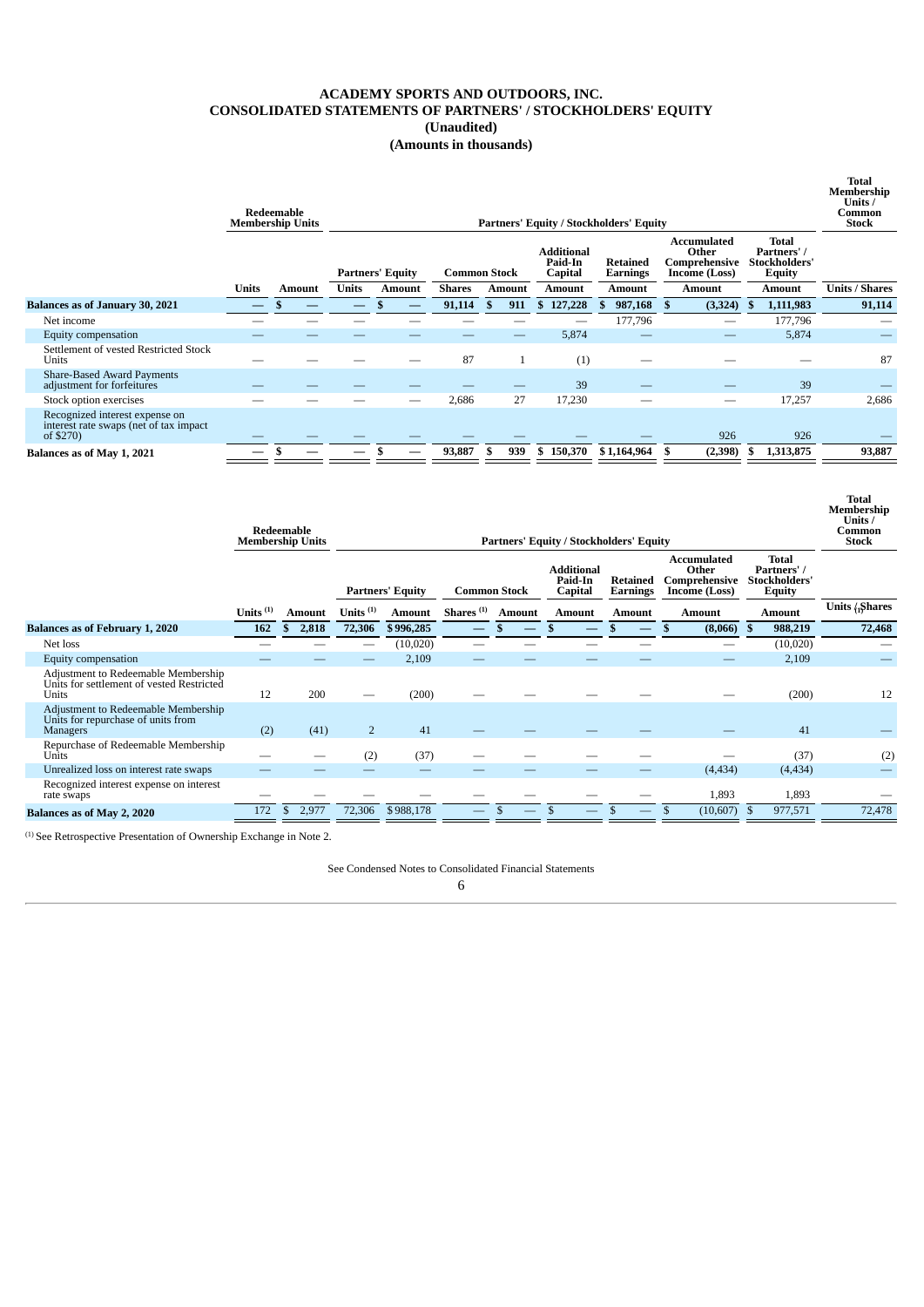# **ACADEMY SPORTS AND OUTDOORS, INC. CONSOLIDATED STATEMENTS OF CASH FLOWS (Unaudited) (Amounts in thousands)**

|                                                                                          | Thirteen Weeks Ended |             |                           |             |  |
|------------------------------------------------------------------------------------------|----------------------|-------------|---------------------------|-------------|--|
|                                                                                          |                      | May 1, 2021 |                           | May 2, 2020 |  |
| <b>CASH FLOWS FROM OPERATING ACTIVITIES:</b>                                             |                      |             |                           |             |  |
| Net income (loss)                                                                        | \$                   | 177,796 \$  |                           | (10,020)    |  |
| Adjustments to reconcile net income (loss) to net cash provided by operating activities: |                      |             |                           |             |  |
| Depreciation and amortization                                                            |                      | 25,298      |                           | 27,447      |  |
| Non-cash lease expense                                                                   |                      | 500         |                           | 12,871      |  |
| Equity compensation                                                                      |                      | 5,874       |                           | 2,109       |  |
| Amortization of terminated interest rate swaps, deferred loan and other costs            |                      | 2,030       |                           | 919         |  |
| Deferred income taxes                                                                    |                      | 25,064      |                           | (31)        |  |
| Changes in assets and liabilities:                                                       |                      |             |                           |             |  |
| Accounts receivable, net                                                                 |                      | 6,474       |                           | 4,229       |  |
| Merchandise inventories, net                                                             |                      | (90, 769)   |                           | 87,069      |  |
| Prepaid expenses and other current assets                                                |                      | (2,055)     |                           | 1,048       |  |
| Other noncurrent assets                                                                  |                      | 612         |                           | (49)        |  |
| Accounts payable                                                                         |                      | 77,326      |                           | (12, 149)   |  |
| Accrued expenses and other current liabilities                                           |                      | (29, 039)   |                           | (26, 428)   |  |
| Income taxes payable                                                                     |                      | 21,357      |                           |             |  |
| Other long-term liabilities                                                              |                      | (1,240)     |                           | 3,741       |  |
| Net cash provided by operating activities                                                |                      | 219,228     |                           | 90,756      |  |
| CASH FLOWS FROM INVESTING ACTIVITIES:                                                    |                      |             |                           |             |  |
| Capital expenditures                                                                     |                      | (16, 808)   |                           | (9,926)     |  |
| Net cash used in investing activities                                                    |                      | (16, 808)   |                           | (9,926)     |  |
| CASH FLOWS FROM FINANCING ACTIVITIES:                                                    |                      |             |                           |             |  |
| Proceeds from ABL Facility                                                               |                      |             |                           | 500,000     |  |
| Repayment of Term Loan                                                                   |                      | (1,000)     |                           | (4, 563)    |  |
| <b>Share-Based Award Payments</b>                                                        |                      | (2,993)     |                           |             |  |
| Proceeds from exercise of stock options                                                  |                      | 17,257      |                           |             |  |
| Repurchase of Redeemable Membership Units                                                |                      |             |                           | (37)        |  |
| Net cash provided by financing activities                                                |                      | 13,264      |                           | 495,400     |  |
| NET INCREASE IN CASH AND CASH EQUIVALENTS                                                |                      | 215,684     |                           | 576,230     |  |
| CASH AND CASH EQUIVALENTS AT BEGINNING OF PERIOD                                         |                      | 377,604     |                           | 149,385     |  |
| CASH AND CASH EQUIVALENTS AT END OF PERIOD                                               | \$                   | 593,288     | \$                        | 725,615     |  |
| SUPPLEMENTAL DISCLOSURES OF CASH FLOW INFORMATION:                                       |                      |             |                           |             |  |
| Cash paid for interest                                                                   | \$                   | 6,253       | \$                        | 28,258      |  |
| Cash paid for income taxes                                                               | \$                   | $1,773$ \$  |                           |             |  |
| NON-CASH INVESTING AND FINANCING ACTIVITIES:                                             |                      |             |                           |             |  |
| Non-cash issuance of common shares                                                       | \$                   | 501         | \$                        |             |  |
| Change in capital expenditures in accounts payable and accrued liabilities               | \$                   | 3,765       | $\boldsymbol{\mathsf{S}}$ | 5,409       |  |
| Right-of-use assets obtained in exchange for new operating leases                        | \$                   | 5,939       | \$                        | 2,330       |  |

See Condensed Notes to Consolidated Financial Statements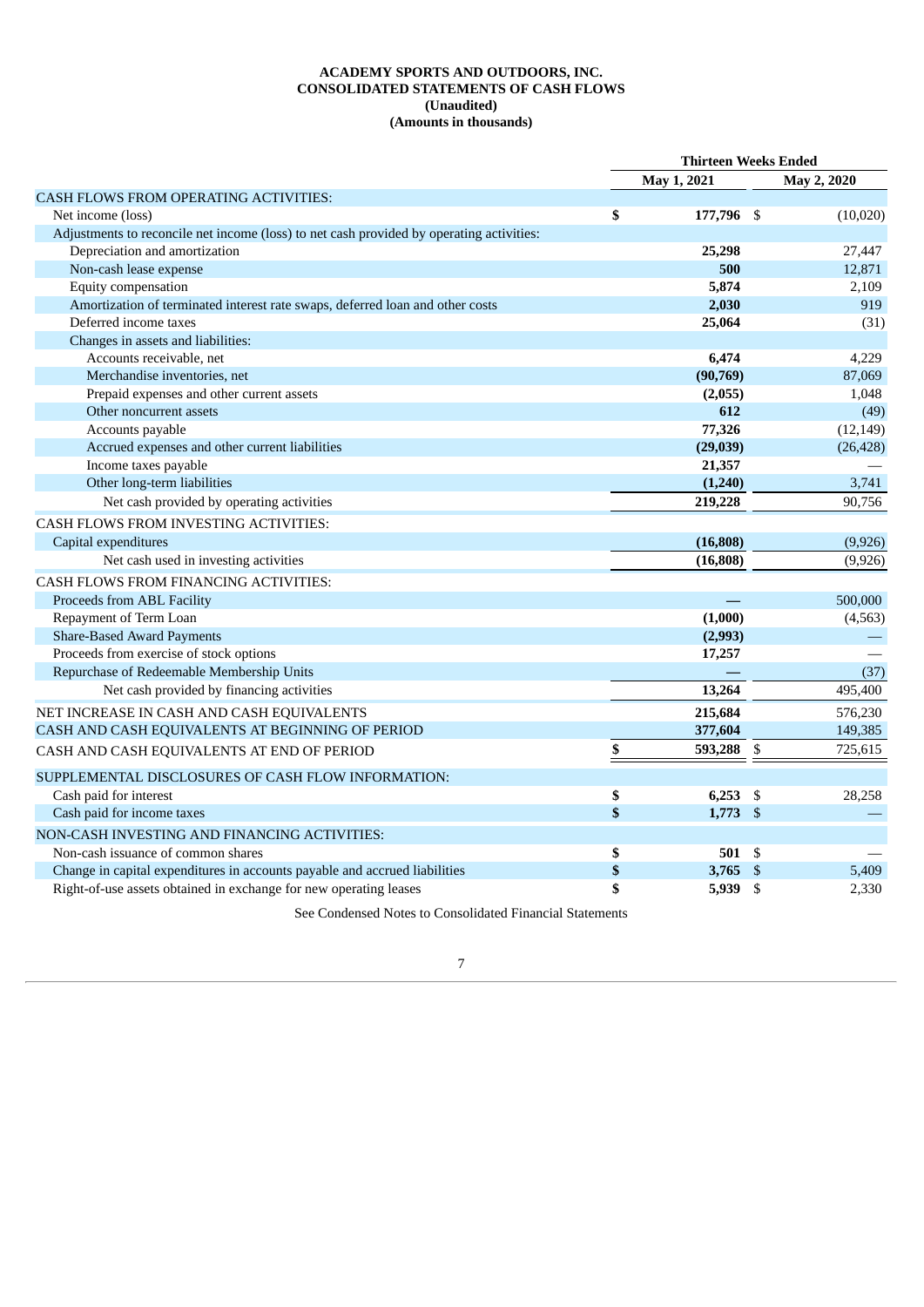# **ACADEMY SPORTS AND OUTDOORS, INC. CONDENSED NOTES TO CONSOLIDATED FINANCIAL STATEMENTS (Unaudited)**

#### **1. Nature of Operations**

#### *The Company*

All references to "we", "us," "our" or the "Company" in the financial statements refer to, (1) prior to October 1, 2020, New Academy Holding Company, LLC, a Delaware limited liability company ("NAHC") and the prior parent holding company for our operations, and its consolidated subsidiaries; and (2) on and after October 1, 2020, Academy Sports and Outdoors, Inc., a Delaware corporation ("ASO, Inc.") and the current parent holding company of our operations, and its consolidated subsidiaries. We conduct our operations primarily through our parent holding company's indirect subsidiary, Academy, Ltd., a Texas limited partnership doing business as "Academy Sports + Outdoors", or Academy, Ltd. Our fiscal year represents the 52 or 53 weeks ending on the Saturday closest to January 31. On August 3, 2011, an investment entity owned by investment funds and other entities affiliated with Kohlberg Kravis Roberts & Co. L.P. (collectively, "KKR"), acquired a majority interest in the Company. On October 6, 2020, we completed an initial public offering and as of May 1, 2021, KKR had a 44.6% ownership interest in the Company (see Note 14).

The Company is one of the leading full-line sporting goods and outdoor recreational products retailers in the United States in terms of net sales. As of May 1, 2021, we operated 259 "Academy Sports + Outdoors" retail locations in 16 states and three distribution centers located in Katy, Texas, Twiggs County, Georgia and Cookeville, Tennessee. We also sell merchandise to customers across most of the United States via our *academy.com* website.

#### *Initial Public Offering and Reorganization Transactions*

On October 6, 2020, ASO, Inc. completed an initial public offering (the "IPO") in which we issued and sold 15,625,000 shares of common stock, \$0.01 par value for cash consideration of \$12.22 per share (representing an initial public offering price of \$13.00 per share, net of underwriting discounts) to a syndicate of underwriters led by Credit Suisse Securities (USA) LLC and J.P. Morgan Securities LLC, as representatives, resulting in net proceeds of approximately \$184.9 million after deducting underwriting discounts, which included approximately \$2.7 million paid to KKR Capital Markets LLC ("KCM"), an affiliate of KKR, for underwriting services in connection with the IPO, and \$6.1 million in costs directly associated with the IPO ("Offering Costs"), such as legal and accounting fees. The shares sold in the offering were registered under the Securities Act of 1933, as amended (the "Securities Act"), pursuant to our registration statement on Form S-1 (File No. 333-248683) (the "Registration Statement"), which was declared effective by the Securities and Exchange Commission (the "SEC") on October 1, 2020.

In connection with our IPO, we completed a series of reorganization transactions (the "Reorganization Transactions") that resulted in:

- NAHC, the previous parent holding company for the Company, being contributed to ASO, Inc. by its members and becoming a whollyowned subsidiary of ASO, Inc., which thereupon became our parent holding company; and
- one share of common stock of ASO, Inc. issued to then-existing members of NAHC for every 3.15 membership units of NAHC contributed to ASO, Inc.

#### *IPO Over-Allotment Exercise*

On November 3, 2020, ASO, Inc. issued and sold an additional 1,807,495 shares of the Company's common stock, par value \$0.01 per share, for cash consideration of \$12.22 per share (representing an initial public offering price of \$13.00 per share, net of underwriting discounts) to the IPO underwriters, resulting in approximately \$22.1 million in proceeds net of underwriting discounts, which included \$0.3 million paid to KCM for underwriting services, pursuant to the partial exercise by the underwriters of their option to purchase up to 2,343,750 additional shares to cover overallotments in connection with the IPO (the "IPO Over-Allotment Exercise"). The option expired with respect to the remaining shares.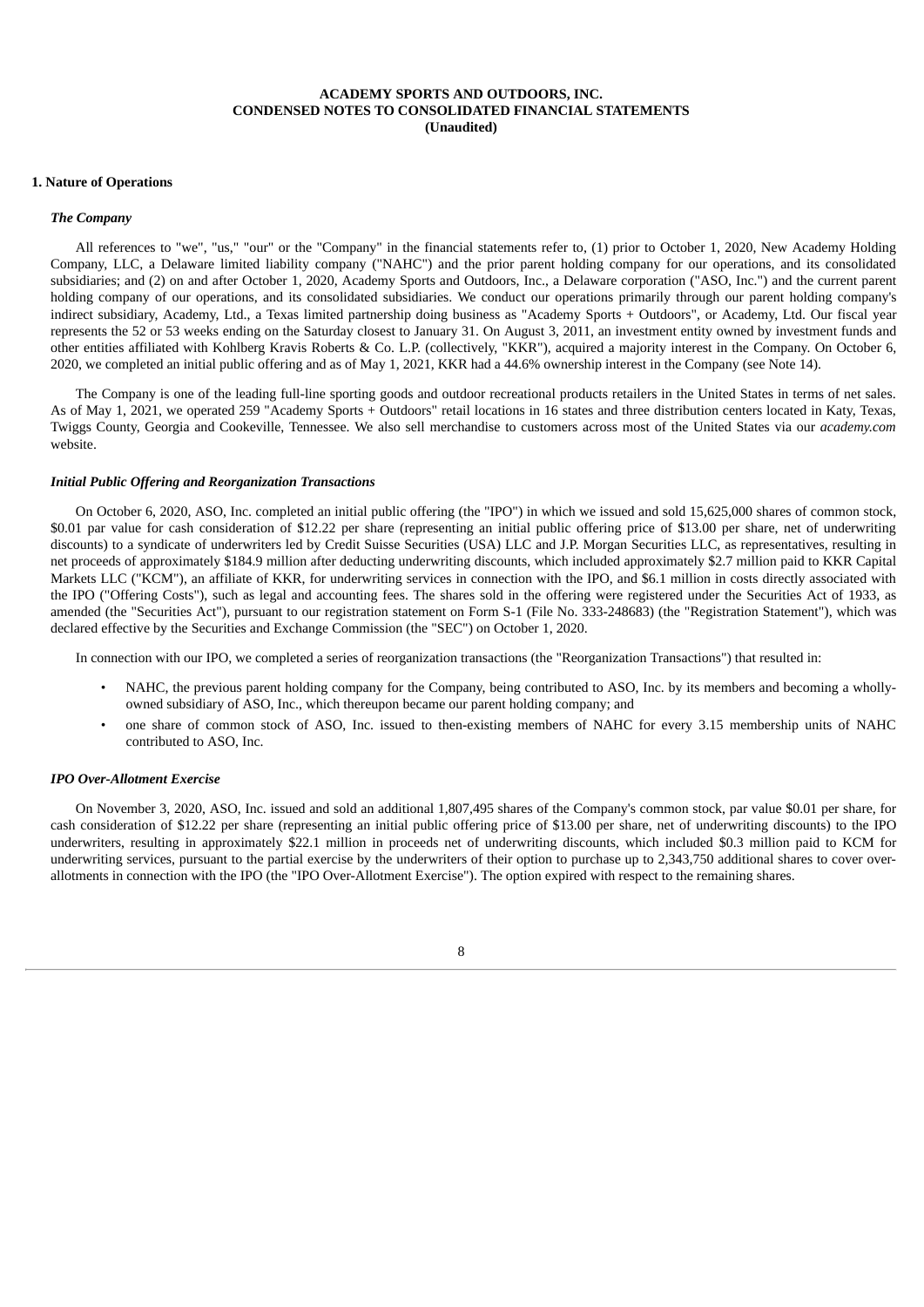#### *Secondary Offering*

On January 27, 2021, ASO, Inc. entered into an Underwriting Agreement (the "Underwriting Agreement"), by and among ASO, Inc., Allstar LLC, Allstar Co-Invest Blocker L.P., KKR 2006 Allstar Blocker L.P., MSI 2011 LLC, MG Family Limited Partnership and the former management selling stockholder named therein (collectively, the "Selling Stockholders"), and Credit Suisse Securities (USA) LLC and J.P. Morgan Securities LLC, as representatives of the several underwriters named therein (the "Underwriters"), relating to an underwritten offering of 12,000,000 shares of Common Stock (the "Secondary Offering"), pursuant to the Company's Registration Statement on Form S-1 (File No. 333-252390), filed on January 25, 2021. The Selling Stockholders granted the Underwriters the option to purchase, within 30 days from the date of the Underwriting Agreement, an additional 1,800,000 shares of Common Stock. On January 29, 2021, the Underwriters exercised in full their option to purchase the additional shares. The Secondary Offering was completed on February 1, 2021. Pursuant to the Underwriting Agreement, the Underwriters purchased the shares from the Selling Stockholders at a price of \$20.69375 per share. The Company did not receive any proceeds from the Secondary Offering.

On May 10, 2021, ASO, Inc. completed a subsequent secondary offering and concurrent share repurchase of shares of its Common Stock (see Note 14).

#### **2. Summary of Significant Accounting Policies**

The accompanying unaudited financial statements of the Company have been prepared as though they were required to be in accordance with Rule 10-01 of Regulation S-X for interim financial statements, however, they do not include all information and footnotes required by United States generally accepted accounting principles ("GAAP") for complete financial statements. Certain information and footnote disclosures normally included in our annual consolidated financial statements prepared in accordance with GAAP have been condensed or omitted; however, we believe that the disclosures included herein are adequate to make the information presented not misleading. These condensed consolidated financial statements should be read in conjunction with our audited consolidated financial statements and the notes thereto included in the Company's Annual Report on Form 10- K for the fiscal year ended January 30, 2021, as filed with the Securities and Exchange Commission on April 7, 2021 (the "Annual Report"). The information furnished herein reflects all normal recurring adjustments which are, in the opinion of management, necessary for a fair presentation of the results for the interim periods presented. The results of operations for the thirteen weeks ended May 1, 2021 are not necessarily indicative of the results that will be realized for the fiscal year ending January 29, 2022 or any other period. The balance sheet as of January 30, 2021 has been derived from our audited financial statements as of that date. For further information, refer to our audited financial statements and notes thereto included in the Annual Report.

#### *Basis of Presentation and Principles of Consolidation*

These unaudited condensed consolidated financial statements include the accounts of ASO, Inc. and, its subsidiaries, NAHC, Academy Managing Co., LLC, Associated Investors, LLC, Academy, Ltd., the Company's operating company, and Academy International Limited. NAHC, Academy Managing Co., LLC, and Associated Investors, LLC are intermediate holding companies. All intercompany balances and transactions have been eliminated in consolidation. ASO Co-Invest Blocker Sub, L.P. and ASO Blocker Sub, L.P. were dissolved effective January 31, 2021.

#### *Use of Estimates in the Preparation of Financial Statements*

The preparation of financial statements in conformity with GAAP requires our management to make estimates and assumptions that affect the reported amounts of assets and liabilities and the disclosure of contingent assets and liabilities as of the date of the financial statements, as well as the reported amounts of revenues and expenses during the reporting period. Our management bases its estimates on historical experience and other assumptions it believes to be reasonable under the circumstances. Actual results could differ significantly from those estimates. Our most significant estimates and assumptions that materially affect the financial statements involve difficult, subjective or complex judgments by management including the valuation of merchandise inventories, and performing goodwill, intangible and long-lived asset impairment analyses. Given the global economic climate and additional unforeseen effects from the COVID-19 pandemic, these estimates remain more challenging, and actual results could differ materially from our estimates.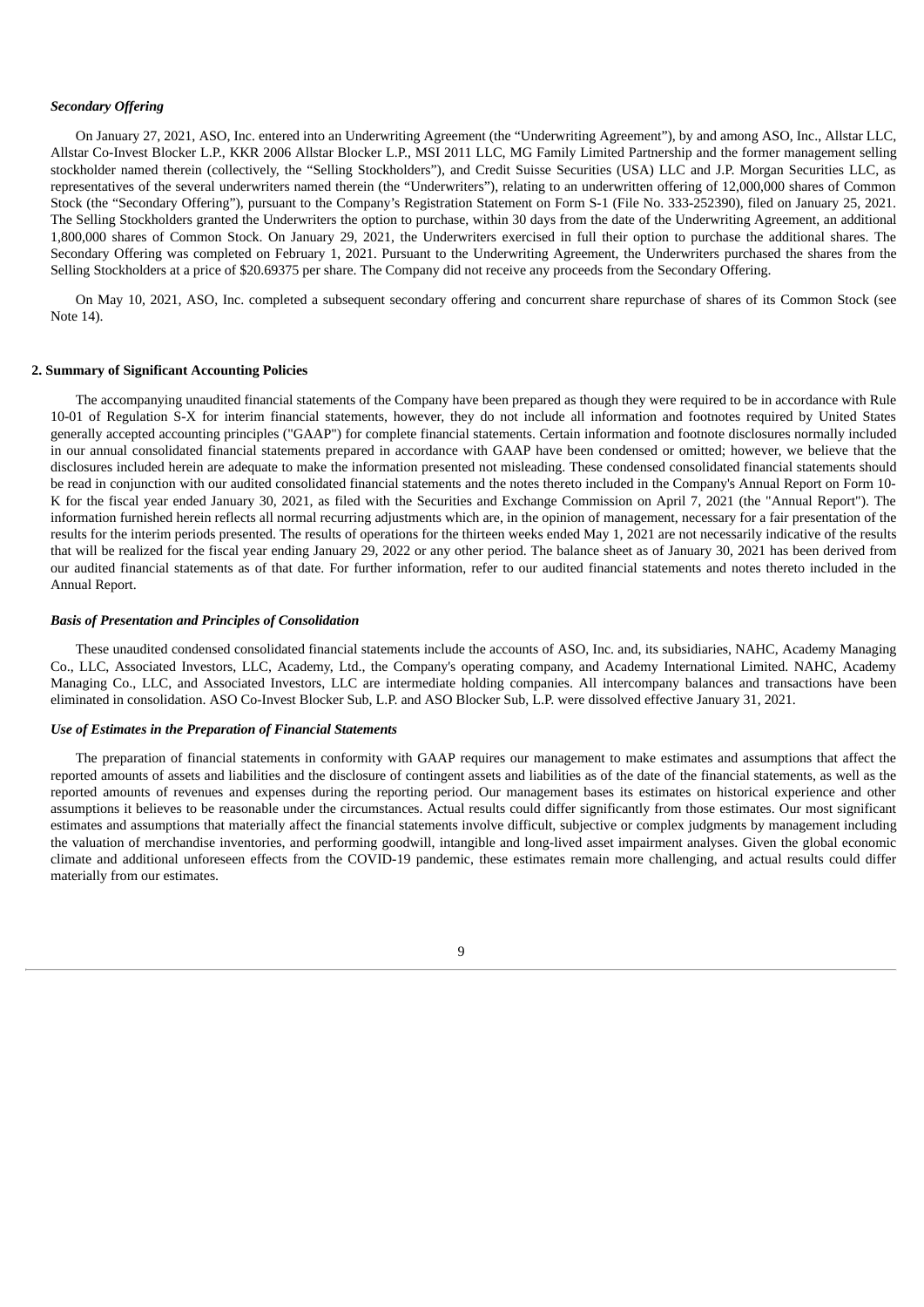#### *Reclassifications*

Within the merchandise division sales table presented in Note 3, certain products and categories were recategorized amongst various categories and divisions, respectively, to better align with our current merchandising strategy and view of the business. As a result, we have reclassified sales between divisions in the thirteen weeks ended May 2, 2020 for comparability purposes. This reclassification is in divisional presentation only and did not impact the overall net sales balances previously disclosed.

# *Retrospective Presentation of Ownership Exchange*

Prior to the IPO, ASO, Inc. was a wholly-owned subsidiary of NAHC. On the IPO pricing date (October 1, 2020), the then-existing members of NAHC contributed all of their membership units of NAHC to ASO, Inc. and, in exchange, received one share of common stock of ASO, Inc. for every 3.15 membership units of NAHC contributed to ASO, Inc. (such 3.15:1 contribution and exchange ratio, the "Contribution Ratio"). As a result of such contributions and exchanges, upon the IPO, NAHC became a wholly-owned subsidiary of ASO, Inc., which became our parent holding company. The par value and authorized shares of the common stock of ASO, Inc. of \$0.01 and 300,000,000, respectively, remain unchanged as a result of such contributions and exchanges. All membership units and redeemable membership units in the financial statements and notes have been retrospectively adjusted to give effect to the Contribution Ratio, as if such contributions and exchanges occurred as of all pre-IPO periods presented, including the periods presented on the Balance Sheets, Statements of Income, Statements of Partners' / Stockholders' Equity, Note 9. Equity and Share-Based Compensation, and Note 10. Earnings per Common Share.

#### *Redeemable Membership Units*

Prior to October 1, 2020, Allstar Managers LLC, a Delaware limited liability company ("Managers"), owned membership units in NAHC (each, a "NAHC Membership Unit"). Managers was dissolved and its assets were distributed to its members on December 23, 2020. Managers was 100% owned by certain current and former executives and directors of the Company and was formed to facilitate the purchase of indirect contingently redeemable ownership interests in NAHC. Prior to October 1, 2020, certain executives and directors could acquire contingently redeemable membership units in Managers (the "Redeemable Membership Units"), either by (1) purchasing the Redeemable Membership Units with cash consideration, which was subsequently contributed to NAHC by Managers in exchange for a number of NAHC Membership Units equal to the number of Redeemable Membership Units purchased, or (2) by receiving the Redeemable Membership Units in settlement of vested restricted units awarded to the executive or director under the Company's 2011 Unit Incentive Plan (see Note 9). Each outstanding Redeemable Membership Unit in Managers corresponded to an outstanding NAHC Membership Unit, on a unit-for-unit basis.

On October 1, 2020, Managers received one share of ASO, Inc. common stock in exchange for every 3.15 membership units in NAHC that Managers contributed to ASO, Inc., and the Redeemable Membership Units in Managers that were held by its owners were reduced proportionately by the Contribution Ratio, so that the outstanding number of Redeemable Membership Units in Managers equal the number of shares of ASO, Inc. common stock held by Managers on a 1:1 basis.

NAHC was the sole managing member of Managers with a controlling voting interest, but no economic interest, in Managers. As the sole managing member of Managers, NAHC operated and controlled all business affairs of Managers.

The terms and conditions of the agreements governing the Redeemable Membership Units included provisions by which the holder, or its heirs, had the right to require Managers or NAHC to purchase the holder's Redeemable Membership Units upon the holder's termination of employment due to death or disability for cash at fair value. The carrying value of the Redeemable Membership Units was classified as temporary equity, initially at fair value, as redemption was an event that was not solely within our control. If redemption became probable, we were required to re-measure the Redeemable Membership Units to fair value. Periodically, these rights lapsed due to contractual expiration or a holder's termination of employment for reasons other than death or disability.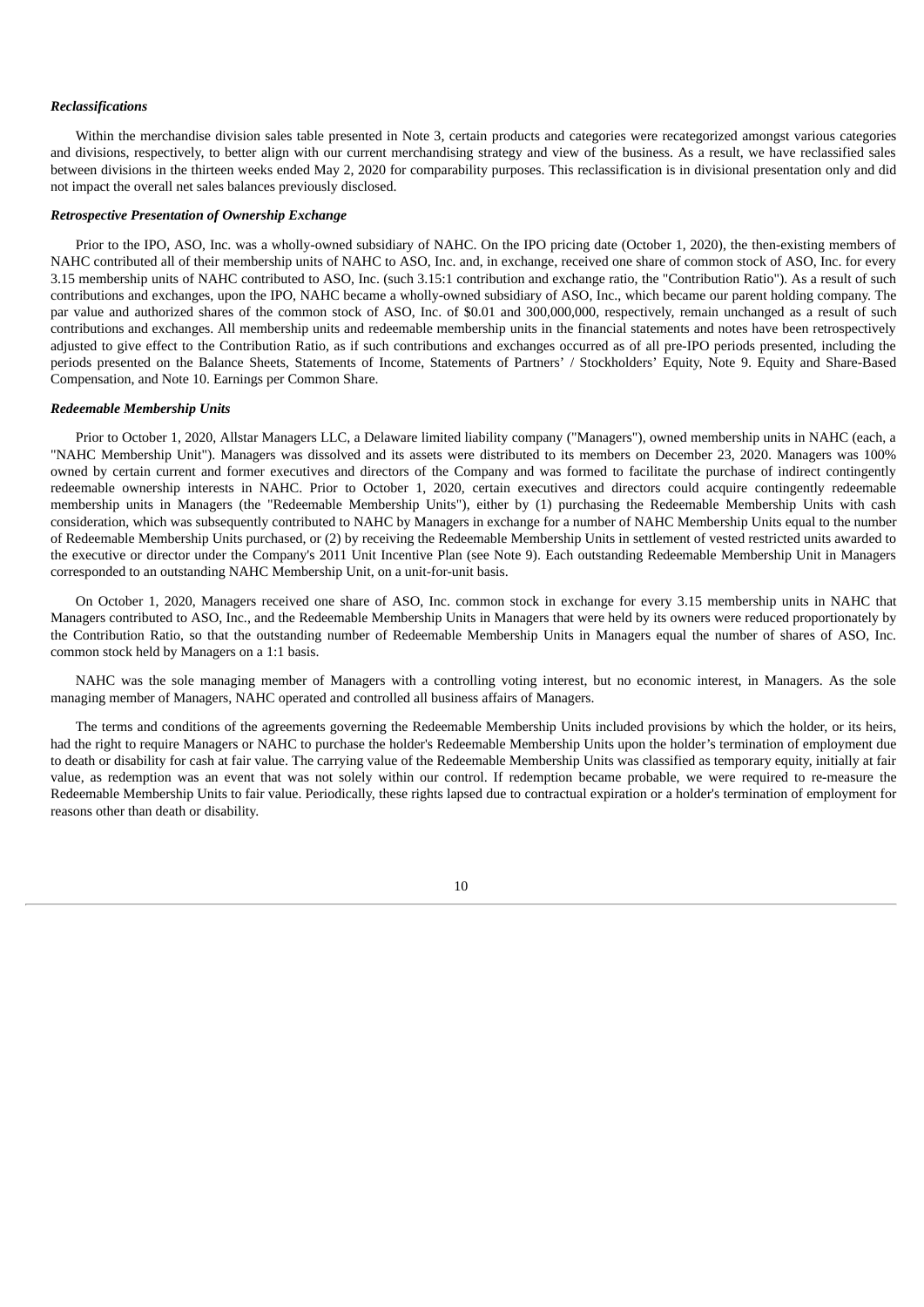#### *Recent Accounting Pronouncements*

# *ASU 2019-12 Income Taxes (Topic 740)*

In December 2019, the FASB issued ASU 2019-12, "Income Taxes (Topic 740): Simplifying the Accounting for Income Taxes". ASU 2019-12 is effective for fiscal years and interim periods beginning after December 15, 2020. This update simplifies the accounting for income taxes by removing certain exceptions and amends existing guidance to improve consistent application. The Company adopted ASU 2019-12 on January 31, 2021 and it did not have a material impact on our financial position, results of operations or cash flows.

#### *Reference Rate Reform*

In March 2020, the FASB issued ASU 2020-04, "Reference Rate Reform (Topic 848): Facilitation of the Effects of Reference Rate Reform on Financial Reporting." This pronouncement provides temporary optional expedients and exceptions to the current guidance on contract modifications and hedge accounting to ease the financial reporting burden related to the expected market transition from the London Interbank Offered Rate ("LIBOR") and other interbank offered rates to alternative reference rates. The adoption of this guidance is effective for all entities as of March 12, 2020 through December 31, 2022. The Company is currently evaluating the expedients and exceptions provided by this amendment as it relates to our transition from LIBOR to another reference rate to determine the impact.

#### **3. Net Sales**

Revenue from merchandise sales is recognized, net of sales tax, when the Company's performance obligation to the customer is met, which is when the Company transfers control of the merchandise to the customer. Store merchandise sales are recognized at the point of sale and e-commerce sales are recognized upon delivery to the customer.

The following table sets forth the approximate amount of sales by merchandise divisions for the periods presented (amounts in thousands):

|                                        |             | <b>Thirteen Weeks Ended</b> |      |             |  |  |  |
|----------------------------------------|-------------|-----------------------------|------|-------------|--|--|--|
|                                        | May 1, 2021 |                             |      | May 2, 2020 |  |  |  |
| Merchandise division sales $(1)$       |             |                             |      |             |  |  |  |
| <b>Outdoors</b>                        | \$          | 485,661                     | - \$ | 428,744     |  |  |  |
| Sports and recreation                  |             | 402,424                     |      | 294,887     |  |  |  |
| Apparel                                |             | 375,757                     |      | 208,573     |  |  |  |
| Footwear                               |             | 310,447                     |      | 196,425     |  |  |  |
| Total merchandise sales <sup>(2)</sup> |             | 1,574,289                   |      | 1,128,629   |  |  |  |
| Other sales $(3)$                      |             | 6,044                       |      | 7,672       |  |  |  |
| <b>Net Sales</b>                       |             | 1,580,333                   |      | 1,136,301   |  |  |  |

 $<sup>(1)</sup>$  Certain products and categories were recategorized amongst various categories and divisions, respectively, to better align with our current</sup> merchandising strategy and view of the business. As a result, we have reclassified sales between divisions in the thirteen weeks ended May 2, 2020 for comparability purposes. This reclassification is in divisional presentation only and did not impact the overall net sales balances previously disclosed (see Note 2).

<sup>(2)</sup> E-commerce sales consisted of 7.4% and 13.1% of merchandise sales for the thirteen weeks ended May 1, 2021 and May 2, 2020, respectively.

<sup>(3)</sup> Other sales consisted primarily of the sales return allowance, gift card breakage income, credit card bounties and royalties, shipping income, net hunting and fishing license income and other items.

We sell gift cards in stores, online and in third-party retail locations. A liability for gift cards, which is recorded in accrued expenses and other liabilities on our balance sheets is established at the time of sale and revenues are recognized as the gift cards are redeemed in stores or on our website.

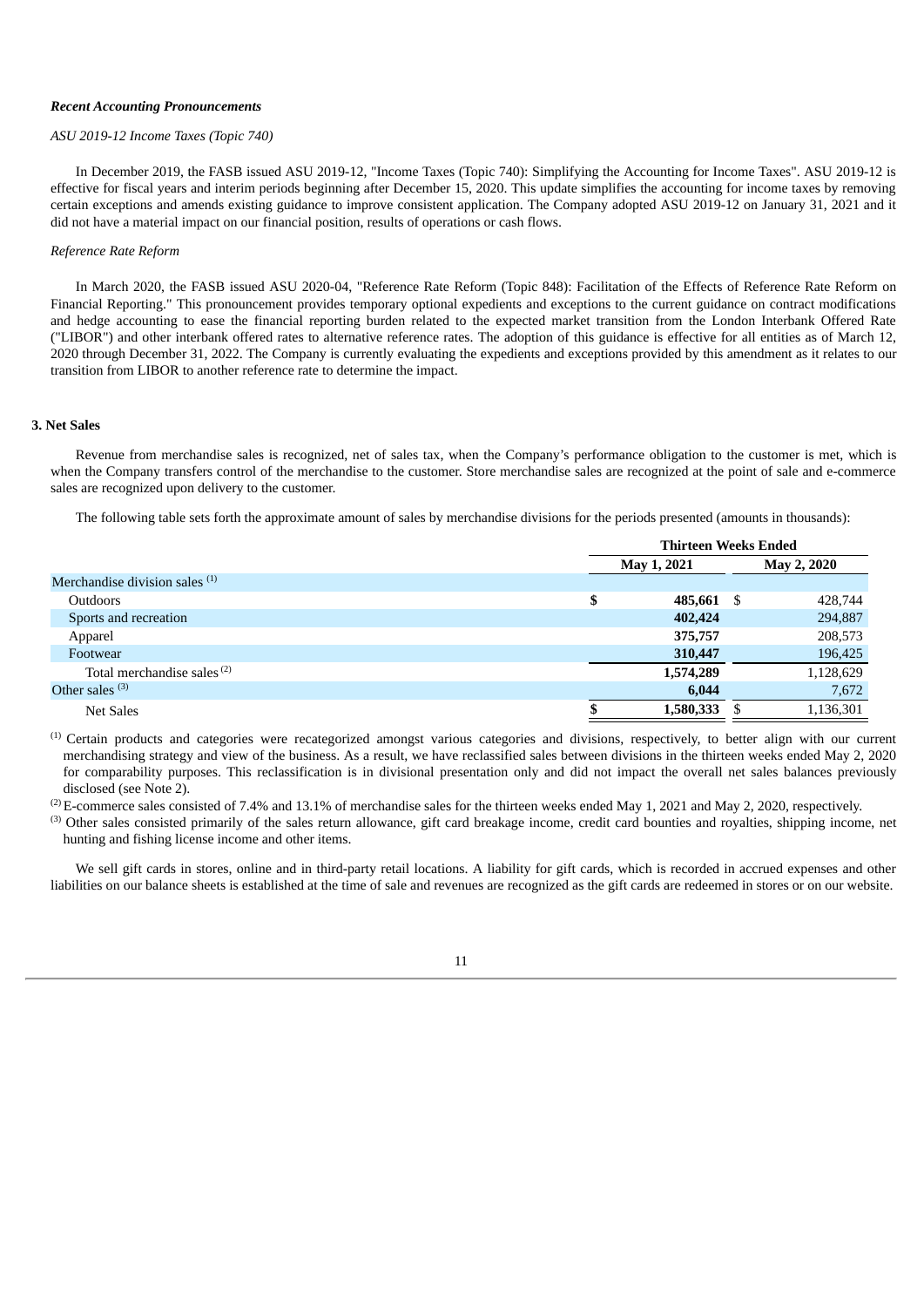The following is a reconciliation of the gift card liability (amounts in thousands):

| <b>Thirteen Weeks Ended</b> |  |             |  |  |
|-----------------------------|--|-------------|--|--|
| May 1, 2021                 |  | May 2, 2020 |  |  |
| 74,253                      |  | 67,993      |  |  |
| 18,442                      |  | 11,606      |  |  |
| (28, 490)                   |  | (21,010)    |  |  |
| (963)                       |  | (803)       |  |  |
|                             |  | 57,786      |  |  |
|                             |  | $63,242$ \$ |  |  |

# **4. Long-Term Debt**

Our debt consisted of the following (amounts in thousands) as of:

|                                        |   | May 1, 2021              | <b>January 30, 2021</b>  | May 2, 2020 |
|----------------------------------------|---|--------------------------|--------------------------|-------------|
| ABL Facility, due November 2025        | æ | $\overline{\phantom{0}}$ | $\overline{\phantom{a}}$ | 500,000     |
| Term Loan, due November 2027           |   | 399,000                  | 400,000                  | 1,464,432   |
| Notes, due November 2027               |   | 400,000                  | 400,000                  |             |
| Total debt                             |   | 799,000                  | 800,000                  | 1,964,432   |
| Less current maturities                |   | (4,000)                  | (4,000)                  | (34, 116)   |
| Less unamortized discount on Term Loan |   | (3,714)                  | (3,861)                  | (2,321)     |
| Less deferred loan costs $(1)$         |   | (10,251)                 | (10, 650)                | (3,354)     |
| Long-term debt, net                    |   | 781,035 \$               | 781,489                  | 1,924,641   |

 $<sup>(1)</sup>$  Deferred loan costs are related to the Term Loan and Notes.</sup>

As of May 1, 2021, January 30, 2021 and May 2, 2020, the balance in deferred loan costs related to the ABL Facility (as defined below) was approximately \$5.2 million, \$5.5 million and \$3.2 million, respectively, and was included in other noncurrent assets on our consolidated balance sheets. Total amortization of deferred loan costs was \$0.7 million and \$0.6 million for the thirteen weeks ended May 1, 2021 and May 2, 2020, respectively. Total expenses related to accretion of original issuance discount were \$0.1 million and \$0.3 million for the thirteen weeks ended May 1, 2021 and May 2, 2020, respectively. The expenses related to amortization of deferred loan costs and accretion of original issuance discount are included in interest expense, net on the consolidated statements of income (loss).

On November 6, 2020, the Company issued the Notes (as defined below), entered into the 2020 Term Loan (as defined below), and entered into the 2020 ABL Facility (the "Refinancing Transactions"). The Company used the net proceeds from the Notes and the net proceeds from the 2020 Term Loan, together with cash on hand, to repay in full outstanding borrowings under its then-existing term loan, in the amount of \$1,431.4 million.

#### *Term Loan*

We refer to the 2015 Term Loan and the 2020 Term Loan collectively as the "Term Loan".

On July 2, 2015, Academy, Ltd. entered into a seven-year \$1.8 billion senior secured term loan facility (the "2015 Term Loan") with Morgan Stanley Senior Funding, Inc., as the administrative and collateral agent, and other lenders, and a five-year \$650 million secured asset-based revolving credit facility (the "2015 ABL Facility") with JPMorgan Chase Bank, N.A., as administrative agent, and other lenders. Academy, Ltd. received proceeds from the 2015 Term Loan of \$1.8 billion, which was net of discount of \$9.1 million. The 2015 Term Loan bore interest at our election, at either (1) LIBOR rate with a floor of 1.00%, plus a margin of 4.00%, or (2) a base rate equal to the highest of (a) the federal funds rate plus 0.50%, (b) Morgan Stanley Senior Funding, Inc.'s "prime rate," or (c) the one-month LIBOR rate plus 1.00%, plus a margin of 3.00%. Quarterly principal payments of approximately \$4.6 million were required through June 30, 2022, with the balance due in full on the maturity date of July 2, 2022.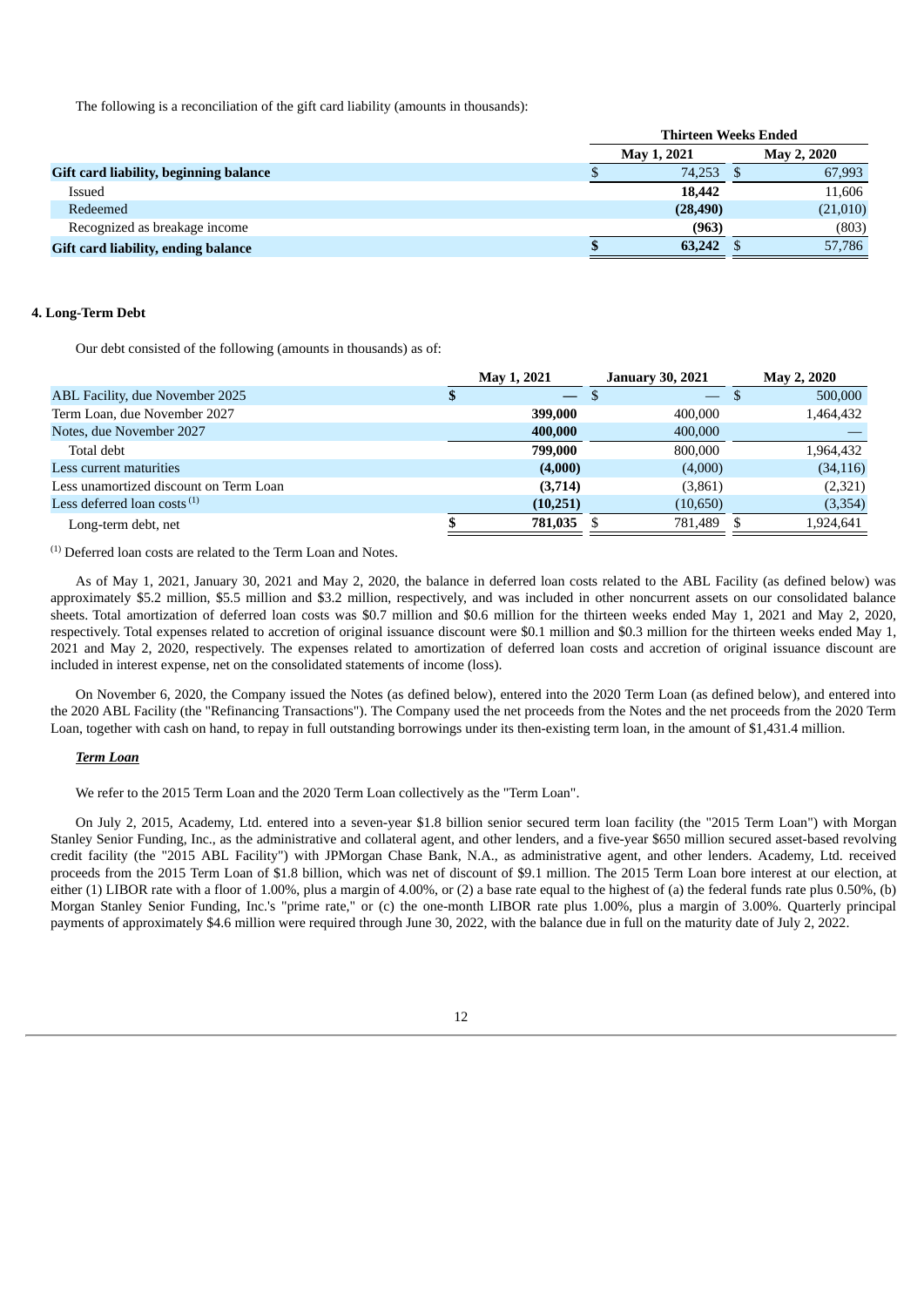On November 6, 2020, Academy, Ltd. entered into a seven-year \$400.0 million senior secured term loan (the "2020 Term Loan") with Credit Suisse AG, Cayman Island Branch ("Credit Suisse"), as the administrative agent and collateral agent and the several other lenders and parties. The 2020 Term Loan will mature on November 6, 2027. The 2020 Term Loan bears interest, at Academy, Ltd.'s election, at either (1) LIBOR rate with a floor of 0.75%, plus a margin of 5.00%, or (2) a base rate equal to the highest of (a) the federal funds rate plus 0.50%, (b) Credit Suisse's "prime rate", or (c) the one-month LIBOR rate plus 1.00%, plus a margin of 4.00%. Quarterly principal payments of approximately \$1.0 million are required through September 30, 2027, with the balance due in full on the maturity date of November 6, 2027. As of May 1, 2021, the weighted average interest rate was 5.75%, with interest payable monthly. The terms and conditions of the 2020 Term Loan also require that the outstanding balance under the 2020 Term Loan is prepaid under certain circumstances. In connection with the 2020 Term Loan, the Company capitalized related professional fees of \$5.8 million as deferred loan costs. As of May 1, 2021, no prepayment was due under the terms and conditions of the Term Loan.

On May 25, 2021, the Company refinanced its 2020 Term Loan and paid down approximately \$99.0 million of the Term Loan (see Note 14).

#### *Notes*

On November 6, 2020, Academy, Ltd. issued \$400.0 million of 6.00% senior secured notes which are due November 15, 2027 (the "Notes"), pursuant to an indenture, dated as of November 6, 2020 (the "Indenture") with The Bank of New York Mellon Trust Company, N.A., as trustee and collateral agent. The Notes will pay interest semi-annually in arrears in cash on May 15 and November 15 of each year at a rate of 6.00% per year, commencing on May 15, 2021. In connection with issuance of the Notes, the Company capitalized related professional fees of \$5.2 million as deferred loan costs.

On or after November 15, 2023, Academy, Ltd. may, at its option and on one or more occasions, redeem all or a part of the Notes at the redemption prices set forth in the Indenture, plus accrued and unpaid interest, if any, to, but excluding, the applicable redemption date. At any time prior to November 15, 2023, Academy, Ltd. may, at its option and on one or more occasions, redeem all or part of the Notes at a redemption price equal to 100% of the principal amount of the Notes to be redeemed, plus accrued and unpaid interest, if any, to, but excluding, the applicable redemption date, plus a "make-whole" premium as described in the Indenture. In addition, at any time prior to November 15, 2023, Academy, Ltd. may, at its option and on one or more occasions, redeem up to 40% of the aggregate principal amount of the Notes at a redemption price equal to 106.00% of the aggregate principal amount thereof, with an amount equal to or less than the net cash proceeds from one or more equity offerings to the extent such net cash proceeds are received by or contributed to Academy, Ltd., plus accrued and unpaid interest, if any, to, but excluding, the applicable redemption date.

#### *ABL Facility*

We refer to the 2015 ABL Facility and the 2020 ABL Facility collectively as the "ABL Facility".

On July 2, 2015, Academy, Ltd. entered into a five-year \$650 million secured asset-based revolving credit facility (the "2015 ABL Facility"). On May 22, 2018, the Company amended the agreement governing the 2015 ABL Facility to increase the commitment on the facility from \$650 million to \$1 billion. In connection with the amendment to the 2015 ABL Facility, the Company capitalized related professional fees of \$2.8 million as deferred loan costs and wrote off \$0.1 million in previously capitalized deferred loan costs. The 2015 ABL Facility was scheduled to mature on May 22, 2023, subject to a springing maturity clause which could have been triggered 91 days before the July 2, 2022 maturity of the 2015 Term Loan.

On November 6, 2020, Academy, Ltd., as borrower, and the Guarantors, as guarantors, amended the 2015 ABL Facility by entering into an amendment to the First Amended and Restated ABL Credit Agreement, dated as of July 2, 2015, with JPMorgan Chase Bank, N.A. as the administrative agent and collateral agent, letter of credit issuer and swingline lender (the "ABL Agent") and the several lenders party thereto, which ABL Amendment, among other things, extended the maturity of Academy, Ltd.'s asset-based revolving credit facility thereunder to November 6, 2025 (the "2020 ABL Facility"). In connection with the 2020 ABL Facility, the Company capitalized related professional fees of \$3.1 million as deferred loan costs.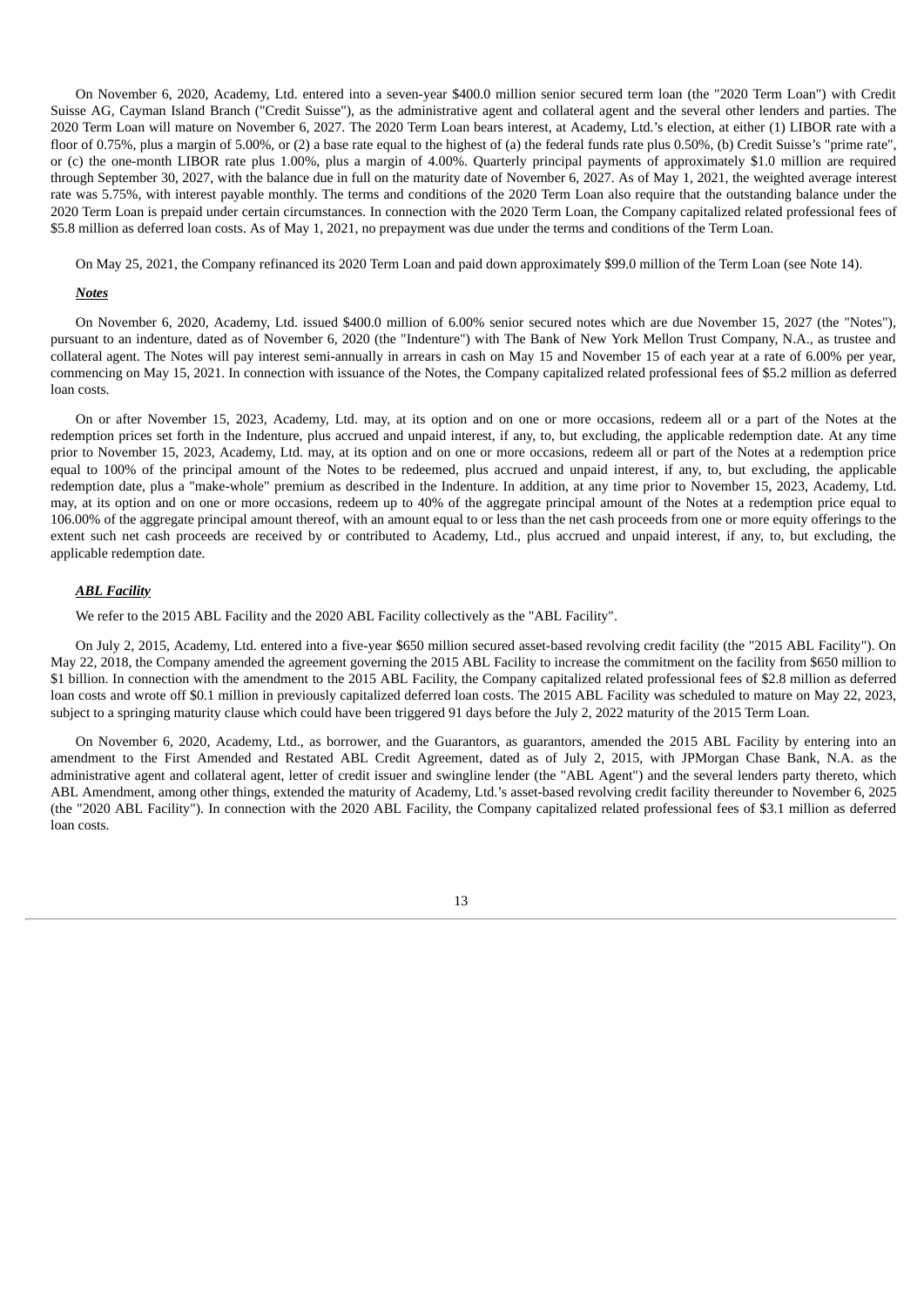The ABL Facility is used to provide financing for working capital and other general corporate purposes, as well as to support certain letters of credit requirements, and availability is subject to customary borrowing base and availability provisions. During the normal course of business, we periodically utilize letters of credit primarily for the purchase of import goods and in support of insurance contracts. As of May 1, 2021, we had outstanding letters of credit of approximately \$17.2 million, of which \$13.6 million were issued under the ABL Facility, and we had no borrowings outstanding under the ABL Facility, leaving the available borrowing capacity under the ABL Facility of \$819.4 million.

Borrowings under the ABL Facility bear interest, at our election, at either (1) LIBOR plus a margin of 1.25% to 1.75%, or (2) a base rate equal to the highest of (a) the federal funds rate plus 0.50%, (b) JPMorgan Chase Bank, N.A.'s "prime rate", or (c) the one-month LIBOR rate plus 1.00%, plus a margin of 0.25% to 0.75%. The ABL Facility also provides a fee applicable to the unused commitments of 0.25%. The terms and conditions of the ABL Facility also require that we prepay outstanding loans under the ABL Facility under certain circumstances. As of May 1, 2021, no future prepayments of outstanding loans have been triggered under the terms and conditions of the ABL Facility.

*Covenants***.** The ABL Facility and Term Loan agreements and the Indenture contain covenants, including, among other things, covenants that restrict Academy, Ltd.'s ability to incur certain additional indebtedness, create or permit liens on assets, engage in mergers or consolidations, pay dividends, make other restricted payments, make loans or advances, engage in transactions with affiliates or amend material documents. Additionally, at certain times, the ABL Facility is subject to a minimum adjusted fixed charge coverage ratio. These covenants are subject to certain qualifications and limitations. We were in compliance with these covenants as of May 1, 2021.

*Capitalized Interest.* We capitalized interest primarily related to construction of new stores and store renovations in the amount of \$0.1 million and \$0.1 million for the thirteen weeks ended May 1, 2021 and May 2, 2020, respectively.

#### **5. Derivative Financial Instruments**

We have historically used interest rate swap agreements to hedge market risk relating to possible adverse changes in interest rates.

All interest rate swaps had been designated as cash flow hedges of variable rate interest payments on borrowings under the Term Loan. On January 19, 2021, we settled our three remaining outstanding interest rate swaps in full, which were scheduled to expire on various dates during 2021, for \$4.1 million. As of May 1, 2021, we do not have any derivative financial instruments outstanding.

The fair value of these interest rate swaps is as follows (amounts in thousands) as of:

|                                                                              | May 1, 2021 |  | <b>January 30, 2021</b>  | May 2, 2020 |
|------------------------------------------------------------------------------|-------------|--|--------------------------|-------------|
| Derivatives designated as hedging instruments                                |             |  |                          |             |
| <b>Assets</b>                                                                |             |  |                          |             |
| Amounts included in other current assets                                     |             |  | $\overline{\phantom{0}}$ |             |
| Amounts included in other noncurrent assets                                  |             |  |                          |             |
| <b>Liabilities</b>                                                           |             |  |                          |             |
| Amounts included in accrued expenses and other current<br><i>liabilities</i> |             |  |                          | 8.912       |
| Amounts included in other long-term liabilities                              |             |  |                          | 1,735       |
| Total derivatives designated as hedging instruments net<br>liability         |             |  |                          | (10, 647)   |

For derivatives designated as hedging instruments, amounts included in AOCI are reclassified to interest expense in the same period during which the hedged transaction affects earnings, which is as interest expense is recorded on the underlying Term Loan.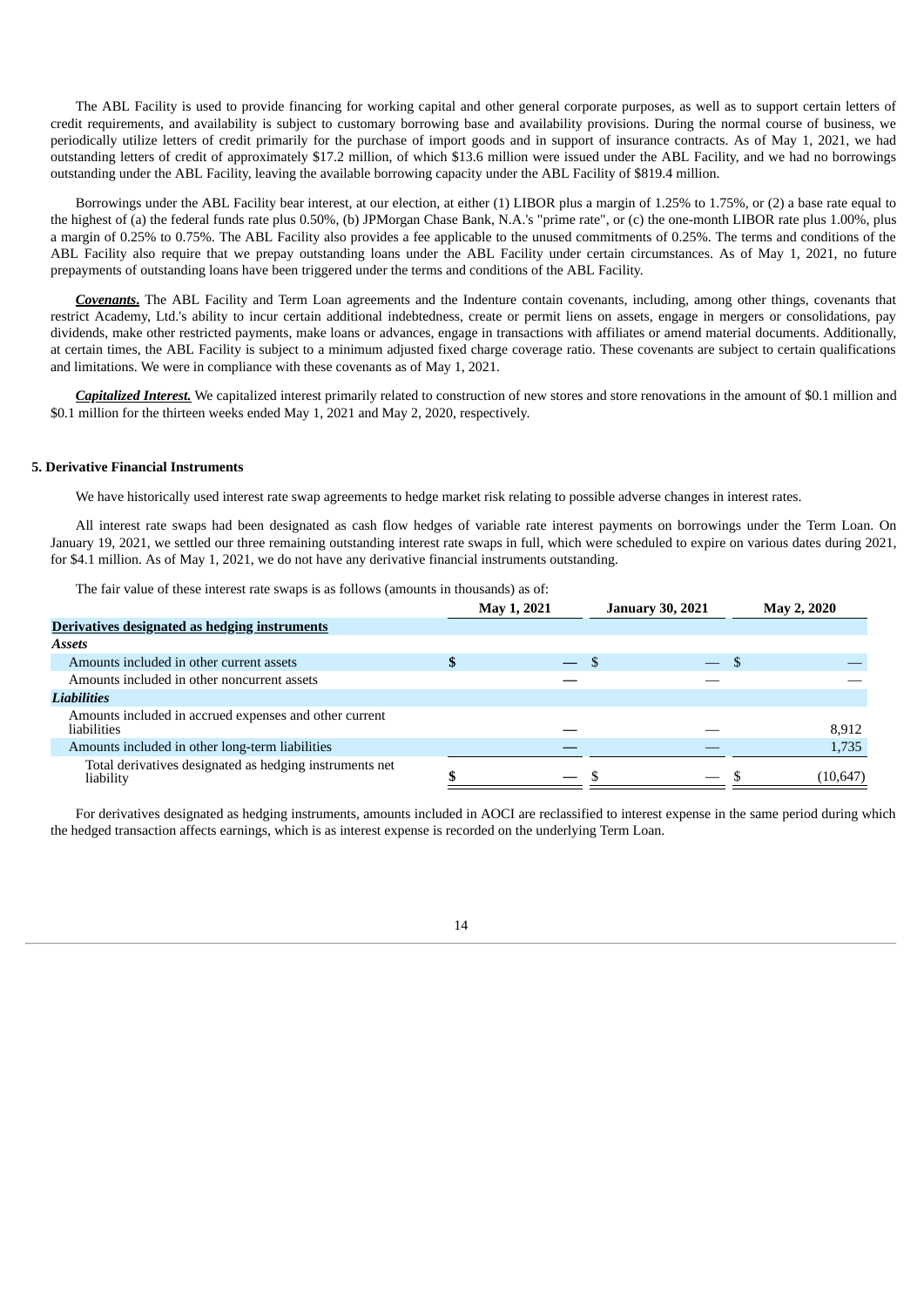The impact of gains and losses related to interest rate swaps that are deferred into AOCI and subsequently reclassified into expense as follows (amounts in thousands):

|                                                                                                      | <b>Thirteen Weeks Ended</b> |              |             |          |  |
|------------------------------------------------------------------------------------------------------|-----------------------------|--------------|-------------|----------|--|
|                                                                                                      |                             | May 1, 2021  | May 2, 2020 |          |  |
| Accumulated Other Comprehensive Loss, beginning                                                      |                             | $(3,324)$ \$ |             | (8,066)  |  |
| Loss deferred into AOCI                                                                              |                             |              |             | (4, 434) |  |
| Increase to interest expense (net of tax impact of \$270 in the thirteen weeks ended May 1,<br>2021) |                             | 926          |             | 1,893    |  |
| Accumulated Other Comprehensive Loss, ending                                                         |                             | $(2,398)$ \$ |             | (10,607) |  |

#### **6. Fair Value Measurements**

Fair value is defined as an exit price that would be received from the sale of an asset or paid to transfer a liability in the principal or most advantageous market for the asset or liability in an orderly transaction between market participants on the measurement date. Authoritative guidance establishes a three-level hierarchy for disclosure that is based on the extent and level of judgment used to estimate the fair value of the assets and liabilities.

The fair value measurements are classified as either:

- Level 1 which represents valuations based on unadjusted quoted prices in active markets that are accessible at the measurement date for identical, unrestricted assets or liabilities;
- Level 2 which represents valuations based on quoted prices for similar assets and liabilities in active markets, quoted prices for identical or similar assets and liabilities in markets that are not active, or inputs that are observable, either directly or indirectly, for substantially the full term of the asset or liability; and
- Level 3 which represents valuations based on prices or valuation techniques that require inputs that are both significant to the fair value measurement and unobservable (i.e., supported by little or no market activity).

In instances where the determination of the fair value measurement is based on inputs from different levels of the fair value hierarchy, the level in the fair value hierarchy in which the fair value measurement is classified in its entirety, is based on the lowest level input that is significant to the fair value measurement. Our assessment of the significance of a particular input to the fair value measurement in its entirety requires judgment and considers factors specific to the asset or liability. There were no transfers made into or out of the Level 1, 2 or 3 categories during any period presented.

The following table provides the fair value hierarchy for our derivative financial instruments (amounts in thousands) as of:

|                    | <b>Fair Value Hierarchy</b> | May 1, 2021 |          | <b>January 30, 2021</b>  | May 2, 2020 |        |  |
|--------------------|-----------------------------|-------------|----------|--------------------------|-------------|--------|--|
| <b>Assets</b>      |                             |             |          |                          |             |        |  |
| Interest rate swap | Level 2                     | $-$ \$      |          | $\overline{\phantom{0}}$ |             | __     |  |
|                    |                             |             |          |                          |             |        |  |
| Liabilities        |                             |             |          |                          |             |        |  |
| Interest rate swap | Level 2                     | --          | $\sim$ S |                          |             | 10,647 |  |
|                    |                             |             |          |                          |             |        |  |

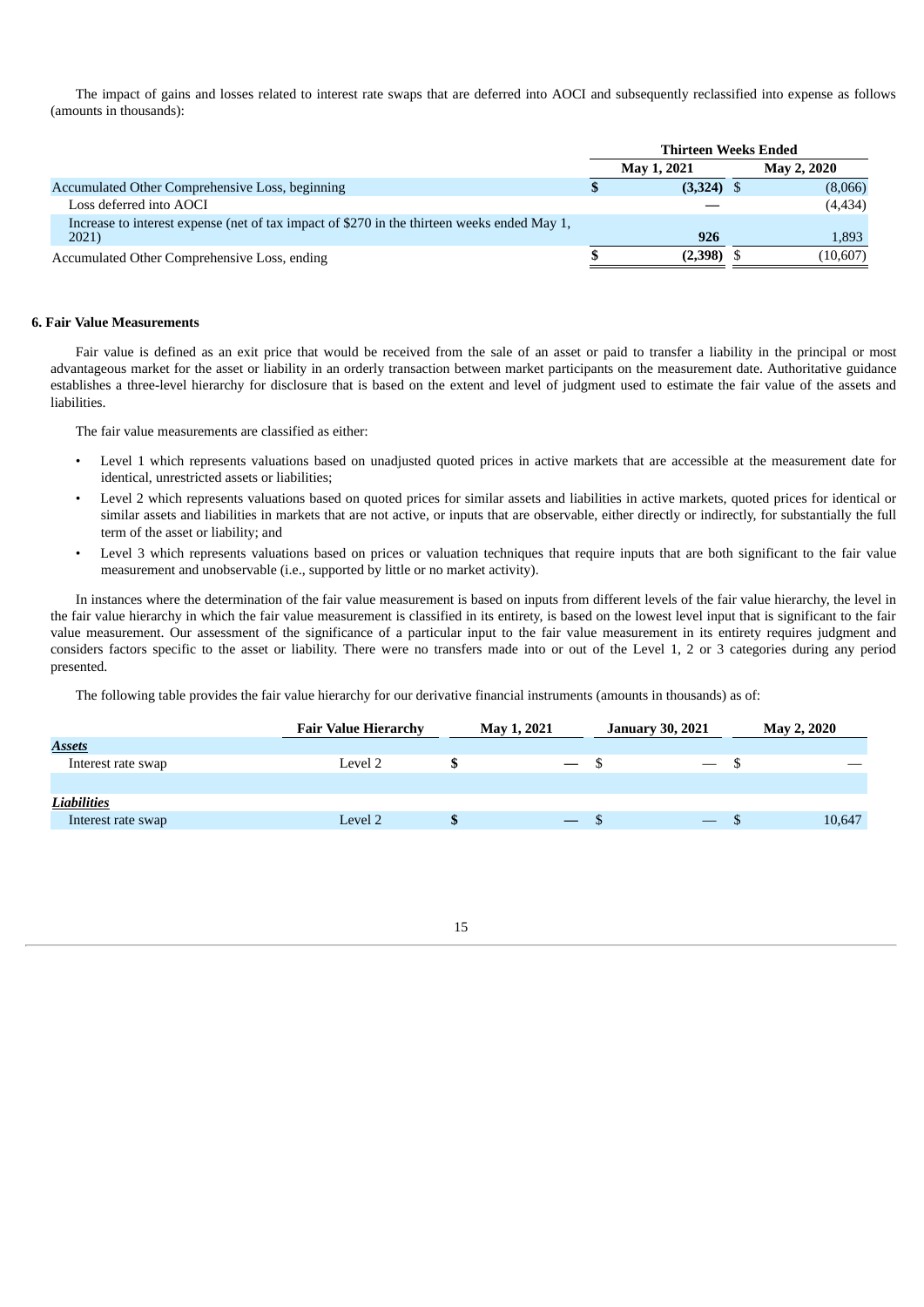We value our derivative financial instruments using a discounted cash flow analysis based on the expected cash flows of each derivative. This analysis reflects the contractual terms of the derivatives, including the period to maturity, and uses observable market based inputs including interest rates and implied volatilities. Our valuations also consider both our own and the respective counterparty's non-performance risk. We have considered unobservable market factors such as the likelihood of default by us and our counterparty, our net exposures, credit enhancements, and remaining maturities in determining a credit valuation adjustment to include as part of the fair value of our derivative financial instruments. To date, the credit valuation adjustment did not comprise a material portion of the fair value of the derivative financial instruments. Therefore, we consider our derivative financial instruments to fall within Level 2 of the fair value hierarchy.

#### *Other Financial Instruments*

Periodically we make cash investments in money market funds comprised of U.S. Government treasury bills and securities, which are classified as cash and redeemable on demand. As of May 1, 2021, January 30, 2021 and May 2, 2020, we held \$476.0 million, \$284.0 million and \$662.0 million in money market funds, respectively.

The fair value of the Term Loan and Notes is estimated using a discounted cash flow analysis based on quoted market prices for the instrument in an inactive market and is therefore classified as Level 2 within the fair value hierarchy. As of May 1, 2021, the estimated fair value of the Term Loan and Notes was \$0.8 billion. As of January 30, 2021 and May 2, 2020, the estimated fair value of the Term Loan was \$0.8 billion and \$0.9 billion, respectively. As borrowings on the ABL Facility are generally repaid in less than 12 months, we believe that fair value approximates the carrying value.

#### **7. Property and Equipment**

Property and equipment consists of the following (amounts in thousands) as of:

|                                           | May 1, 2021 | <b>January 30, 2021</b> | May 2, 2020 |
|-------------------------------------------|-------------|-------------------------|-------------|
| Leasehold improvements                    | 443,513 \$  | 438,287                 | 433,981     |
| Equipment and software                    | 565,873     | 561,333                 | 539,357     |
| Furniture and fixtures                    | 322,326     | 319,764                 | 316,295     |
| Construction in progress                  | 23,926      | 23,575                  | 20,062      |
| Land                                      | 3,698       | 3,699                   | 3,698       |
| Total property and equipment              | 1,359,336   | 1,346,658               | 1,313,393   |
| Accumulated depreciation and amortization | (993, 331)  | (968, 398)              | (894, 917)  |
| Property and equipment, net               | 366,005     | 378,260                 | 418,476     |

Depreciation expense was \$25.3 million and \$27.4 million in the thirteen weeks ended May 1, 2021 and May 2, 2020, respectively and is included in selling, general and administrative expenses on the consolidated statements of income.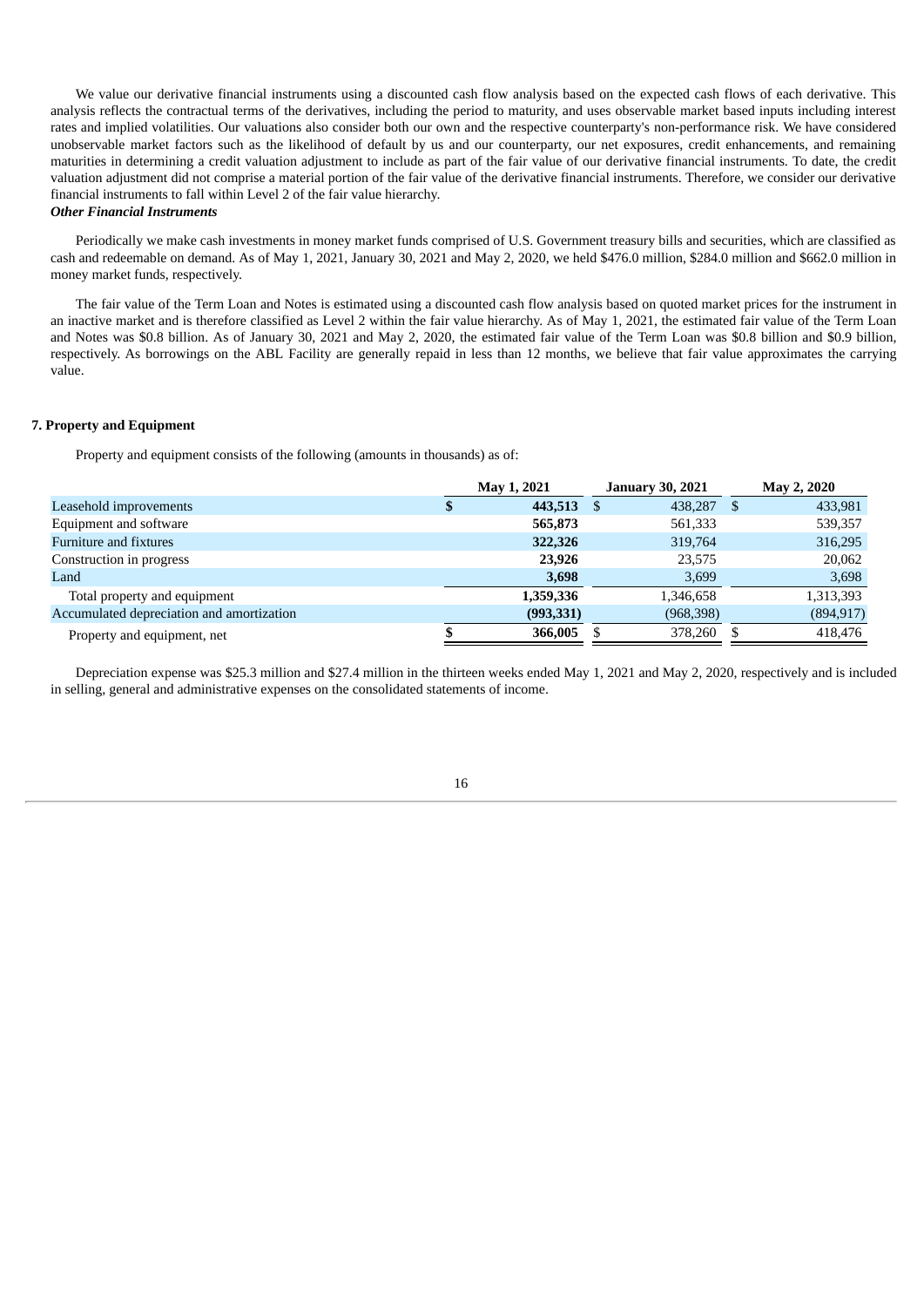# **8. Accrued Expenses and Other Current Liabilities**

Accrued expenses and other current liabilities consist of the following (amounts in thousands) as of:

|                                                |   | May 1, 2021 | <b>January 30, 2021</b> | May 2, 2020 |
|------------------------------------------------|---|-------------|-------------------------|-------------|
| Accrued interest                               | æ | $14.003$ \$ | 7,684 \$                | 3,191       |
| Accrued personnel costs                        |   | 60,830      | 113,032                 | 20,155      |
| Accrued professional fees                      |   | 3,453       | 2,547                   | 2,363       |
| Accrued sales and use tax                      |   | 29,493      | 14,980                  | 21,514      |
| Accrued self-insurance                         |   | 14,125      | 13,471                  | 13,463      |
| Deferred revenue - gift cards and other        |   | 66,309      | 76.778                  | 61,361      |
| Income taxes payable                           |   | 45,087      | 23,730                  | 5,481       |
| Interest rate swaps                            |   |             |                         | 8,912       |
| Property taxes                                 |   | 24,798      | 16,978                  | 26,537      |
| Sales return allowance                         |   | 6,100       | 5,800                   | 4,300       |
| Other                                          |   | 23,394      | 16,351                  | 20,459      |
| Accrued expenses and other current liabilities |   | 287,592     | 291,351                 | 187,736     |

#### **9. Equity and Share-Based Compensation**

On September 29, 2020, the ASO, Inc. Board of Directors adopted the 2020 Omnibus Incentive Plan (the "2020 Omnibus Incentive Plan"), which became effective on October 1, 2020. The plan reserved a total of 5,150,000 shares of common stock for issuance. Concurrent with the adoption of the 2020 Omnibus Incentive Plan, the NAHC 2011 Unit Incentive Plan (the "2011 Unit Incentive Plan") was frozen and no further issuances will be permitted as part of the 2011 Unit Incentive Plan. As of May 1, 2021, there were 3,707,752 shares that were authorized and available for grant under the 2020 Omnibus Incentive Plan.

On September 29, 2020, the Academy Sports and Outdoors, Inc. Board of Directors adopted the 2020 Employee Stock Purchase Plan (the "ESPP"), which became effective on October 1, 2020 upon the effectiveness of the Registration Statement. As of May 1, 2021, we have reserved a total of 2,000,000 shares of common stock for issuance and no common shares were issued or outstanding pursuant to the ESPP. Our initial offering period related to the ESPP commenced during the thirteen weeks ended May 1, 2021.

Equity compensation expense was \$5.9 million and \$2.1 million for the thirteen weeks ended May 1, 2021 and May 2, 2020, respectively and is included in selling, general and administrative expenses in the statements of income.

#### *2011 Unit Incentive Plan*

The 2011 Unit Incentive Plan provides for the grant of certain equity incentive awards (each, an "Award"), such as options to purchase ASO, Inc. common stock (each, a "Unit Option") and restricted units that may settle in ASO, Inc. common stock (each, a "Restricted Unit") to our directors, executives, and eligible employees of the Company.

Unit Options granted under the 2011 Unit Incentive Plan consist of Unit Options that vest upon the satisfaction of time-based requirements (each, a "Service Unit Option") and Unit Options that vest upon the satisfaction of both time-based requirements and Company performance-based requirements (each, a "Performance Unit Option").

Restricted Units granted under the 2011 Unit Incentive Plan consist of Restricted Units that vest upon the satisfaction of time-based requirements (each, a "Service Restricted Unit") and Restricted Units that vest upon the satisfaction of a liquidity event-based requirement together with a timebased requirement and/or a performance-based requirement (each, a "Liquidity Event Restricted Unit"). In each case, vesting of the Company's outstanding and unvested Unit Options and Restricted Units is contingent upon the holder's continued service through the date of each applicable vesting event.

Concurrent with the adoption of the 2020 Omnibus Incentive Plan on October 1, 2020, no further Awards are authorized to be granted under the 2011 Unit Incentive Plan.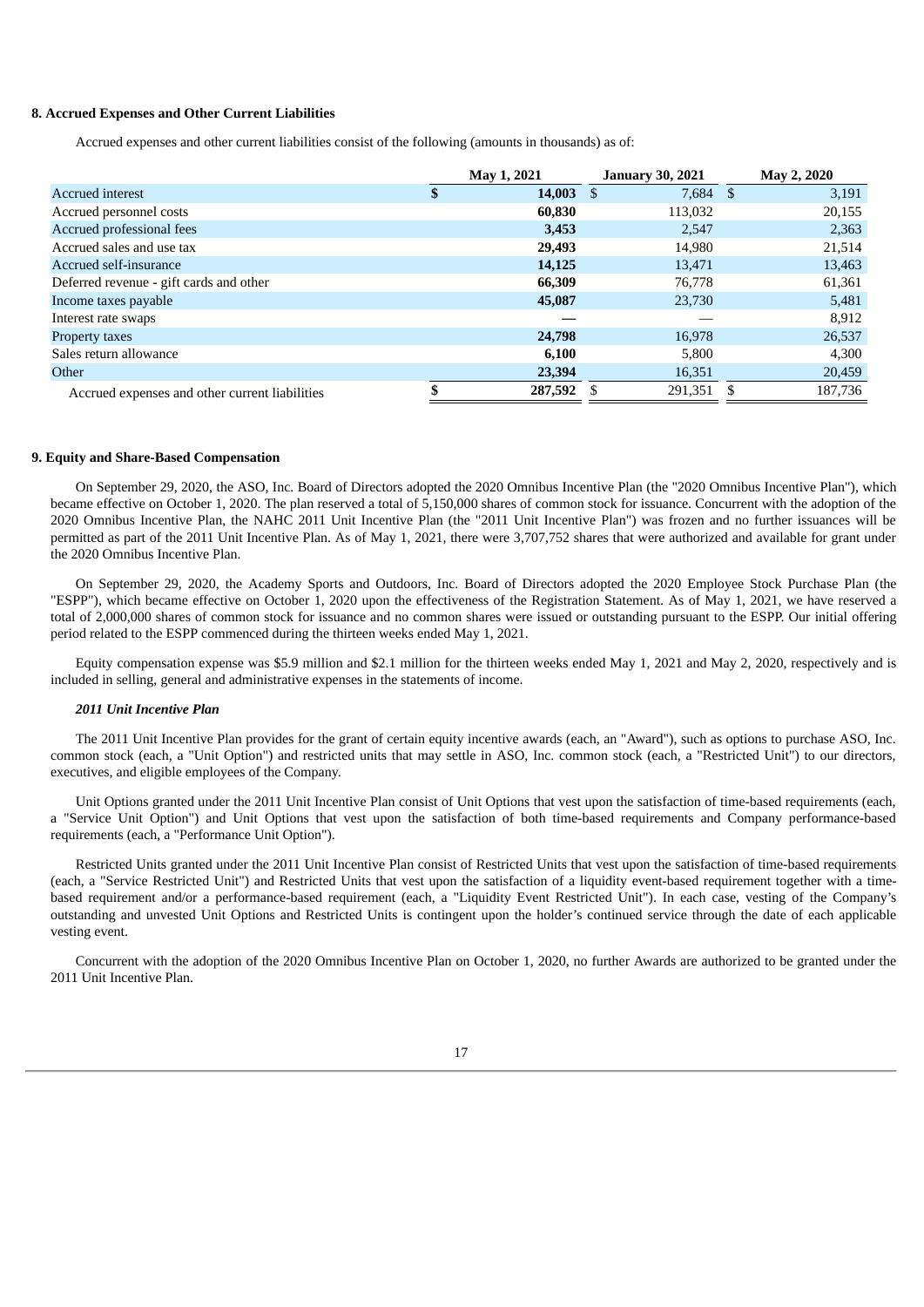Subsequent to May 1, 2021, the May 2021 Secondary Offering (as defined in Note 14) reduced KKR's ownership interest in the Company to 31.3% and resulted in a vesting event for awards granted under the 2011 Unit Incentive Plan, whereby unvested time awards, and performance-based awards which had previously met their performance targets, vested, and unvested performance-based awards which had not previously met their performance targets were forfeited. As a result, we incurred approximately \$24.9 million in non-cash expenses related to equity-based compensation and approximately \$15.4 million of cash expenses related to taxes on equity-based compensation. Additionally, approximately \$8.2 million of cash payments for equity-based compensation distributions will be accelerated (see Note 14).

#### *2020 Omnibus Incentive Plan*

The 2020 Omnibus Incentive plan provides for the grant of Awards such as options to purchase ASO, Inc. common stock (each, a "Stock Option") and restricted stock units which may settle in ASO, Inc. common stock (each, a "Restricted Stock Unit") to our directors, executives, and eligible employees of the Company.

Stock Options granted under the 2020 Omnibus Incentive Plan consist of Stock Options that vest upon the satisfaction of time-based requirements (each, a "Service Stock Option" and Service Unit Options and Service Stock Options together are "Service Options").

Restricted Stock Units granted under the 2020 Omnibus Incentive Plan consist of Restricted Stock Units that vest upon the satisfaction of timebased requirements (each, a "Service Restricted Stock Unit") and Restricted Stock Units that vest upon the satisfaction of a time-based requirement and performance-based requirement (each, a "Performance Restricted Stock Unit"). In each case, vesting of the Company's outstanding and unvested Stock Options and Restricted Stock Units is contingent upon the holder's continued service through the date of each applicable vesting event.

# *ESPP*

Our ESPP allows eligible employees to contribute up to 15% of their eligible earnings toward the semi-annual purchase of the Company's shares of common stock at a discount of 15% of the closing stock price on the first or last day of the six-month offering period, whichever is lower.

The number of shares reserved for issuance under the ESPP will be increased automatically on the first day of each fiscal year, beginning in fiscal year 2021, by a number equal to the lesser of (1) 1,000,000 shares of common stock, (2) 2.0% of the total number of all classes of the company's common stock outstanding on the last day of the immediately preceding fiscal year, or (3) a lower number of shares determined by the ASO, Inc. Board of Directors.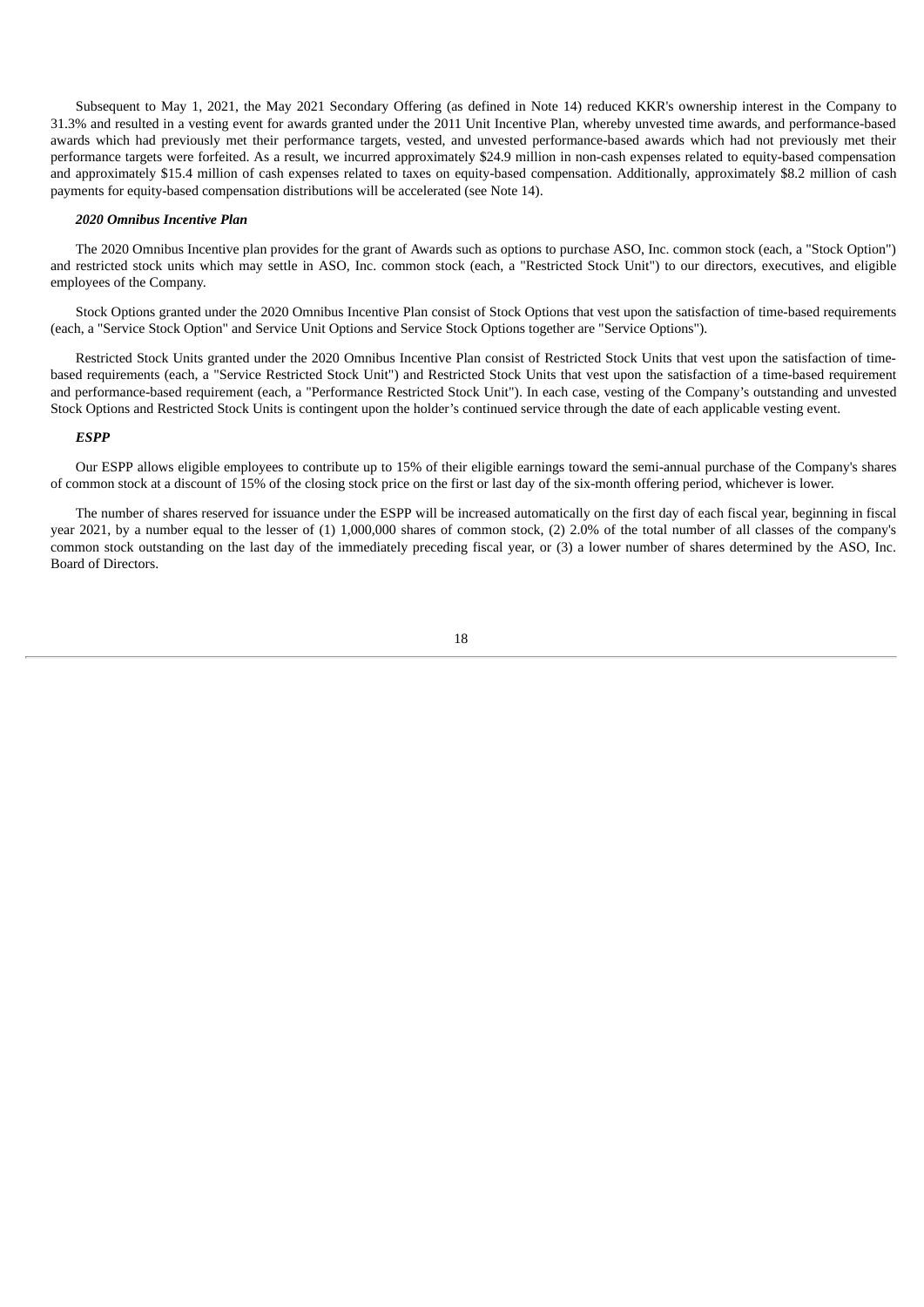#### *Distribution*

On August 28, 2020, NAHC paid a \$257.0 million, or \$1.1257 per unit (or \$3.5460 as converted using the Contribution Ratio), distribution to its members of record as of August 25, 2020. Cash on hand was used to fund \$248.0 million of the distribution, with the remainder distributed through an offset of outstanding loans receivable from one member and state income tax withholding made on behalf of NAHC's members. Holders of the outstanding granted equity Awards are entitled to receive value equal to \$1.1257 per Award (or \$3.5460 as converted using the Contribution Ratio), which was or will be made in the form of cash payments, additional Restricted Unit grants or Unit Option exercise price adjustments. Cash payments due for unvested Awards will be payable upon vesting of such Awards. In accordance with the terms of the 2011 Unit Incentive Plan, the Company made the following adjustments to each outstanding Award (per unit components, shares and exercise prices shown above and below are converted using the Contribution Ratio as described in the Retrospective Presentation of Ownership Exchange in Note 2):

- Exercise price reductions of \$0.28 for 9,788,000 Unit Options (or \$0.89 for 3,107,301 Stock Options, as converted);
- Exercise price reductions of \$1.12 for 1,746,594 Unit Options (or \$3.53 for 554,474 Stock Options, as converted);
- Additional Restricted Unit grants of 159,362 units (or 50,590 Liquidity Event Restricted Units, as converted); and
- Cash payments for vested Unit Options and vested Restricted Units ("Share-Based Award Payments") of \$24.0 million were paid through May 1, 2021. Share-Based Award Payments payable as of May 1, 2021 for unvested awards is \$8.2 million, which is reflected within accrued expenses and other current liabilities on the Company's consolidated balance sheets. The May 2021 Secondary Offering resulted in the acceleration of cash payments for equity-based compensation distributions of approximately \$8.2 million (see Note 14).

These exercise price adjustments did not increase the value of the Unit Options and no related additional equity compensation was or will be incurred.

### *Service Option Fair Value Assumptions*

The fair value for Service Options granted was estimated using a Black-Scholes option-pricing model. The expected lives of the Service Options granted were based on the "SEC simplified" method and a mid-point assumption, respectively. Expected price volatility was determined based on the implied volatilities of comparable companies over a historical period that matches the expected life of the Award. The risk-free interest rate was based on the expected U.S. Treasury rate over the expected life. The dividend yield was based on the expectation that no dividends will be paid. The assumptions used to calculate the fair value of Awards granted are evaluated and modified, as necessary, to reflect current market conditions and experience.

The following table presents the assumptions and grant date fair values for Service Options granted in the thirteen weeks ended May 1, 2021:

| Expected life in years      | 6.18           |
|-----------------------------|----------------|
| Expected volatility         | 44 %           |
| Weighted-average volatility | 44 %           |
| Risk-free interest rate     | 1.16% to 1.22% |
| Dividend yield              |                |

The following table presents the Award grants during the thirteen weeks ended May 1, 2021:

|                                                  | <b>Service Options</b> | <b>Service Restricted</b><br>Units | <b>Performance Restricted</b><br>Units |
|--------------------------------------------------|------------------------|------------------------------------|----------------------------------------|
| Number of shares                                 | 889.989                | 157.649                            | 190,708                                |
| Weighted average grant date fair value per Award | 11.74                  | 26.97                              | 26.99                                  |
| Weighted average exercise price per Award        | 26.99                  | N/A                                | N/A                                    |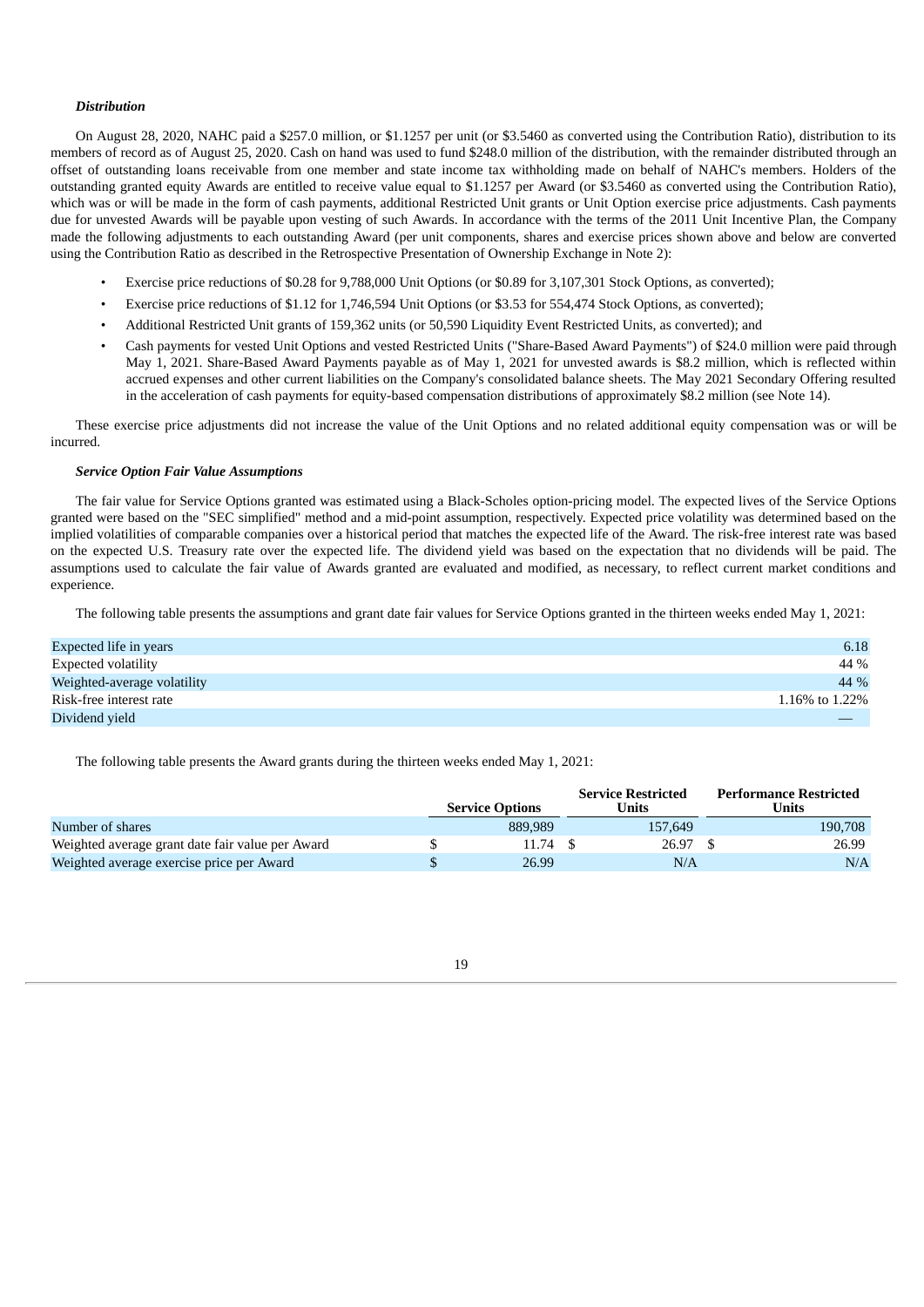The following table presents the unrecognized compensation cost as of May 1, 2021:

|                                             | <b>Service Options</b> |  | <b>Performance Unit</b><br>Options |  | <b>Service Restricted</b><br>Units |  | <b>Liquidity Event</b><br><b>Restricted Units</b> | Performance<br><b>Restricted Units</b> |  |
|---------------------------------------------|------------------------|--|------------------------------------|--|------------------------------------|--|---------------------------------------------------|----------------------------------------|--|
| Remaining expense                           | 24,583,043             |  | 498,614                            |  | 4.170.078                          |  | 11,069,761                                        | 5,003,780                              |  |
| Weighted average life<br>remaining in years | 3.0                    |  |                                    |  |                                    |  | 7.6                                               |                                        |  |

# **10. Earnings per Common Share**

Basic earnings per common share is calculated based on net income divided by the basic weighted average common shares outstanding during the period, and diluted earnings per common share is calculated based on net income divided by the diluted weighted average common shares outstanding. Diluted weighted average common shares outstanding is based on the basic weighted average common shares outstanding plus any potential dilutive effect of stock-based awards outstanding during the period using the treasury stock method, which assumes the potential proceeds received from the dilutive stock options are used to purchase treasury stock. Anti-dilutive stock-based awards do not include awards which have a performance or liquidity event target which has yet to be achieved.

Basic and diluted weighted average common shares outstanding and basic and diluted earnings per common share are calculated as follows (amounts in thousands except per share amounts):

|                                                                                               | <b>Thirteen Weeks Ended</b> |                 |              |             |
|-----------------------------------------------------------------------------------------------|-----------------------------|-----------------|--------------|-------------|
|                                                                                               |                             | May 1, 2021     |              | May 2, 2020 |
| Net income (loss)                                                                             |                             | 177,796         |              | (10,020)    |
| Weighted average common shares outstanding - basic <sup>(1)</sup>                             |                             | 92,088          |              | 72,474      |
| Dilutive effect of Service Restricted Units and Service Restricted Stock Units <sup>(1)</sup> |                             |                 |              |             |
| Dilutive effect of Performance Restricted Stock Units and Liquidity Event Restricted Units    |                             | 910             |              |             |
| Dilutive effect of Service Options <sup>(1)</sup>                                             |                             | 2,095           |              |             |
| Dilutive effect of Performance Unit Options and Performance Stock Options <sup>(1)</sup>      |                             | 1,379           |              |             |
| Dilutive effect of ESPP shares                                                                |                             |                 |              |             |
| Weighted average common shares outstanding - diluted $(1)$                                    |                             | 96,472          |              | 72,474      |
| Earnings per common share - basic                                                             |                             | $1.93 \quad$ \$ |              | (0.14)      |
| Earnings per common share - diluted                                                           |                             | 1.84            | $\mathbb{S}$ | (0.14)      |
| Anti-dilutive stock-based awards excluded from diluted calculation <sup>(1)</sup>             |                             | 303             |              | 9,447       |

 $<sup>(1)</sup>$  See Retrospective Presentation of Ownership Exchange in Note 2.</sup>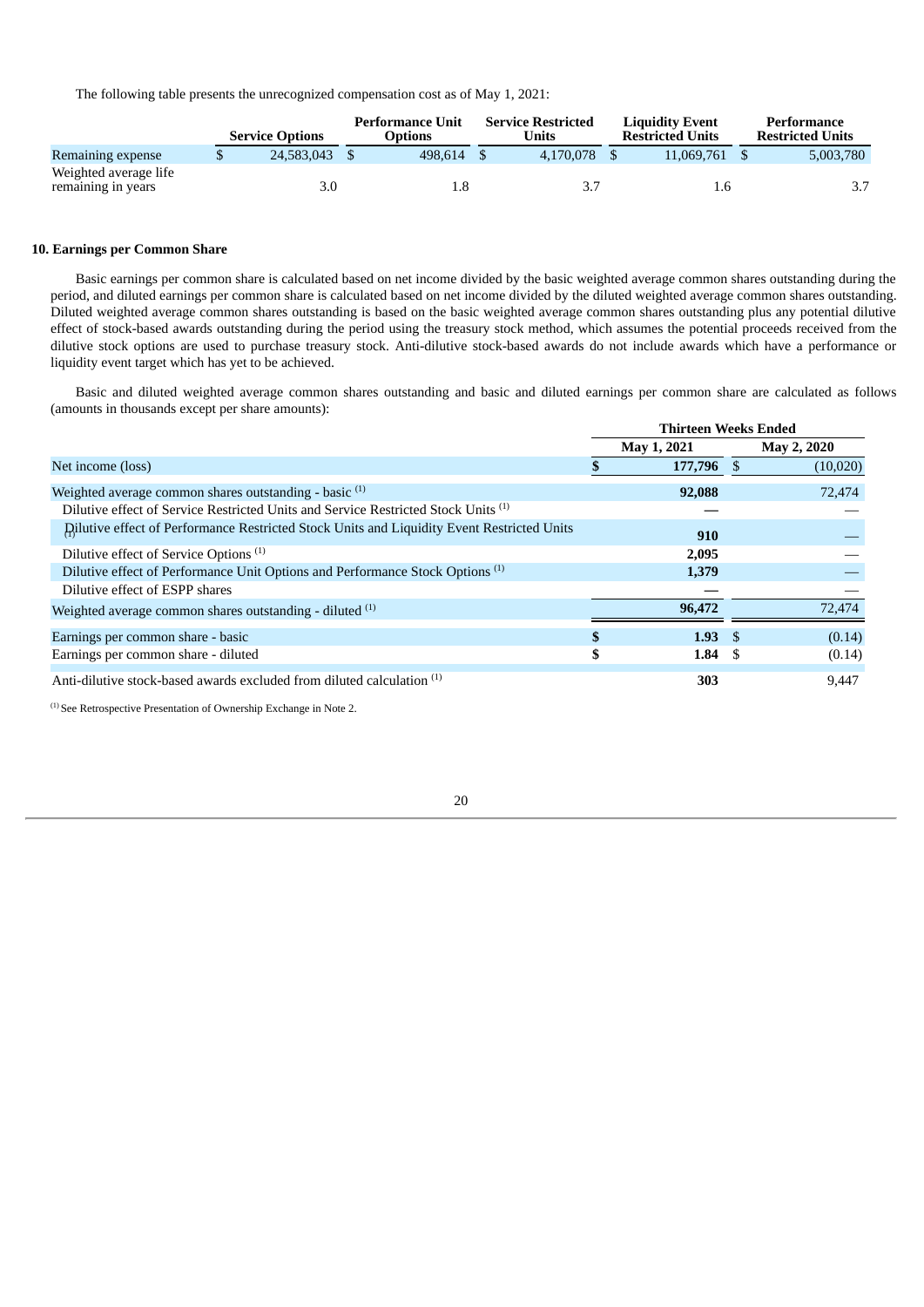# **11. Income Taxes**

Prior to October 1, 2020, the Company, was treated as a flow through entity for U.S. federal income tax purposes and thus no federal income tax expense was recorded in our statements of income for periods prior to October 1, 2020. Our tax rate prior to October 1, 2020 was almost entirely the result of state income taxes. In connection with our IPO, as a result of the Reorganization Transactions completed on October 1, 2020, on and after October 1, 2020, the Company is treated as a U.S. corporation for U.S. federal, state, and local income tax purposes and accordingly, a provision for income taxes has been recorded for the anticipated tax consequences of our reported results of operations for federal, state and local income taxes since October 1, 2020. NAHC continued to operate as a tax partnership through January 30, 2021.

Effective January 31, 2021, NAHC discontinued partnership treatment for tax purposes. As a result, our deferred tax liability was no longer measured by reference to membership units in NAHC and instead was measured by reference to the underlying assets and liabilities of our operations. No change in the total reported deferred tax liability occurred as a result of the change in tax structure.

The table below reflects the allocation of the deferred tax liability previously reflected for "Investment in NAHC" to the underlying assets and liabilities of the business based on the estimated fair value as of January 31, 2021 (amounts in thousands):

|                                    | <b>January 30, 2021</b>        | <b>January 31, 2021</b> |            |  |
|------------------------------------|--------------------------------|-------------------------|------------|--|
| <b>Deferred tax assets:</b>        |                                |                         |            |  |
| Accounts receivable                | \$<br>$\overline{\phantom{0}}$ | 274S<br>-\$             | 274        |  |
| Accrued liabilities and reserves   |                                | 37,760                  | 37,760     |  |
| Equity compensation                |                                | 22,854                  | 22,854     |  |
| Other                              |                                |                         |            |  |
| Total deferred tax assets          |                                | 60,888                  | 60,888     |  |
| <b>Deferred tax liabilities:</b>   |                                |                         |            |  |
| Investment in NAHC                 | (138, 358)                     | 138,358                 |            |  |
| Inventory                          |                                | (17, 387)               | (17, 387)  |  |
| Prepaid items                      |                                | (4, 124)                | (4, 124)   |  |
| Property and equipment             |                                | (11,531)                | (11, 531)  |  |
| Intangible assets                  |                                | (166, 204)              | (166, 204) |  |
| Other                              | (345)                          |                         | (345)      |  |
| Total deferred tax liabilities     | (138,703)                      | (60, 888)               | (199, 591) |  |
| Total net deferred tax liabilities | $(138,703)$ \$                 |                         | (138, 703) |  |

The Company determines its income tax expense by applying an estimated annual effective tax rate to its income before income taxes for the interim period. The current tax payable is based on the estimated federal and state income tax payments, while the remainder of income tax expense or benefit for the period is recorded to the net deferred tax asset or liability account. For the three months ended May 1, 2021, ASO, Inc. recorded \$47.1 million of income tax expense, which included income taxes payable of \$22.0 million and net deferred tax liabilities of \$25.1 million.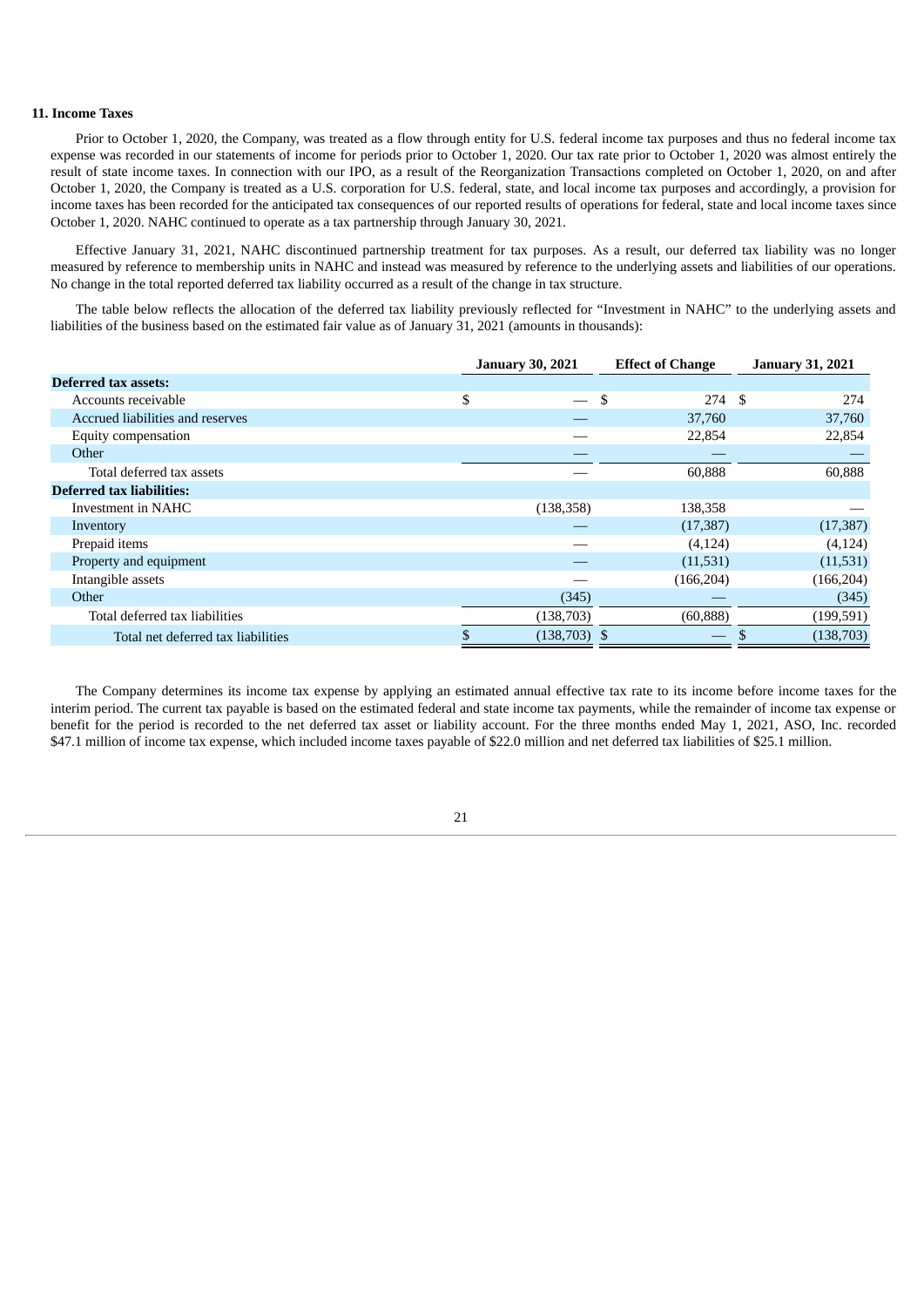# **12. Related Party Transactions**

#### *Monitoring Agreement*

On August 3, 2011 (the "Effective Date"), we entered into a monitoring agreement (the "Monitoring Agreement"), with Kohlberg Kravis Roberts & Co. L.P. (the "Adviser") pursuant to which the Adviser provided advisory, consulting and financial services to us. In accordance with the terms of the Monitoring Agreement, we paid an aggregate annual advisory fee which increased by 5.0% annually on each anniversary of the Effective Date. The Adviser also charged us a customary fee for services rendered in connection with securing, structuring and negotiating equity and debt financings by us. Additionally, we were required to reimburse the Adviser for any out-of-pocket expenses in connection with these services. The Monitoring Agreement continued in effect from year-to-year, unless amended or terminated by the Adviser and us. Upon the completion of the IPO in the third quarter of 2020, the Monitoring Agreement terminated. We recognized advisory fees related to the Monitoring Agreement, including reimbursement of expenses, of approximately \$0.9 million in the thirteen weeks ended May 2, 2020. These expenses are included in selling, general and administrative expenses in the statements of income.

#### *Other Related Party Transactions*

KKR has ownership interest in a broad range of portfolio companies and we may enter into commercial transactions for goods or services in the ordinary course of business with these companies. We do not believe such transactions are material to our business (see Note 14).

#### *Investments in Managers*

During the thirteen weeks ended May 2, 2020, Managers repurchased at fair market value approximately \$37.0 thousand of Redeemable Membership Units from a director of the Company for cash. NAHC concurrently repurchased from Managers for cash, at fair market value, a number of NAHC membership units equal to the number of Redeemable Membership Units repurchased from the director and executive.

#### *Note Receivable from Member and Distribution*

Prior to October 1, 2020, under NAHC's LLC agreement, certain members could require the Company to provide a tax loan on their behalf under certain circumstances. On April 10, 2019, the Company loaned \$4.0 million with a note receivable issued to a member. The note receivable bears semiannual compounding interest at 2.5% with outstanding principal and interest due on April 10, 2022. This note receivable was recorded in other noncurrent assets on the balance sheet.

On April 5, 2018, the Company loaned \$4.1 million with a note receivable issued to a member. The note receivable bears semi-annual compounding interest at 2.1%, with outstanding principal and interest due on April 5, 2021, and was recorded in prepaid expenses and other noncurrent assets on the balance sheet.

On August 28, 2020, the Company made a distribution to its members of record as of August 25, 2020, of \$257.0 million (see Note 9). Of the \$257.0 million, \$8.5 million was used to offset and satisfy the remaining balances of the notes receivable and related interest receivable from a member.

#### **13. Commitments and Contingencies**

#### *Technology Related Commitments and Other*

As of May 1, 2021, we have obligations under technology related and other contractual commitments in the amount of \$21.2 million. Of such commitments, approximately \$9.4 million is payable in the next 12 months.

## *Financial Guarantees*

During the normal course of business, we enter into contracts that contain a variety of representations and warranties and provide general indemnifications. The maximum exposure under these arrangements is unknown as this would involve future claims that may be made against us that have not yet occurred. However, based on experience, we believe the risk of loss to be remote.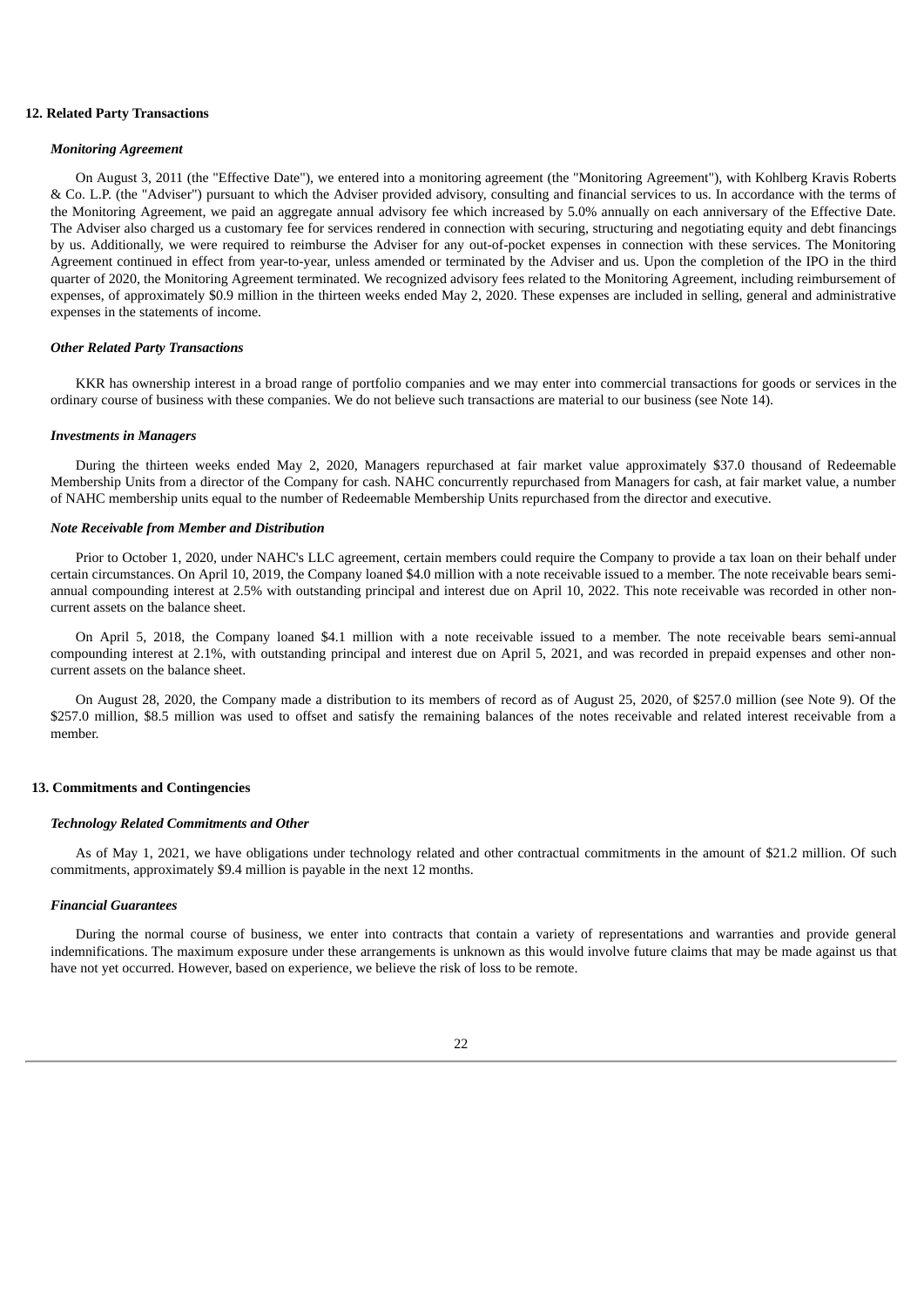# *Legal Proceedings*

We are a defendant or co-defendant in lawsuits, claims and demands brought by various parties relating to matters normally incident to our business. No individual case, or group of cases presenting substantially similar issues of law or fact, is expected to have a material effect on the manner in which we conduct our business or on our results of operations, financial position or liquidity. The majority of these cases are alleging product, premises, employment and/or commercial liability. Reserves have been established that we believe to be adequate based on our current evaluations and experience in these types of claim situations; however, the ultimate outcome of these cases cannot be determined at this time. We believe, taking into consideration our indemnities, insurance and reserves, the ultimate resolution of these matters will not have a material impact on our financial position, results of operations or cash flows.

## *Sponsorship Agreement and Intellectual Property Commitments*

We periodically enter into sponsorship agreements generally with professional sports teams, associations, events, networks, or individual professional players and collegiate athletic programs in exchange for marketing and advertising promotions. We also enter into intellectual property agreements whereby the Company receives the right to use third-party owned trademarks typically in exchange for royalties on sales. These agreements typically contain a one to three-year term and contractual payment amounts required to be paid by the Company. As of May 1, 2021, we have \$9.6 million in related commitments through 2027, of which \$5.5 million is payable in the next 12 months.

#### **14. Subsequent Events**

Our management evaluated events or transactions that occurred after May 1, 2021, through June 8, 2021, the issuance date of the financial statements, and identified the following matters to report:

## *May 2021 Secondary Offering and Stock Repurchase*

On May 5, 2021, ASO, Inc. entered into an underwriting agreement (the "May 2021 Underwriting Agreement"), by and among ASO, Inc., Allstar LLC, Allstar Co-Invest Blocker L.P., KKR 2006 Allstar Blocker L.P., MSI 2011 LLC and MG Family Limited Partnership (collectively, the "May 2021 Selling Stockholders"), and Credit Suisse Securities (USA) LLC and J.P. Morgan Securities LLC, as representatives of the several underwriters named therein (the "May 2021 Underwriters"), relating to an underwritten offering of 14,000,000 shares of Common Stock at \$30.96 per share (the "May 2021 Secondary Offering"), pursuant to the Company's Registration Statement on Form S-1 (File No. 333-255720), filed on May 3, 2021. The May 2021 Secondary Offering also included the Company's repurchase and simultaneous retirement of 3,229,974 shares out of the 14,000,000 shares. The May 2021 Selling Stockholders granted the May 2021 Underwriters the option to purchase, within 30 days from the date of the May 2021 Underwriting Agreement, an additional 2,100,000 shares of Common Stock. On May 6, 2021, the May 2021 Underwriters exercised in full their option to purchase the additional shares. The May 2021 Secondary Offering was completed on May 10, 2021. The Company did not receive any proceeds from the May 2021 Secondary Offering.

The May 2021 Secondary Offering reduced the KKR ownership interest in the Company to 31.3%, resulting in a vesting event for awards granted under the 2011 Unit Incentive Plan, whereby unvested time awards and performance-based awards which had previously met their performance targets vested and unvested performance-based awards which had not previously met their performance targets were forfeited. As a result, we incurred approximately \$24.9 million in non-cash expenses related to equity-based compensation and approximately \$15.4 million of cash expenses related to taxes on equity-based compensation. Additionally, approximately \$8.2 million of cash payments for equity-based compensation distributions will be accelerated. These expenses will be included in selling, general and administrative expenses in the statements of income.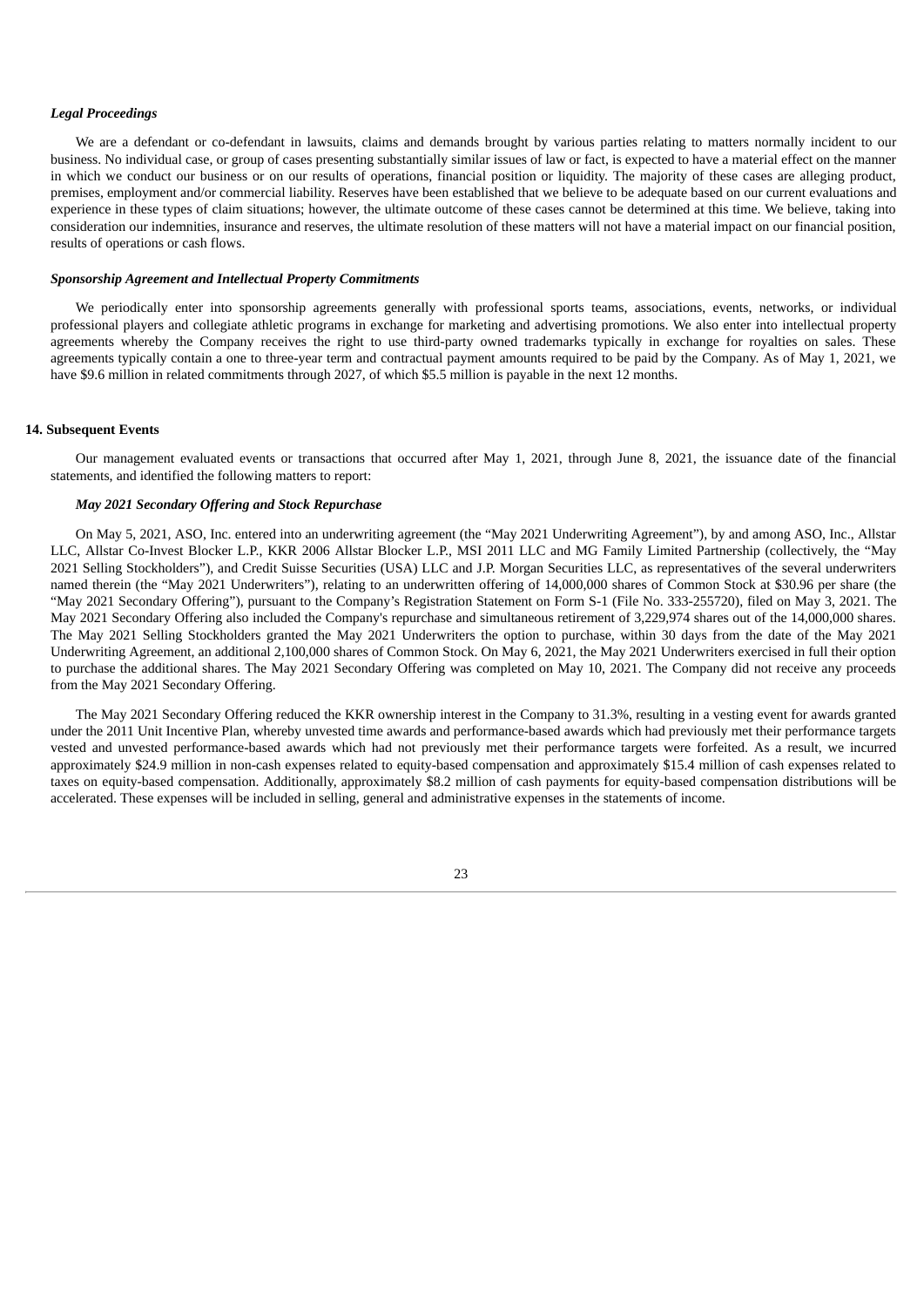#### *Debt Refinancing*

On May 25, 2021, Academy, Ltd. entered into Amendment No. 4 (the "Amendment") to the Second Amended and Restated Credit Agreement, dated as of November 6, 2020, among Academy, Ltd., as Borrower, Credit Suisse AG, Cayman Islands Branch, as the administrative agent and collateral agent, the several lenders party thereto and the several other parties named therein (as previously amended, the "Existing Credit Agreement" and as amended by the Amendment, the "Amended Credit Agreement").

<span id="page-23-0"></span>Pursuant to the terms of the Amendment, Academy, Ltd. (i) reduced the applicable margin on LIBOR borrowings under the Existing Credit Agreement from 5.00% to 3.75% and (ii) utilized cash on hand to repay \$99.0 million of outstanding borrowings under the Existing Credit Agreement, leaving an outstanding principal balance of \$300.0 million under the Amended Credit Agreement. Borrowings under the Amended Credit Agreement will continue to mature on November 6, 2027, and all other material terms and provisions of the Existing Credit Agreement remain substantially the same as the terms and provisions in place immediately prior to the effectiveness of the Amendment.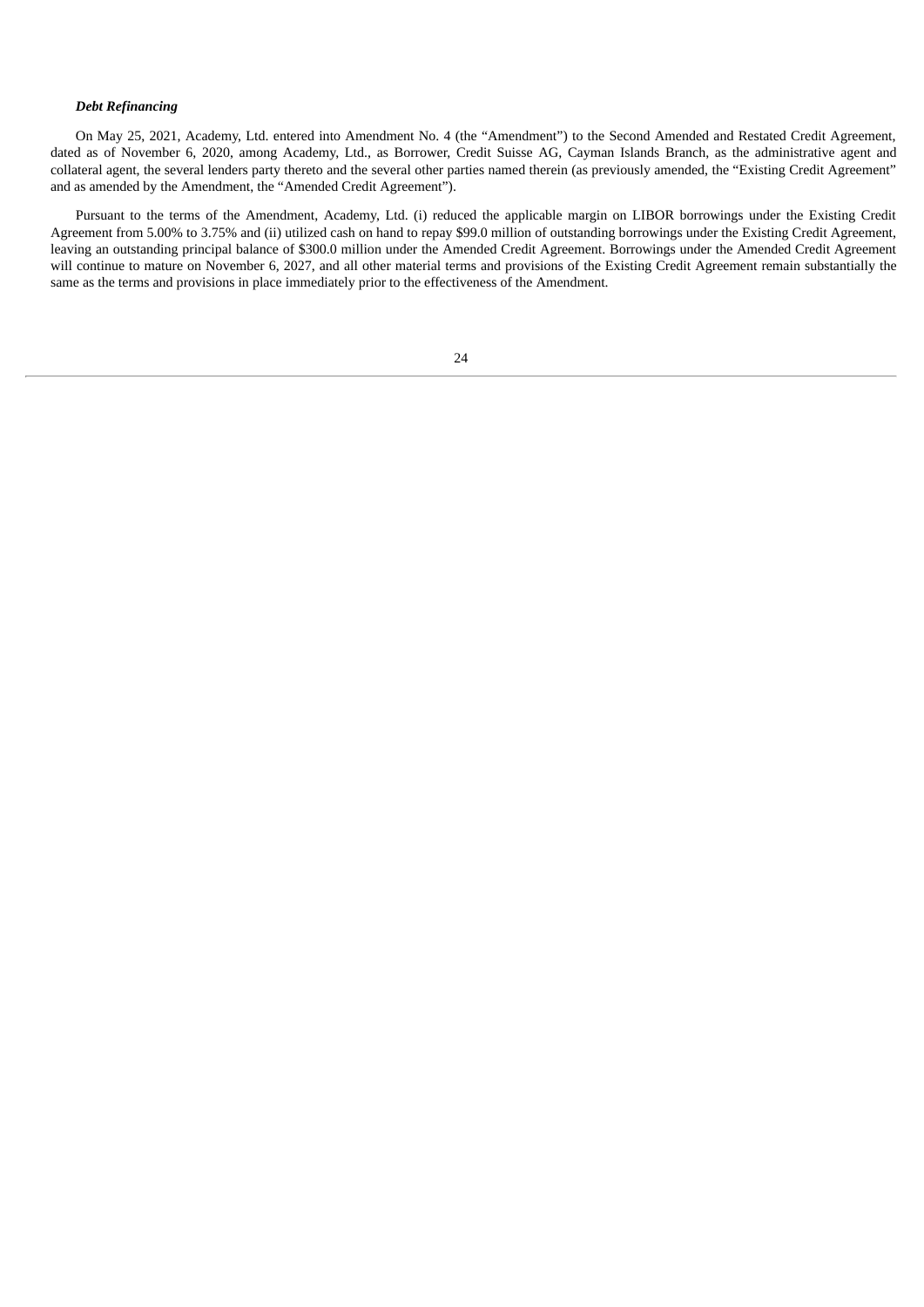## **ITEM 2. MANAGEMENT'S DISCUSSION AND ANALYSIS OF FINANCIAL CONDITION AND RESULTS OF OPERATIONS**

#### **Cautionary Statement Regarding Forward-looking Statements**

This Quarterly Report on Form 10-Q (this "Quarterly Report") includes forward-looking statements within the meaning of Section 27A of the Securities Act of 1933, as amended (the "Securities Act"), and Section 21E of the Securities Exchange Act of 1934, as amended (the "Exchange Act"), which are subject to the "safe harbor" created by those sections. Forward-looking statements include all statements that are not historical facts, including statements reflecting our current views with respect to, among other things, our operations and financial performance. These forward-looking statements are included throughout this Quarterly Report, including this "Management's Discussion and Analysis of Financial Condition and Results of Operations" and in the section entitled "Risk Factors," and relate to matters such as our industry, business strategy, goals and expectations concerning our market position, future operations, margins, profitability, capital expenditures, liquidity and capital resources and other financial and operating information. We have used the words "anticipate," "assume," "believe," "continue," "could," "estimate," "expect," "intend," "may," "plan," "potential," "predict," "project," "future," "will," "seek," "foreseeable," the negative version of these words or similar terms and phrases to identify forward-looking statements in this Quarterly Report.

The forward-looking statements contained in this Quarterly Report are based on management's current expectations and are not guarantees of future performance. The forward-looking statements are subject to various risks, uncertainties, assumptions or changes in circumstances that are difficult to predict or quantify. Our expectations, beliefs, and projections are expressed in good faith and we believe there is a reasonable basis for them. However, there can be no assurance that management's expectations, beliefs and projections will result or be achieved. Actual results may differ materially from these expectations due to changes in global, regional or local economic, business, competitive, market, regulatory and other factors, many of which are beyond our control. We believe that these factors include but are not limited to those described under "Risk Factors" in the Company's Annual Report on Form 10- K for the fiscal year ended January 30, 2021 (the "Annual Report"), as filed with the Securities and Exchange Commission (the "SEC") on April 7, 2021, and in this Quarterly Report, as such risk factors may be updated from time to time in our periodic filings with the SEC, and are accessible on the SEC's website at www.sec.gov, and also include the following:

- overall decline in the health of the economy and consumer discretionary spending;
- our ability to predict or effectively react to changes in consumer tastes and preferences, to acquire and sell brand name merchandise at competitive prices and/or to manage our inventory balances;
- intense competition in the sporting goods and outdoor recreation retail industries;
- the impact of COVID-19 on our business and financial results;
- our ability to safeguard sensitive or confidential data relating to us and our customers, team members and vendors;
- risks associated with our reliance on internationally manufactured merchandise;
- our ability to comply with laws and regulations affecting our business, including those relating to the sale, manufacture and import of consumer products;
- claims, demands and lawsuits to which we are, and may in the future, be subject and the risk that our insurance or indemnities coverage may not be sufficient;
- harm to our reputation;
- our ability to operate, update or implement our information technology systems;
- risks associated with disruptions in our supply chain and losses of merchandise purchasing incentives;
- any failure of our third-party vendors of outsourced business services and solutions;
- our ability to successfully continue our store growth plans or manage our growth effectively, or any failure of our new stores to generate sales and/or achieve profitability;
- risks associated with our e-commerce business;
- risks related to our owned brand merchandise;
- any disruption in the operation of our distribution centers;
- quarterly and seasonal fluctuations in our operating results;
- the occurrence of severe weather events, catastrophic health events, natural or man-made disasters, social and political conditions or civil unrest;
- our ability to protect our intellectual property and avoid the infringement of third-party intellectual property rights;
- our dependence on our ability to meet our labor needs;
- 25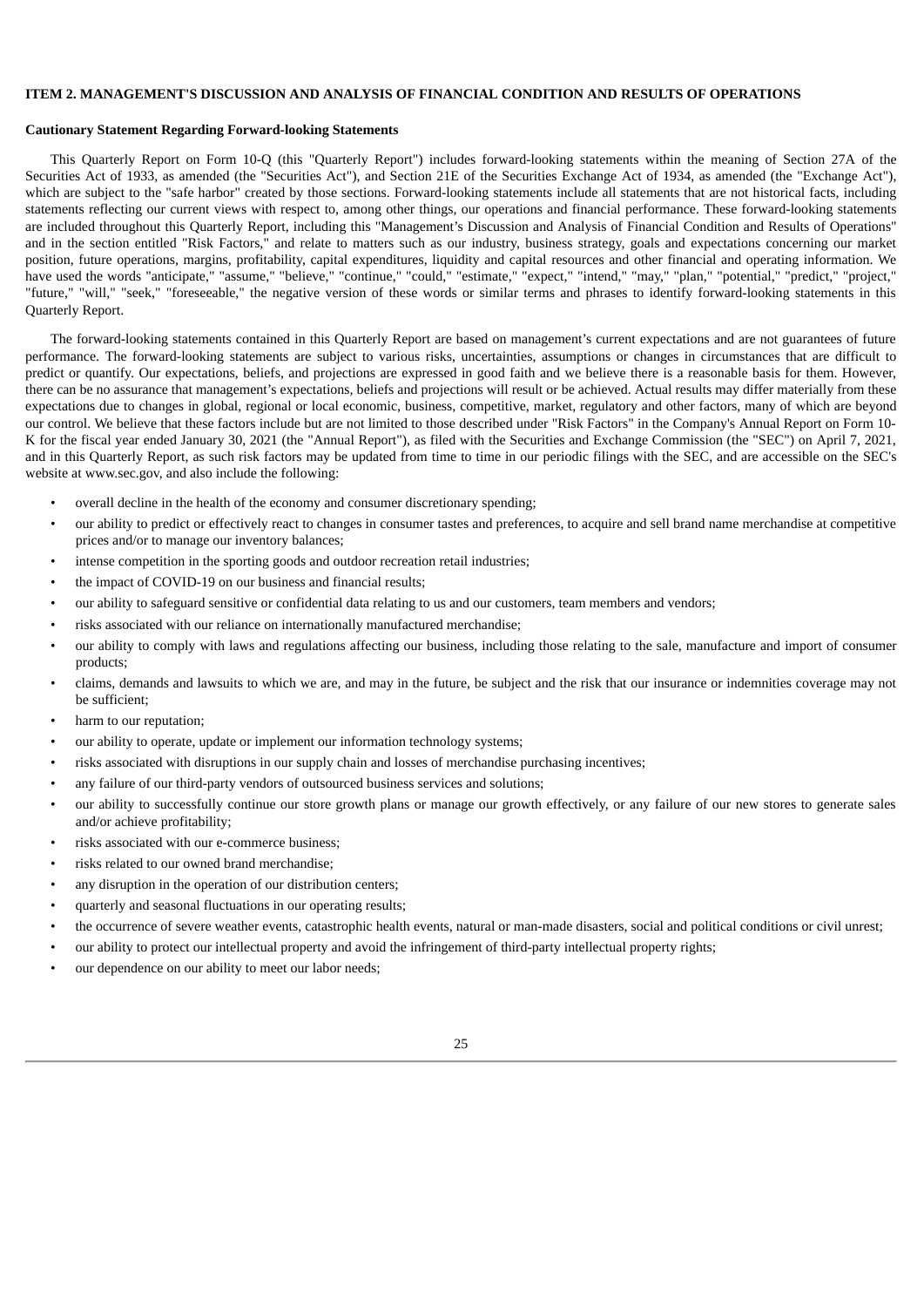- the geographic concentration of our stores;
- fluctuations in merchandise costs and availability;
- our ability to manage the growth of our business;
- our ability to retain key executives;
- our ability to successfully pursue strategic acquisitions and integrate acquired businesses;
- payment-related risks;
- the effectiveness of our marketing and advertising programs;
- our substantial indebtedness; and
- investment funds and other entities affiliated with Kohlberg Kravis Roberts & Co. L.P. (collectively "KKR")) have the ability to exert substantial influence over us and their interests may conflict with ours or yours in the future.

These factors should not be construed as exhaustive and should be read in conjunction with the other cautionary statements that are included in this Quarterly Report. Should one or more of these risks or uncertainties materialize, or should any of our assumptions prove incorrect, our actual results may vary in material respects from those projected in these forward-looking statements.

Any forward-looking statement made by us in this Quarterly Report speaks only as of the date of this Quarterly Report and are expressly qualified in their entirety by the cautionary statements included in this Quarterly Report. Factors or events that could cause our actual results to differ may emerge from time to time, and it is not possible for us to predict all of them. We may not actually achieve the plans, intentions or expectations disclosed in our forwardlooking statements and you should not place undue reliance on our forward-looking statements. Our forward-looking statements do not reflect the potential impact of any future acquisitions, mergers, dispositions, joint ventures, investments or other strategic transactions we may make. We undertake no obligation to publicly update or review any forward-looking statement, whether as a result of new information, future developments or otherwise, except as may be required by any applicable securities laws.

All references to "Academy," "Academy Sports + Outdoors," "we," "us," "our" or the "Company" in this Quarterly Report refer to (1) prior to October 1, 2020, New Academy Holding Company, LLC, a Delaware limited liability company and the prior parent holding company for our operations, and its consolidated subsidiaries; and (2) on and after October 1, 2020, Academy Sports and Outdoors, Inc., a Delaware corporation and the current parent holding company of our operations, and its consolidated subsidiaries.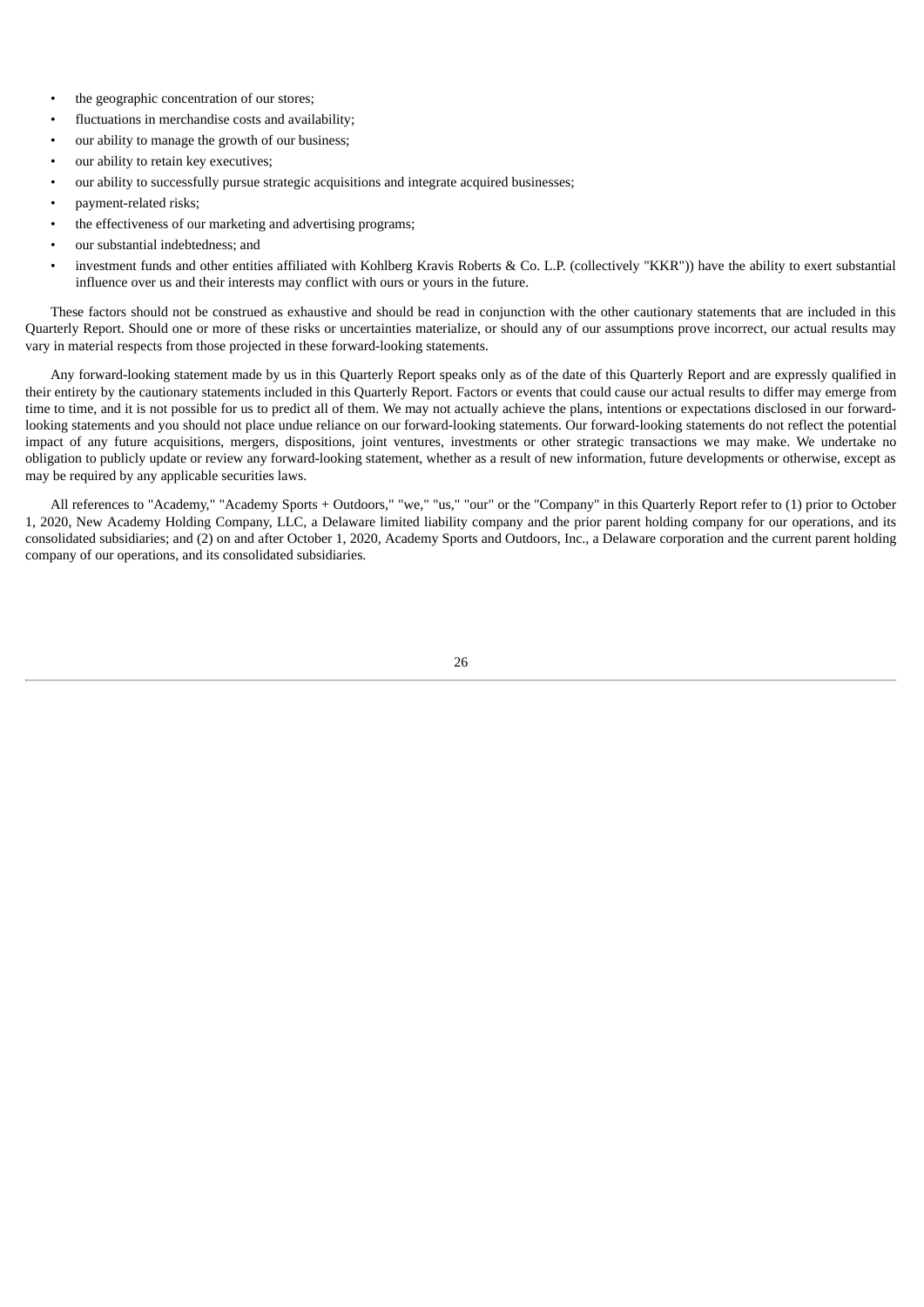The following discussion and analysis of our financial condition and results of operations should be read together with our unaudited financial statements and related notes included elsewhere in this Quarterly Report for the thirteen weeks ended May 1, 2021 and our audited financial statements for the fiscal year ended January 30, 2021 and the section entitled "Management's Discussion and Analysis of Financial Condition and Results of Operations" *included in the Annual Report.*

This discussion contains forward-looking statements that involve risks and uncertainties. See the section of this Quarterly Report entitled "Cautionary Statement Regarding Forward-Looking Statements." When reviewing the discussion below, you should keep in mind the substantial risks and uncertainties that characterize our business. Known material factors that could affect our financial performance and actual results, and could cause actual results to differ materially from those expressed or implied in any forward-looking statements included in this discussion or otherwise made by our management, are *described in the "Risk Factors" sections of the Annual Report and this Quarterly Report.*

Academy Sports and Outdoors, Inc. conducts its operations through its subsidiaries, including its indirect subsidiary, Academy, Ltd., an operating company which is doing business as "Academy Sports + Outdoors." Any reference in this Quarterly Report to "year" or any year in particular refers to our fiscal year, which represents the fifty-two or fifty-three week period ending on the Saturday closest to January 31. Any reference in this Quarterly Report to the "current quarter", "2021 first quarter" or similar reference refers to the thirteen week period ended May 1, 2021, and any reference in this Quarterly Report to the "prior year quarter", "2020 first quarter" or similar reference refers to the thirteen week period ended May 2, 2020. Unless otherwise *specified, all comparisons regarding the current quarter 2021 are made to the corresponding quarter of 2020.*

All statements in this Quarterly Report concerning our current and planned operations are modified by reference to our discussion of recent developments related to the COVID-19 pandemic, and our ability to carry out our current and planned operations are dependent on further developments *associated with the COVID-19 pandemic.*

# **Overview**

We are one of the leading full-line sporting goods and outdoor recreation retailers in the United States. Our mission is to provide "Fun for All" and fulfill this mission with a localized merchandising strategy and value proposition that deeply connect with a broad range of consumers. Our broad and localized assortment appeals to all ages, incomes and aspirations, including beginning and advanced athletes, families enjoying outdoor recreation, and enthusiasts pursuing their passion for sports and the outdoors.

We sell a range of sporting and outdoor recreation products, including sporting equipment, apparel, footwear, camping gear, patio furniture, outdoor cooking equipment, and hunting and fishing gear, among many others. Our strong merchandise assortment is anchored by our broad offering of year-round items, such as fitness equipment and apparel, work and casual wear, folding chairs, wagons and tents, training and running shoes, and coolers. We also carry a deep selection of seasonal items, such as sports equipment and apparel, seasonal wear and accessories, hunting and fishing equipment and apparel, patio furniture, trampolines, play sets, bicycles, and severe weather supplies. We provide locally relevant offerings, such as crawfish boilers in Louisiana, licensed apparel for area sports fans, baits and lures for area fishing spots, and beach towels in coastal markets. Our value-based assortment also includes exclusive products from our portfolio of 19 owned brands.

As of May 1, 2021, we operated 259 stores that range in size from approximately 40,000 to 130,000 gross square feet, with an average size of approximately 70,000 gross square feet, throughout 16 contiguous states located primarily in the southern United States. Our stores are supported by over 20,000 team members, three distribution centers, and our rapidly growing e-commerce platform, www.academy.com. We are deepening our customer relationships, further integrating our e-commerce platform with our stores and driving operating efficiencies by developing our omnichannel capabilities, such as our curbside pickup and ship-to-store programs, which we launched in 2020.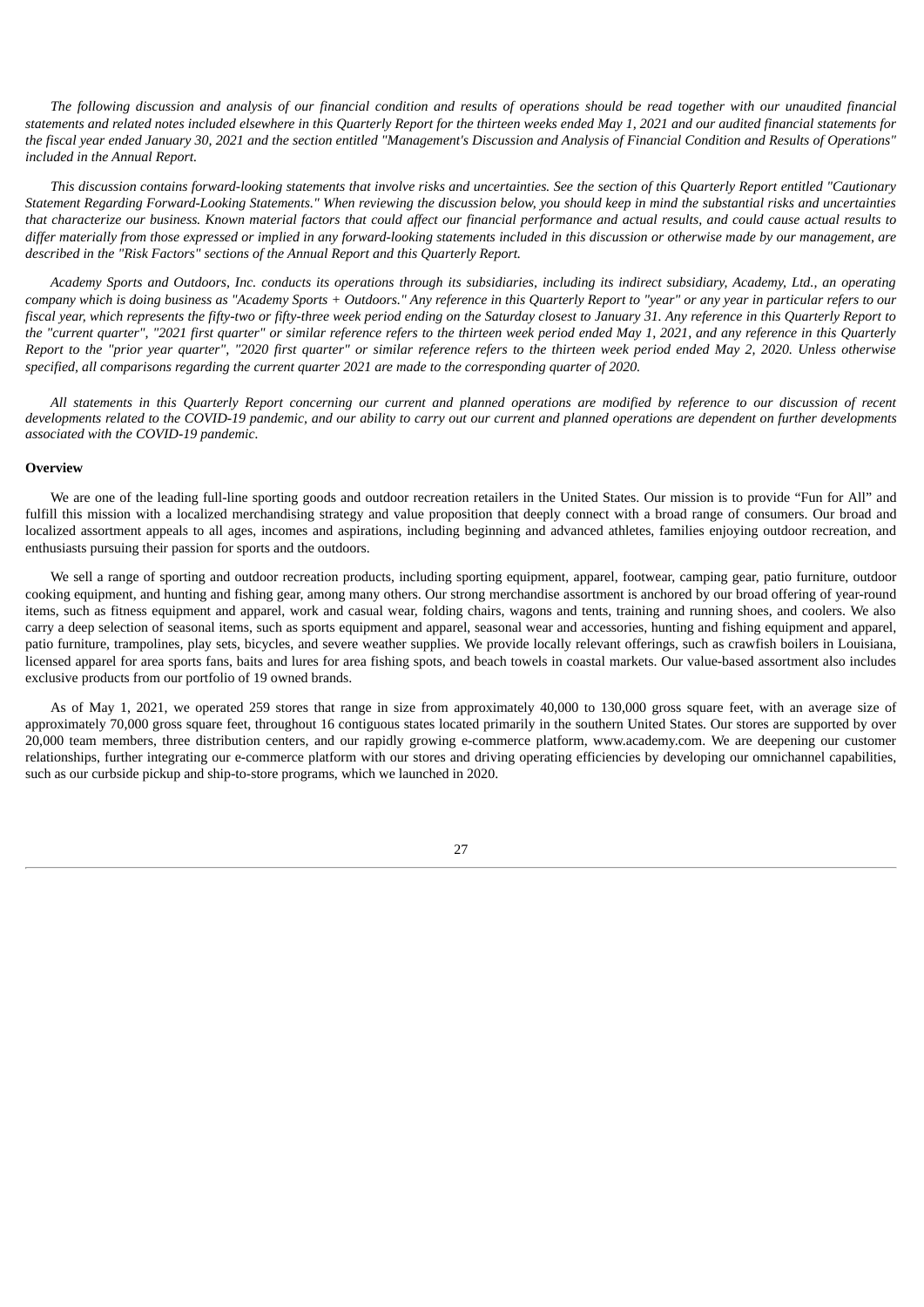The following table summarizes store activity for the periods indicated:

|                      | <b>Thirteen Weeks Ended</b> |             |  |  |
|----------------------|-----------------------------|-------------|--|--|
|                      | May 1, 2021                 | May 2, 2020 |  |  |
| Beginning stores     | 259                         | 259         |  |  |
| Q1 new stores        |                             |             |  |  |
| Closed               |                             | _           |  |  |
| <b>Ending stores</b> | 259                         | 259         |  |  |
|                      |                             |             |  |  |
| Relocated stores     |                             |             |  |  |

#### *Trends and Other Factors Affecting Our Business*

Various trends and other factors affect or have affected our operating results, including:

*Overall Economic Trends.* All of our sales are generated within the United States, making our results of operations highly dependent on the U.S. economy and U.S. consumer discretionary spending. Macroeconomic factors that may affect customer spending patterns, and thereby our results of operations, include, but are not limited to: health of the economy; consumer confidence in the economy; financial market volatility; wages, jobs and unemployment trends; the housing market, including real estate prices and mortgage rates; consumer credit availability; consumer debt levels; gasoline and fuel prices; interest rates and inflation; tax rates and tax policy; immigration policy; import and customs duties/tariffs and policy; impact of natural or manmade disasters; legislation and regulations; international unrest, trade disputes, labor shortages, and other disruptions to the supply chain; changes to raw material and commodity prices; national and international security and safety concerns; and impact any of public health pandemics. Factors that impact consumer discretionary spending, which remains volatile globally, continue to create a complex and challenging retail environment for us. See the section of this Quarterly Report entitled "Impact of COVID-19 on Our Business."

*Consumer Preferences and Demands.* The level of success we achieve is dependent on, among other factors, how accurately and timely we predict consumer tastes and preferences regarding sporting goods and outdoor recreation merchandise, the level of consumer demand, the availability of merchandise, and the competitive environment. Our products must appeal to a broad range of customers whose preferences cannot be predicted with certainty and are subject to change. We must identify, obtain supplies of, and offer to our customers, attractive and high-quality merchandise on a continuous basis. It is difficult to predict consistently and successfully the products and services our customers will demand as we often purchase products from our vendors several months in advance of the proposed delivery. If we misjudge the market for our products, we may be faced with excess inventories for some products. We utilize a variety of measures to help us identify products that are relevant to our customer base and to better understand changing customer trends, such as social media analysis, internet search analytics, internal customer insights and vendor intelligence.

*Strategic Inventory Management.* We must maintain sufficient inventory levels of merchandise that our customers desire to successfully operate our business. A shortage of popular merchandise could reduce our net sales. Conversely, we also must seek to avoid accumulating excess inventory to maintain appropriate in-stock levels. If we overstock unpopular merchandise, then we may be forced to take significant inventory markdowns or miss opportunities for the sale of other merchandise, both of which could have a negative impact on our profitability, and, in turn, our sales may decline or we may be required to sell the merchandise we have obtained at lower prices. We have deployed several new tools over recent years to improve inventory handling and vendor management, including third-party programs to analyze our inventory stock and execute a disciplined markdown strategy throughout the year at every location. This implementation, along with other factors, has allowed us to improve our inventory management in stores, increasing our average inventory turns from 2.96x to 4.08x in the twelve months ended May 2, 2020 and May 1, 2021, respectively. We have coupled these tools with the data we have been able to collect from our Academy Credit Card program and targeted customer surveys, so that we can better estimate future inventory requirements. It is imperative that we continue to find innovative ways to strengthen our inventory management if we are to remain competitive and expand our margins on a go-forward basis. During 2020 and through the 2021 first quarter, we experienced significant inventory reductions from high sell-through during the period. We expect to use cash to replenish such inventory throughout the rest of the current fiscal year, which we expect will impact our net cash provided by operating activities for the rest of 2021.

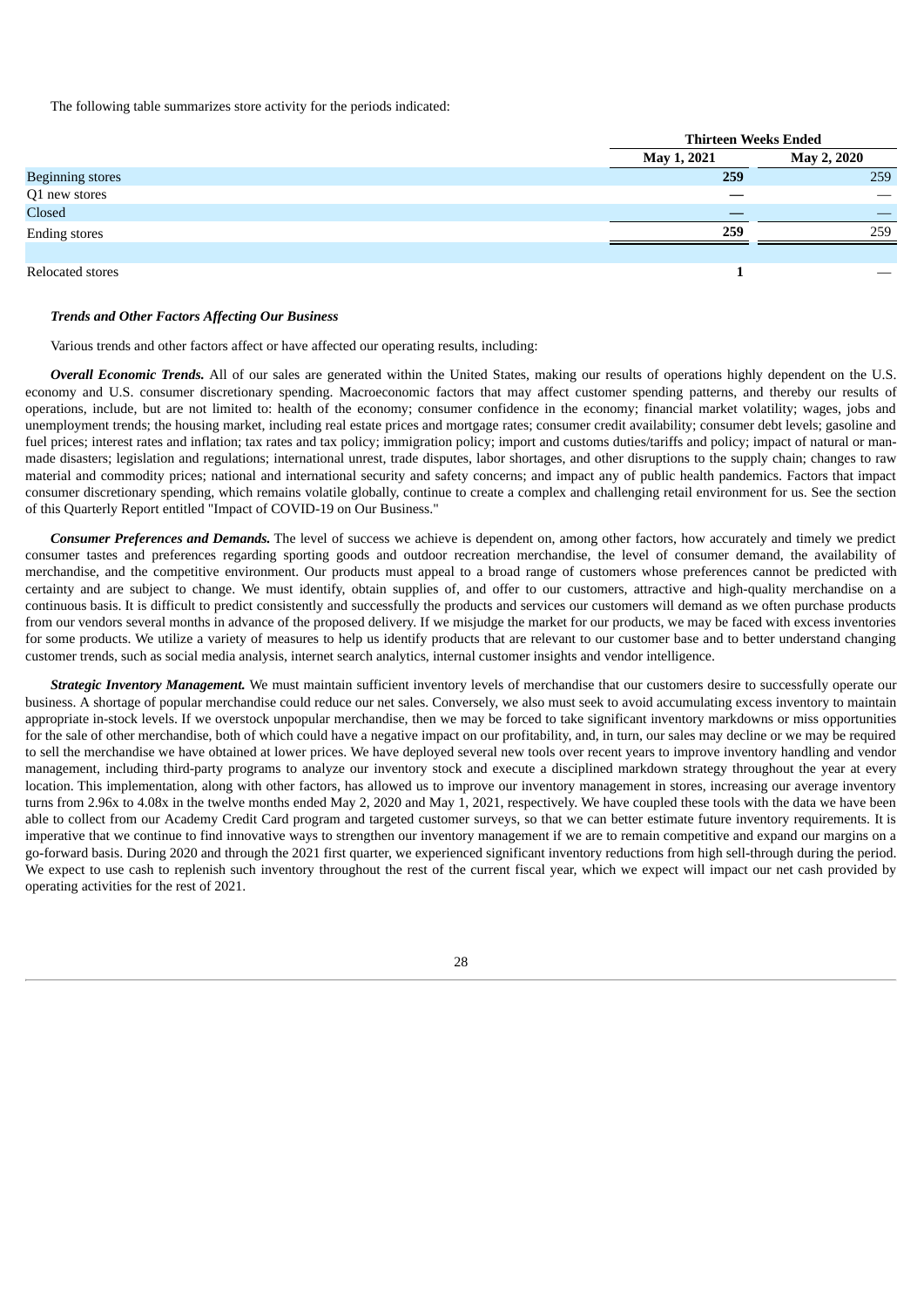*Value Strategy.* We offer a broad assortment of products at competitive prices that offer extraordinary value. Our in-store experience includes valueadded customer service delivered by our highly trained and passionate staff, such as free assembly of certain products (such as bicycles, grills, and bows), fitness equipment demonstrations, issuances and renewals of hunting and fishing licenses, fishing line spooling and assisting customers with carrying bulk items to the car, among others. Our goal is to consistently offer better value than our peer retailers. Our value-based pricing gives us an advantage over the specialty retailers and other large format retailers, who typically offer their more limited assortment at premium prices. Our broad assortment gives us an advantage over mass general merchants who typically do not carry the leading national brands sold at Academy. We have also continued to add owned brand products to our assortment of products, which we generally price lower than the national brand products of comparable quality that we also offer. A shift in our sales mix in which we sell more units of our owned brand products and fewer units of the national brand products would generally have a positive impact on our gross margin but an adverse impact on our total net sales.

*E-commerce.* We expect that the expansion and enhancement of our omnichannel capabilities will be a key driver of growth in our net sales and gross margin. We continue to invest in initiatives that will increase traffic to our e-commerce website and drive increased online sales conversion. Our improved website also supports our stores with digital marketing and our buy-online-pickup-in-store ("BOPIS") and ship-to-store programs. Our website also allows us to reach customers outside of our current store footprint and introduces new customers to the Academy brand. In the thirteen weeks ended May 1, 2021, BOPIS accounted for approximately half of our e-commerce sales. Our website is also a platform for marketing and product education, allowing us to connect further with our customers. During the 2021 first quarter, stores facilitated approximately 95% of our total sales, including ship-from-store, BOPIS and in-store retail sales. We believe it is important that we continue to grow our omnichannel capabilities, especially in light of changing consumer preferences as a result of the COVID-19 pandemic, which, together with recent enhancements made to our website and omnichannel capabilities, contributed to the substantial increase in e-commerce sales during 2020. It is, however, difficult to ascertain with precision what portion of our e-commerce sales was attributable to the COVID-19 pandemic as compared to such recent enhancements. During the 2021 first quarter, e-commerce penetration was 7.4% compared to 13.1% in the 2020 first quarter and 2.8% in the thirteen weeks ended May 4, 2019. Our e-commerce sales declined 21.0% in the 2021 first quarter primarily driven by a demand shift from e-commerce to in-store as more and more customers are becoming comfortable shopping in our stores and the easing of COVID-19 restrictions; however, our e-commerce sales increased 300% from the thirteen weeks ended May 4, 2019. We expect to continue to invest in expanding and enhancing our omnichannel capabilities, including BOPIS, ship-from-store and ship-to-store, which will continue to require significant investments by us.

*Competition.* The U.S. sporting goods and outdoor recreation retail industries are highly competitive and fragmented. We compete with specialty footwear and outdoor retailers, traditional sporting goods stores, large format sporting goods stores, mass general merchants and catalogue and internet retailers. This competition takes place both in physical retail locations and online. Some of our competitors may be significantly larger and have substantially greater resources than us. Pressure from our competitors could require us to reduce our prices or increase our spending for advertising and promotion. Traditional competitors have become increasingly promotional and, if our competitors reduce their prices, it may be difficult for us to reach our net sales goals without reducing our prices, which could impact our margins. We may require significant capital in the future to sustain or grow our business, including our store and e-commerce activities, due to increased competition.

*Sourcing and Supply Chain Management.* For our business to be successful, our suppliers must provide us with quality products in substantial quantities, in compliance with regulatory requirements, at acceptable costs and on a timely basis. Competition for resources throughout the supply chain, such as production and transportation capacities, has increased. Trends affecting the supply chain include the impact of fluctuating prices of labor and raw materials on our suppliers, as well as the impact of the COVID-19 pandemic. The merchandise we sell is sourced from a wide variety of domestic and international suppliers and our ability to find qualified suppliers and access merchandise in a timely and efficient manner is often challenging, particularly with respect to merchandise sourced outside the United States. We generally do not have long-term written contracts with our suppliers that would require them to continue supplying us with merchandise, particular payment terms or the extension of credit. As a result, these suppliers could modify the terms of these relationships due to general economic conditions or otherwise. Changes in our relationships with our suppliers (which can occur for various reasons in or out of our control) also have the potential to increase our expenses and adversely affect our results of operations. Moreover, many of our suppliers provide us with merchandise purchasing incentives, such as return privileges, volume purchasing allowances and cooperative advertising, and a decline or discontinuation of these incentives could severely impact our results of operations. In addition, the announcement or imposition of any new or increased tariffs, duties or taxes as a result of trade or political tensions between the United States and other countries or otherwise could adversely affect our supply chain. In recent years, the Trump administration imposed multiple rounds of tariffs on exports from China, where we and many of our vendors source commodities. As a result, we have experienced rising inventory costs on owned brand products we directly source from China, as well as national brand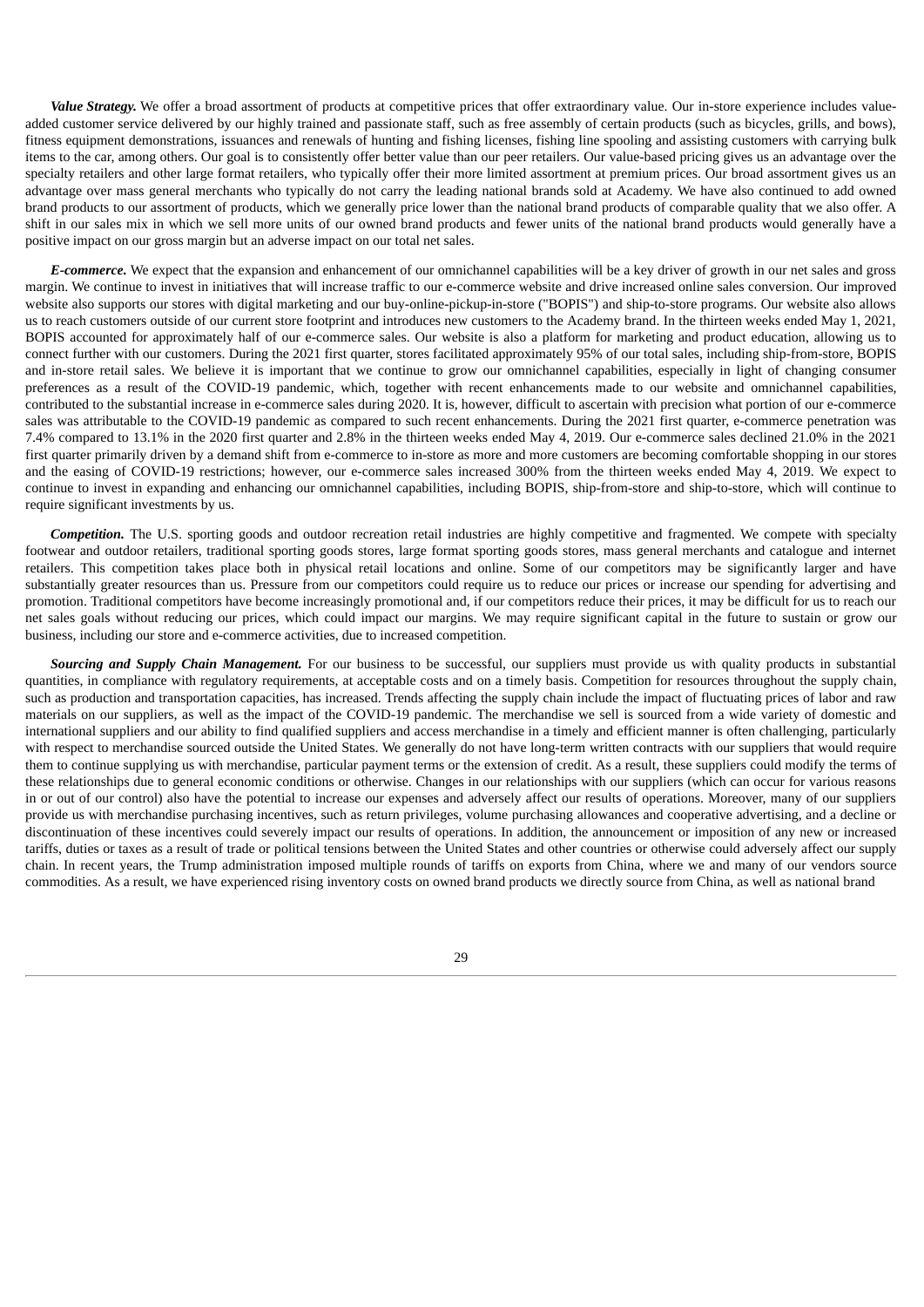products from China that we source through our vendors. These higher inventory costs have resulted in higher prices and/or lower margins, thus resulting in a negative impact to net sales and/or gross margin. However, no significant modifications have been enacted to date, relative to the escalated tariffs which impact our business.

*New Store Openings.* We expect that new stores will be a key driver of growth in our net sales and gross margin in the future. Our results of operations have been and will continue to be materially affected by the timing and number of new store openings. We are continually assessing the number of locations available that could accommodate our preferred size of stores in markets we would consider and we expect, subject to the impact of the COVID-19 pandemic, to open eight to 10 new stores per year, starting in 2022, similar to our growth rates from 2018 through 2019. The performance of new stores may vary depending on various factors such as the store opening date, the time of year of a particular opening, the amount of store opening costs, the amount of store occupancy costs and the location of the new store, including whether it is located in a new or existing market. For example, we typically incur higher than normal team member costs at the time of a new store opening associated with set-up and other opening costs. Most of our stores achieve profitability within the first twelve months of opening a store. We believe our real estate strategy has positioned us well for further expansion. However, our planned store expansion will place increased demands on our operational, managerial, administrative and other resources. New stores in new markets, where we are less familiar with the target customer and less well-known by the target customer, may face different or additional risks and increased costs compared to new stores in existing markets. We may have to broaden our assortment to merchandise more locally as we grow into newer markets. Managing our growth effectively will require us to continue to enhance our store management systems, financial and management controls and information systems. We will also be required to hire, train and retain store management and store personnel, which, together with increased marketing costs, affects our operating income and net income.

*Interim Results and Seasonality.* Our business is subject to seasonal fluctuations. A significant portion of our net sales and profits is driven by summer holidays, such as Memorial Day, Father's Day and Independence Day, during the second quarter. Our net sales and profits are also impacted by the November/December holiday selling season, and in part by the sales of cold weather sporting goods and apparel during the fourth quarter.

*53rd Week.* We operate on the retail industry's 4-5-4 calendar. The 4-5-4 calendar is a guide for retailers that ensures sales comparability between years by dividing the year into months based on a 4 weeks – 5 weeks – 4 weeks format. Every five to six years a week is added to the 4-5-4 fiscal calendar.

#### *Impact of COVID-19 on Our Business*

The outbreak of COVID-19, which has been declared a global pandemic by the World Health Organization, continues to affect our business, as well as our customers, team members and suppliers, and has resulted in federal, state and local governmental authority safety recommendations and requirements aimed at mitigating the spread of the virus, such as stay-at-home orders, prohibitions of large group gatherings, travel restrictions and closures of certain businesses. The scope and nature of these impacts continue to evolve on a daily basis, including any potential resurgence in COVID-19 cases.

In response to these restrictions, and in order to serve our customers while also providing for the safety of our customers, team members and service providers, we have taken many actions, including cleaning each store professionally on a regular basis, equipping each store with hand sanitizer stations and signage illustrating how to socially distance within the store, wearing face coverings, limiting the number of customers admitted at one time, and having protective shields installed at cash registers and other countertops. We have incurred increased costs related to the implementation of these measures, and temporary wage premiums and additional sick time for our active store and distribution center team members. To mitigate the cost of these measures, during the thirteen weeks ended May 2, 2020, we temporarily furloughed a significant number of corporate, store and distribution center team members and enforced temporary pay cuts for executives and remaining active team members as well as other strategic actions to significantly reduce operating expenses during the period. We also drew down \$500 million on our ABL Facility (as defined below) in March 2020 as a precautionary measure to ensure financial flexibility and maximize liquidity. All three of our distribution centers remained open during 2020 and through the 2021 first quarter, all of our 259 stores have been fully operational since May 20, 2020, and our corporate office has been fully open since June 8, 2020. We continue to monitor the rapidly evolving situation and expect to continue to adapt our operations to address federal, state, and local requirements as well as to implement standards or processes that we determine to be in the best interest of our team members, customers, and communities.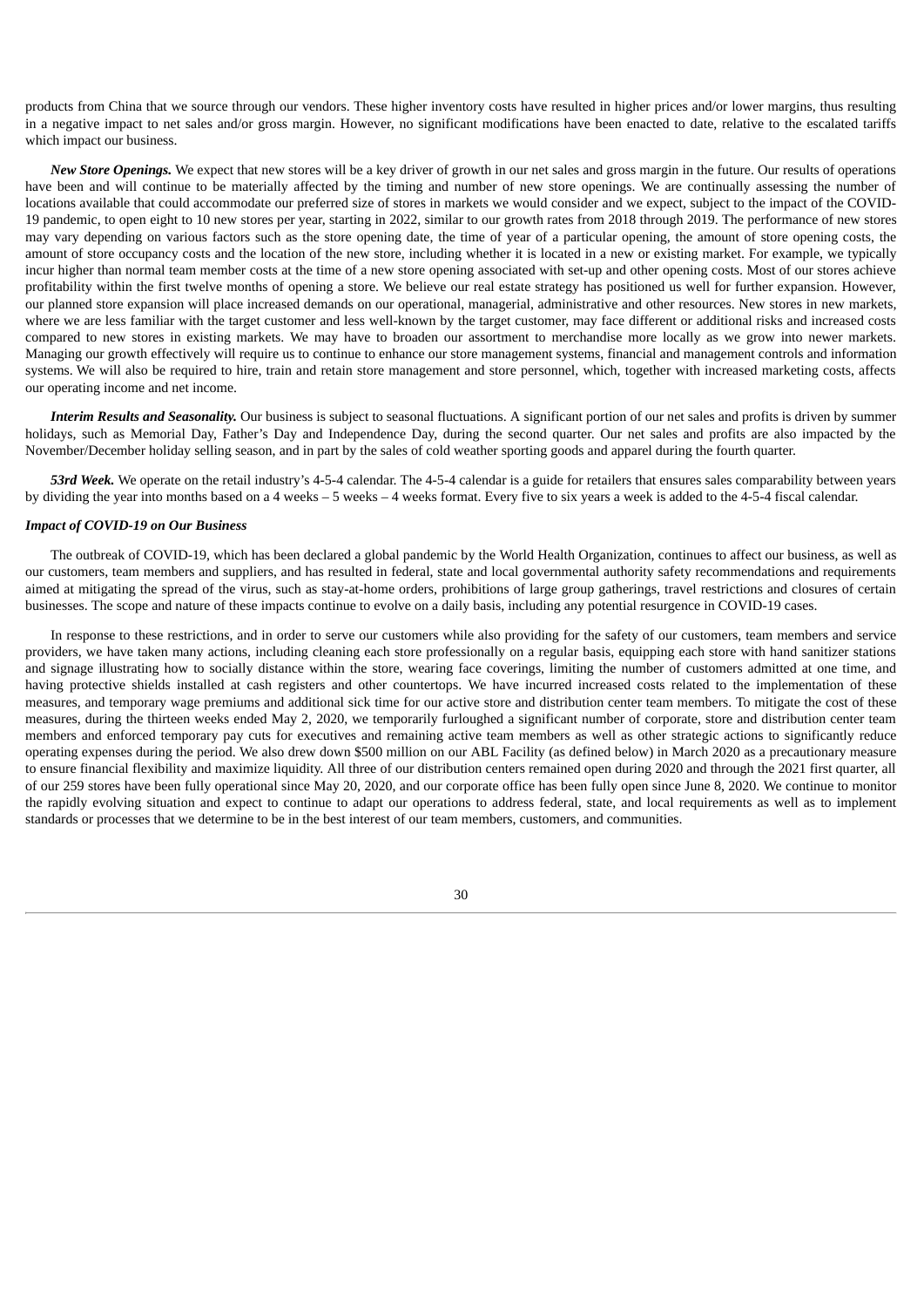The impact of the pandemic and actions taken in response to it had varying effects on our results of operations, as further discussed below, and our business has been especially unpredictable. However, as an essential retailer, we have been able to serve our customers as their needs evolved during the pandemic. Early in the pandemic, we saw the acceleration of sales in specific categories, such as outdoor cooking, camping, shooting sports and hunting. Later in the 2020 first quarter, customers realized they needed to find ways to entertain their families and stay fit while schools and gyms closed, so they turned to us for isolated recreation, outdoor and leisure activities that we support, and as a result, we saw increased sales of weights, yoga mats, treadmills, indoor bicycles, fishing, hunting and camping gear, backyard and driveway games, trampolines, patio seating and grills. We anticipate that the increased popularity of isolated recreation, outdoor and leisure activity products will continue for the duration of the pandemic and will result in a long-term increase to our customer base. At the same time, during the 2020 first quarter we experienced decreased sales of certain of our offerings, primarily for apparel and footwear, and had to occasionally cancel certain of our purchase orders for these products. Despite the initial challenges in 2020 with sales declines in our footwear and apparel merchandise divisions, these categories ultimately experienced positive comparable sales growth for 2020. The outdoors and sports and recreation divisions had consistent positive store sales growth throughout 2020 and ultimately experienced significant positive comparable sales growth in 2020.

During the 2021 first quarter, we experienced double digit comparable sales growth in all of our merchandise divisions. Additionally, our sales mix has returned to more balanced levels relative to the prior year quarter. In-store traffic has increased recently and relative to the prior year quarter. We believe the increase is attributable to the easing of COVID-19 restrictions and increased availability of vaccinations throughout our footprint, which has contributed to increased customer comfort with shopping in our stores. Additionally, we have seen recent demand increases from various factors, such as the U.S. government stimulus payments, enhanced unemployment benefits and the gradual return of team sports and in-person education.

We believe that our consumers feel comfortable visiting our stores due to the fact that we have big-box stores and curbside pick-up for online orders, making it easier to socially distance, and that we are not in, or tethered to, malls, as customers seek to avoid crowded spaces. We also saw a significant increase during 2020 of customers purchasing our products through omnichannel platforms, specifically as customers increasingly take advantage of our curbside pick-up service, which we launched during the 2020 first quarter and ship-to-store, which launched in the 2020 third quarter, which gives our customers more options on how to shop Academy. While the easing of most COVID-19 restrictions in the 2021 first quarter has allowed for greater traffic in our stores, we believe it has also resulted in decreased e-commerce sales penetration when compared to the prior year.

The extent to which our operations and business trends will be impacted by, and any unforeseen costs will result from, the pandemic will depend largely on future developments, which are highly uncertain and cannot be accurately predicted. These developments include, among other things, new information that may emerge concerning the severity of the outbreak and health implications, the development and availability of vaccines to mitigate the risk of COVID-19, actions by government authorities to contain the outbreak or treat its impact, and changes in consumer behavior resulting from the outbreak and such government actions. We continue to monitor the evolving situation as there remain many uncertainties regarding the pandemic and its resurgence, including the anticipated duration. See the section of the Annual Report entitled "Risk Factors—Risks Related to Our Business—The impact of COVID-19 may adversely affect our business and financial results."

#### *How We Assess the Performance of Our Business*

Our management considers a number of financial and operating metrics, including the following key metrics, to evaluate our business, measure our performance, identify trends affecting our business, determine the allocation of resources, make decisions regarding corporate strategies and evaluate projections. These metrics include operational measures and non-GAAP metrics supplemental to our GAAP results. See "Non-GAAP Measures" below.

*Comparable Sales.* We define comparable sales as the percentage of period-over-period net sales increase or decrease, in the aggregate, for stores open after thirteen full fiscal months, as well as for all e-commerce sales. There may be variations in the way in which some of our competitors and other retailers calculate comparable sales. As a result, data in this Quarterly Report regarding our comparable sales may not be comparable to similar data made available by other retailers. Stores which have been significantly remodeled or relocated are removed from this calculation until the new store has been in operation for substantially all of the periods being compared. Stores which have been closed for an extended period of time due to circumstances beyond our control are also removed from the calculation. Any sales made through our website are allocated to e-commerce sales for the purpose of measuring comparable sales, regardless of how those sales are fulfilled, whether shipped to home or picked up in-store or curbside through BOPIS. For example, all BOPIS transactions, which are originated by our website, are allocated to e-commerce sales for the purpose of comparable sales, despite the fact that our customers pick-up these purchases from a specific store. Increases or decreases in e-commerce between periods being compared directly impact the comparable sales results. Various factors affect comparable sales, including consumer preferences, buying trends and overall economic trends; our ability to identify and respond effectively to customer preferences and local and regional trends; our ability to provide an assortment of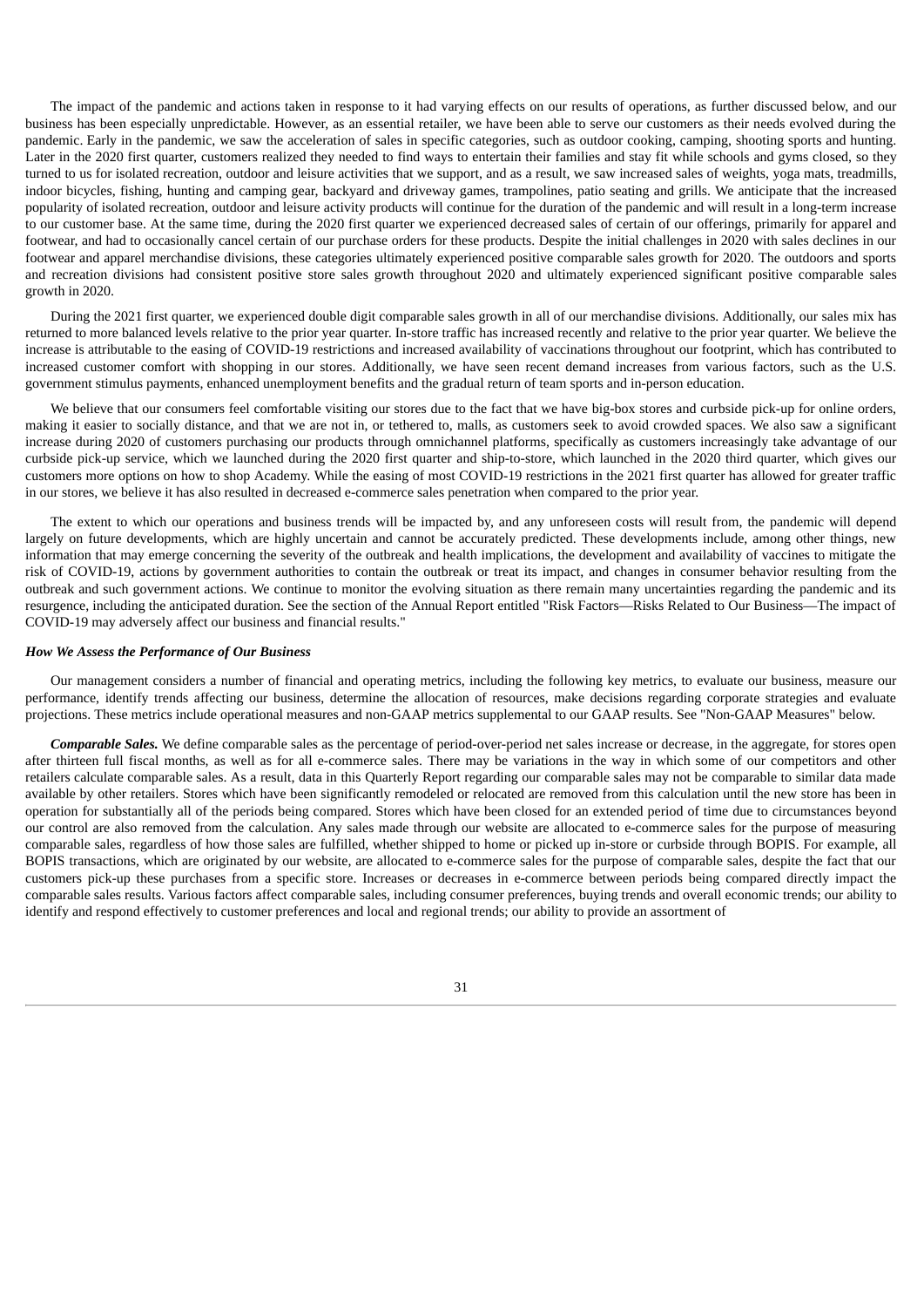high quality/value oriented product offerings that generate new and repeat visits to our stores and our website; the customer experience and unique services we provide in our stores; our ability to execute our omnichannel strategy, including the growth of our e-commerce business; changes in product mix and pricing, including promotional activities; the number of items purchased per visit and average order value; a shift in the timing of a holiday between comparable periods; and the number of stores that have been in operation for more than 13 months.

Adjusted EBITDA, Adjusted EBIT, Adjusted Net Income, Pro Forma Adjusted Net Income, Pro Forma Adjusted Earnings per Share and Adjusted *Free Cash Flow.* Management uses Adjusted EBITDA, Adjusted EBIT, Adjusted Net Income, Pro Forma Adjusted Net Income, Pro Forma Adjusted Earnings per Share and Adjusted Free Cash Flow to supplement GAAP measures of performance in the evaluation of the effectiveness of our business strategies, to make budgeting decisions, and to compare our performance against that of other peer companies using similar measures. Management also uses Adjusted EBIT as a performance target to establish and award discretionary annual incentive compensation. See "Non-GAAP Measures" below.

*E-commerce Penetration.* E-commerce penetration is defined as total e-commerce merchandise sales (which includes BOPIS) divided by total Company merchandise sales.

## *Components of Our Results of Operations*

Our profitability is primarily influenced by fluctuations in net sales, gross margin and our ability to leverage selling, general and administrative expenses.

*Net Sales.* Net sales are derived from in-store and e-commerce merchandise sales, net of sales tax and an allowance for merchandise returns.

Net sales fluctuations can be driven by new store openings, comparable sales increases or decreases including e-commerce sales, our ability to adjust inventory based on sales fluctuations, our management of vendor relations and meeting customer demand, allowances and logistics, seasonality, unseasonal or extreme weather, changes in consumer shopping preferences, consumer discretionary spending, and market and sales promotions.

*Gross Margin.* Gross margin is our net sales less cost of goods sold. Our cost of goods sold includes the direct cost of merchandise and costs related to procurement, warehousing and distribution. These costs consist primarily of payroll and benefits, occupancy costs and freight and are generally variable in nature relative to our sales volume.

Our gross margin depends on a number of factors, such as net sales increases or decreases, our promotional activities, product mix including owned brand merchandise sales, and our ability to control cost of goods sold, such as inventory and logistics cost management. Our gross margin is also impacted by variables including commodity costs, freight costs, shrinkage and inventory processing costs and e-commerce shipping costs. We track and measure gross margin as a percentage of net sales in order to evaluate our performance against profitability targets.

*Selling, General and Administrative Expenses.* Selling, general and administrative ("SG&A") expenses include store and corporate administrative payroll and payroll benefits, store and corporate headquarters occupancy costs, advertising, credit card processing, information technology, pre-opening costs and other store and administrative expenses. These expenses are both variable and fixed in nature. We track and measure operating expenses as a percentage of net sales in order to evaluate our performance against profitability targets. Management of SG&A expenses depends on our ability to balance a control of operating costs, such as store, distribution center, and corporate headcount, information technology infrastructure and marketing and advertising expenses, with efficiently and effectively servicing our customers. We expect that our SG&A expenses will increase in future periods due to our continuing growth and in part to additional legal, accounting, insurance and other expenses we expect to incur as a result of being a newly public company.

*Income Tax Expense (Benefit).* Prior to October 1, 2020, New Academy Holding Company, LLC, our prior ultimate parent company, was treated as a flow through entity for U.S. federal income tax purposes and thus no federal income tax expense was recorded in our consolidated statements of income for periods prior to October 1, 2020. Our tax rate prior to October 1, 2020 was almost entirely the result of state income taxes. In connection with our initial public offering ("IPO"), as a result of the Reorganization Transactions (see Note 1 to the financial statements included in this Quarterly Report) completed on October 1, 2020, Academy Sports and Outdoors, Inc. ("ASO, Inc.") is treated as a U.S. corporation for U.S. federal, state, and local income tax purposes and accordingly, a provision for income taxes has been recorded for the anticipated tax consequences of our reported results of operations for federal, state and local income taxes since October 1, 2020.

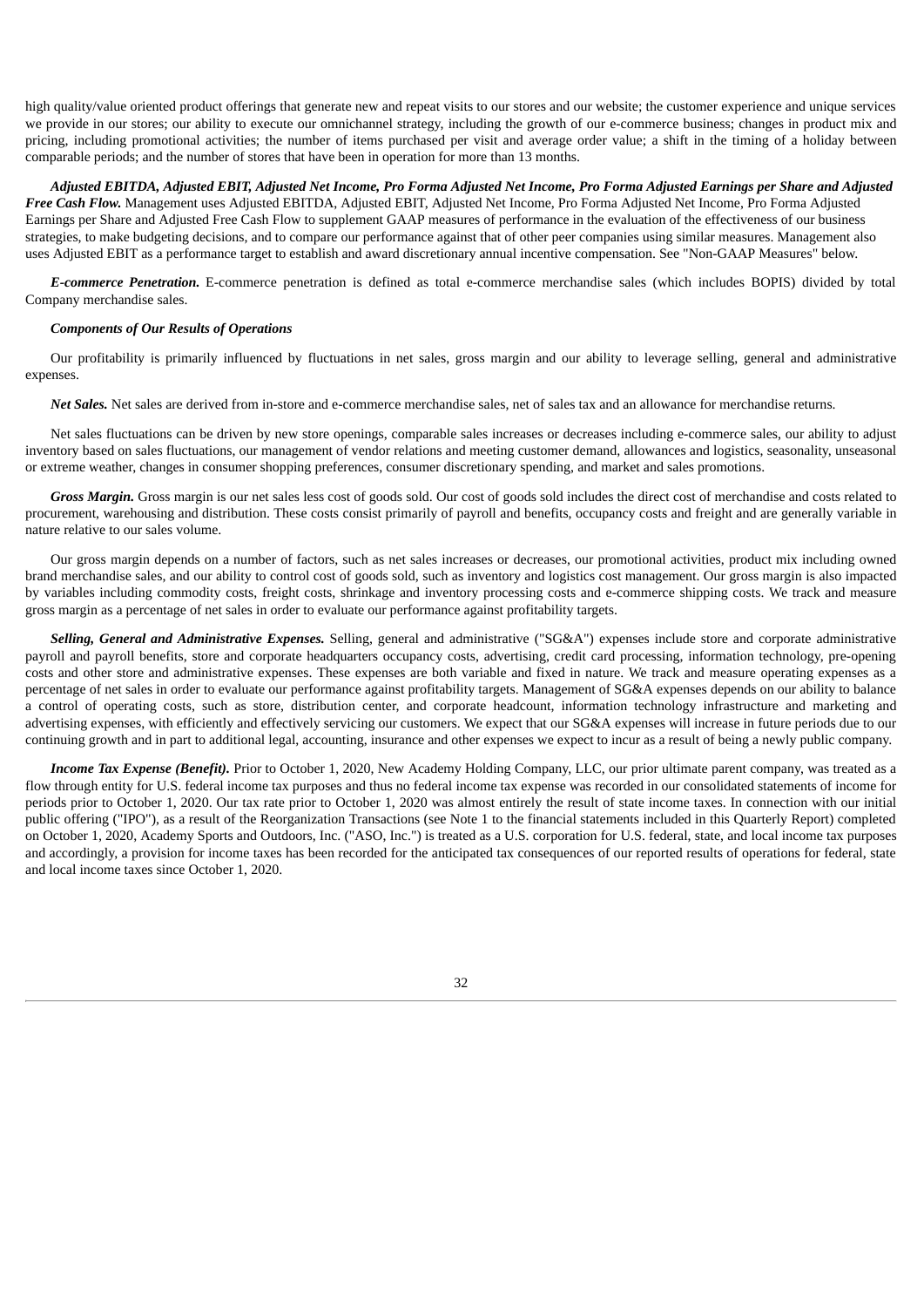## *Thirteen Weeks Ended May 1, 2021 Compared to Thirteen Weeks Ended May 2, 2020*

The following table sets forth amounts and information derived from our unaudited statements of income for the periods indicated as follows (dollar amounts in thousands):

|                                              | <b>Thirteen Weeks Ended</b> |           |               |  |           | Change        |  |                |            |
|----------------------------------------------|-----------------------------|-----------|---------------|--|-----------|---------------|--|----------------|------------|
|                                              |                             |           | May 1, 2021   |  |           | May 2, 2020   |  | <b>Dollars</b> | Percent    |
| Net sales                                    | S                           | 1,580,333 | $100.0 \%$ \$ |  | 1,136,301 | $100.0\%$ \$  |  | 444,032        | 39.1 %     |
| Cost of goods sold                           |                             | 1,016,632 | 64.3 %        |  | 838,356   | 73.8 %        |  | 178,276        | 21.3%      |
| Gross margin                                 |                             | 563,701   | <b>35.7 %</b> |  | 297,945   | 26.2 %        |  | 265,756        | 89.2 %     |
| Selling, general and administrative expenses |                             | 324,627   | 20.5%         |  | 283,923   | 25.0 %        |  | 40,704         | 14.3 %     |
| Operating income                             |                             | 239,074   | 15.1 %        |  | 14,022    | $1.2\%$       |  | 225,052        | <b>NM</b>  |
| Interest expense, net                        |                             | 14,549    | $0.9\%$       |  | 24,522    | $2.2\%$       |  | (9, 973)       | $(40.7)\%$ |
| Other (income), net                          |                             | (397)     | $0.0 \%$      |  | (993)     | $(0.1)\%$     |  | 596            | $(60.0)\%$ |
| Income (loss) before income taxes            |                             | 224,922   | 14.2 %        |  | (9,507)   | (0.8)%        |  | 234,429        | <b>NM</b>  |
| Income tax expense                           |                             | 47,126    | 3.0%          |  | 513       | $0.0\%$       |  | 46,613         | <b>NM</b>  |
| Net income (loss)                            |                             | 177,796   | 11.3 %        |  | (10,020)  | $(0.9) \%$ \$ |  | 187,816        | <b>NM</b>  |

#### \*Percentages in table may not sum properly due to rounding.

*Net Sales***.** Net sales increased \$444.0 million, or 39.1%, in the 2021 first quarter compared to the 2020 first quarter as a result of increased comparable sales of 38.9% and strong sales performances across all of our merchandise divisions.

During the 2021 first quarter, we experienced a more balanced product sales mix across merchandise divisions relative to the prior year quarter. Our increase in comparable sales was led by strong performances in apparel and footwear resulting from increased overall customer spending and a decline in prior year sales within these categories. During prior year quarter, we began to see the effects of the COVID-19 pandemic drive an increase in popularity of isolated recreation, outdoor and leisure activities resulting in better performances in the outdoors and sports and recreation merchandise divisions, which was partially offset by performance declines in the footwear and apparel divisions.

The 2021 first quarter comparable sales increase of 38.9% was driven by increased sales across all merchandise divisions and almost every product category. The apparel division increase was led by athletic and outdoor and seasonal products. The footwear division increased due to strong sales across the division especially in work, casual and youth and athletic. The sports and recreation merchandise division comparable sales increase was driven by strong sales in recreation and team sports. The outdoor merchandise division increase was led by the camping and fishing categories and partially offset by a decrease in firearms sales.

E-commerce net sales decreased \$30.9 million, or 21.0%, in the 2021 first quarter compared to the 2020 first quarter and represented 7.4% of merchandise sales in the 2021 first quarter compared to 13.1% in the 2020 first quarter. We believe the decline in e-commerce was generated by a demand shift from e-commerce to in-store sales caused by the easing of COVID-19 restrictions, as well as a greater comfort level amongst our customers for visiting our stores in person.

During the 2021 first quarter, we encountered challenges from a winter storm, which occurred from February 14, 2021 through February 20, 2021, resulting in the temporary closure of up to 125 stores, two of our distribution centers and our e-commerce platform.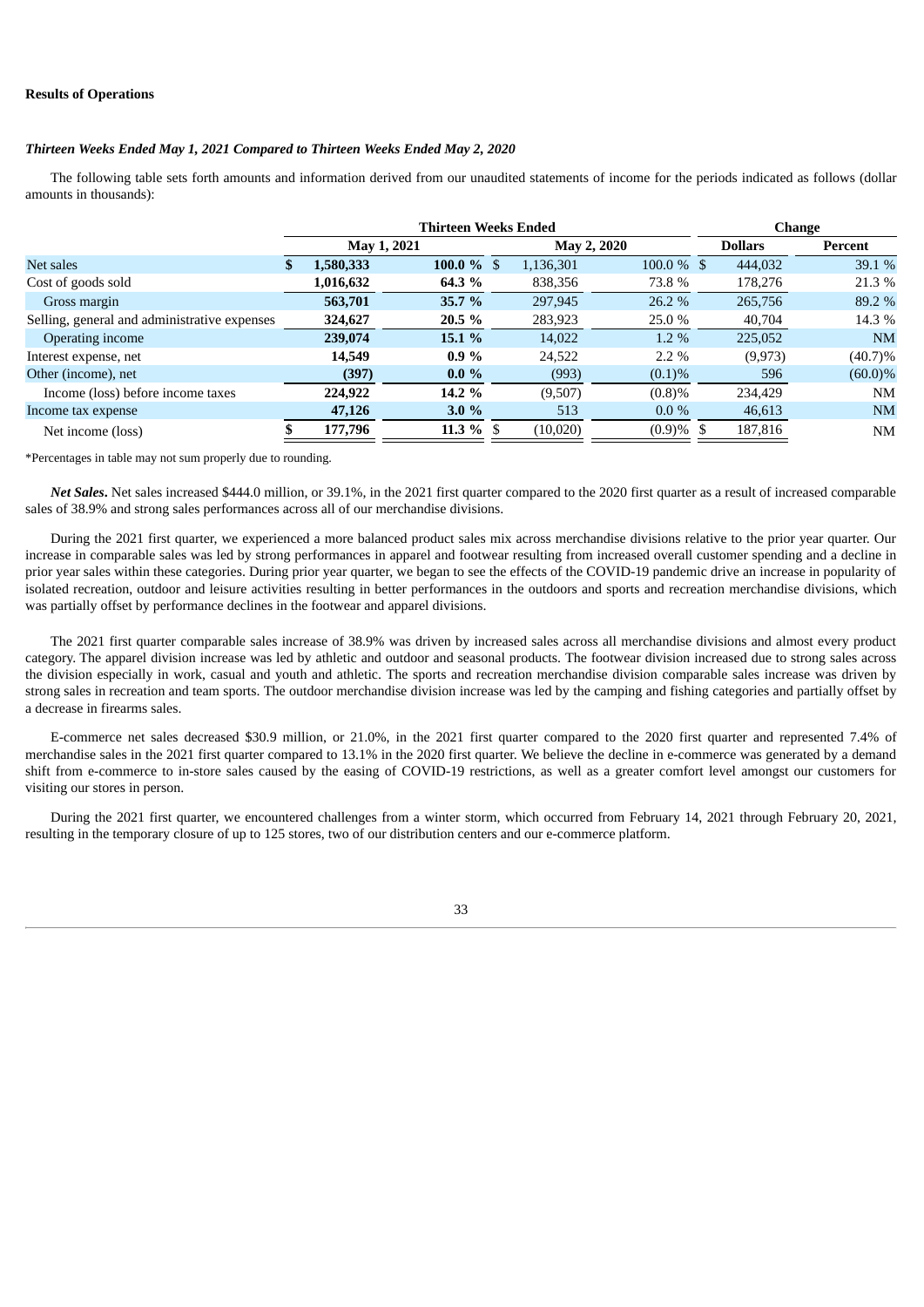*Gross Margin.* Gross margin increased \$265.8 million, or 89.2%, to \$563.7 million in the 2021 first quarter from \$297.9 million in the 2020 first quarter. As a percentage of net sales, gross margin increased 9.5% from 26.2% in the 2020 first quarter to 35.7% in the 2021 first quarter. The increase of 950 basis points in gross margin is primarily attributable to:

- 777 basis points of favorability in merchandise margins due to a shift in higher margin goods driving the increased sales, higher average unit retails, and less clearance and promotional activity from the prior year;
- 173 basis points of favorability in inventory overhead expenditures as a result of lower expense absorption rates from higher inventory turnover rates; partially offset by
- 100 basis points of unfavorability related to import freight as a result of increased rates.

*Selling, General and Administrative Expenses.* SG&A expenses increased \$40.7 million, or 14.3%, to \$324.6 million in the 2021 first quarter from \$283.9 million in the 2020 first quarter. As a percentage of net sales, SG&A expenses were down 4.5% to 20.5% in the 2021 first quarter compared to 25.0% in the 2020 first quarter. The decrease of 450 basis points in SG&A is primarily attributable to:

- 259 basis point decrease in property and facility fees as a result of leveraging costs on increased sales;
- 168 basis point decrease in employee costs driven by increased sales that more than offset the increased costs from prior year furloughs, wage reductions and other strategic initiatives; and
- various other declines as a result of leveraging SG&A costs on increased sales.

*Interest Expense.* Interest expense decreased \$10.0 million, or 40.7%, in the 2021 first quarter when compared to the 2020 first quarter, primarily as a result of a lower outstanding principal balance on the Term Loan (as defined below) in the current year compared to the prior year due to debt refinancing activities which occurred in the 2020 fourth quarter as well as lower interest on the ABL Facility from our 2020 first quarter \$500.0 million draw-down as a precautionary measure at the beginning of the COVID-19 pandemic.

*Other (Income), net.* Other income decreased \$0.6 million due to lower earned interest on money market funds from lower balances and lower interest rates during the 2021 first quarter relative to the 2020 first quarter. The higher prior year investments in money market accounts were driven by the precautionary draw-down of \$500.0 million on our ABL Facility at the beginning of the COVID-19 pandemic.

*Income Tax Expense.* Income tax expense increased \$46.6 million to \$47.1 million in the 2021 first quarter as compared to \$0.5 million in 2020 first quarter. As a result of the Reorganization Transactions, which occurred on October 1, 2020, ASO, Inc. became subject to U.S. federal income taxes and is being taxed at the prevailing corporate rates. ASO, Inc.'s effective tax rate for the 2021 first quarter was 20.9%. The effective tax rate was reduced by approximately 2.9% for the benefit of tax deductions related to the vesting or exercise of several equity compensation awards during the period.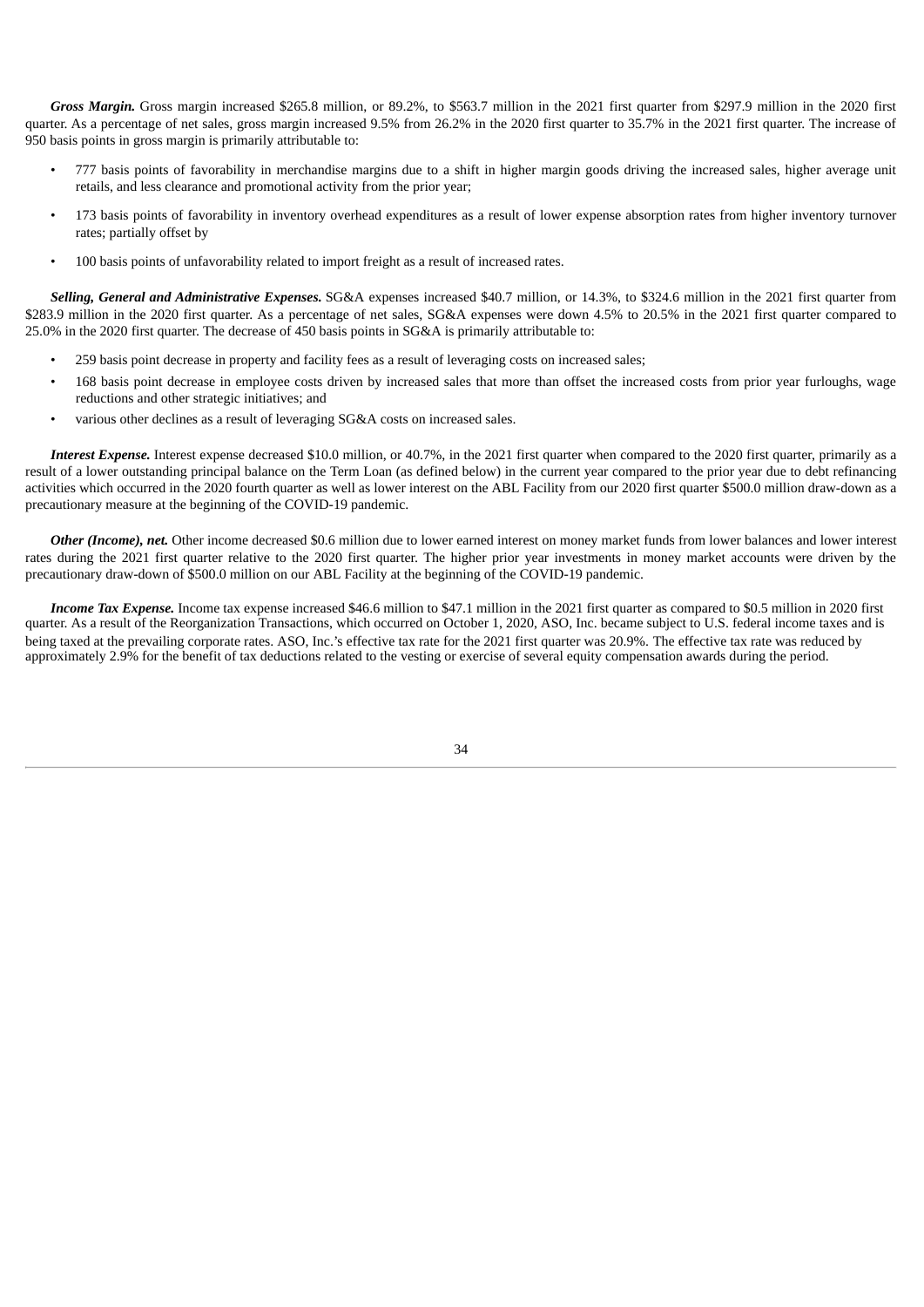#### **Non-GAAP Measures**

Adjusted EBITDA, Adjusted EBIT, Adjusted Net Income, Pro Forma Adjusted Net Income, Pro Forma Adjusted Earnings per Share and Adjusted Free Cash Flow, as shown below, have been presented in this Quarterly Report as supplemental measures of financial performance that are not required by, or presented in accordance with, accounting principles generally accepted in the United States of America ("GAAP"). We define Adjusted EBITDA as net income (loss) before interest expense, net, income tax expense and depreciation, amortization and impairment, further adjusted to exclude consulting fees, private equity sponsor monitoring fees, equity compensation expense, gain on early extinguishment of debt, net, severance and executive transition costs, costs related to the COVID-19 pandemic and other adjustments. We define Adjusted EBIT as net income (loss) before interest expense, net, and income tax expense, further adjusted to exclude consulting fees, private equity sponsor monitoring fees, equity compensation expense, gain on early extinguishment of debt, net, severance and executive transition costs, costs related to the COVID-19 pandemic and other adjustments. We describe these adjustments reconciling net income (loss) to Adjusted EBITDA and to Adjusted EBIT in the applicable table below. We define Adjusted Net Income as net income (loss), plus consulting fees, private equity sponsor monitoring fees, equity compensation expense, gain on early extinguishment of debt, net, severance and executive transition costs, costs related to the COVID-19 pandemic and other adjustments, less the tax effect of these adjustments. We define Pro Forma Adjusted Net Income as Adjusted Net Income less the retrospective tax effect of Adjusted Net Income at our estimated effective tax rate of approximately 25% for periods prior to October 1, 2020, the effective date of our conversion to a C-Corporation. We define basic Pro Forma Adjusted Earnings per Share as Pro Forma Adjusted Net Income divided by the basic weighted average common shares outstanding during the period and diluted Pro Forma Adjusted Earnings per Share as Pro Forma Adjusted Net Income divided by the diluted weighted average common shares outstanding during the period. We describe these adjustments reconciling net income (loss) to Adjusted Net Income, Pro Forma Adjusted Net Income and Pro Forma Adjusted Earnings per Share in the applicable table below. We describe Adjusted Free Cash Flow as net cash provided by (used in) operating activities less net cash used in investing activities. We describe this adjustment by reconciling net cash provided by operating activities to Adjusted Free Cash Flow in the applicable table below.

We believe Adjusted EBITDA, Adjusted EBIT, Adjusted Net Income, Pro Forma Adjusted Net Income and Pro Forma Adjusted Earnings per Share assist investors and analysts in comparing our operating performance across reporting periods on a consistent basis by excluding items that we do not believe are indicative of our core operating performance. Management believes Adjusted EBITDA, Adjusted EBIT, Adjusted Net Income, Pro Forma Adjusted Net Income and Pro Forma Adjusted Earnings per Share are useful to investors in highlighting trends in our operating performance, while other measures can differ significantly depending on long-term strategic decisions regarding capital structure, the tax jurisdictions in which we operate and capital investments. Management believes Adjusted Free Cash Flow is a useful measure of liquidity and an additional basis for assessing our ability to generate cash. Management uses Adjusted EBITDA, Adjusted EBIT, Adjusted Net Income, Pro Forma Adjusted Net Income, Pro Forma Adjusted Earnings per Share and Adjusted Free Cash Flow to supplement GAAP measures of performance in the evaluation of the effectiveness of our business strategies, to make budgeting decisions and to compare our performance against that of other peer companies using similar measures. Management also uses Adjusted EBIT as a performance target to establish and award discretionary annual incentive compensation.

Management supplements GAAP results with non-GAAP financial measures to provide a more complete understanding of the factors and trends affecting the business than GAAP results alone. Adjusted EBITDA, Adjusted EBIT, Adjusted Net Income, Pro Forma Adjusted Net Income, Pro Forma Adjusted Earnings per Share and Adjusted Free Cash Flow are not recognized terms under GAAP and should not be considered as an alternative to net income (loss) as a measure of financial performance or net cash provided by operating activities as a measure of liquidity, or any other performance measures derived in accordance with GAAP. Additionally, these measures are not intended to be a measure of free cash flow available for management's discretionary use as they do not consider certain cash requirements such as interest payments, tax payments and debt service requirements. Adjusted EBITDA, Adjusted EBIT, Adjusted Net Income, Pro Forma Adjusted Net Income and Pro Forma Adjusted Earnings per Share should not be construed to imply that our future results will be unaffected by unusual or non-recurring items. In evaluating Adjusted EBITDA, Adjusted EBIT, Adjusted Net Income, Pro Forma Adjusted Net Income, Pro Forma Adjusted Earnings per Share and Adjusted Free Cash Flow, you should be aware that in the future we may incur expenses that are the same as or similar to some of the adjustments in this presentation. Our presentation of Adjusted EBITDA, Adjusted EBIT, Adjusted Net Income, Pro Forma Adjusted Net Income, Pro Forma Adjusted Earnings per Share and Adjusted Free Cash Flow should not be construed to imply that our future results will be unaffected by any such adjustments.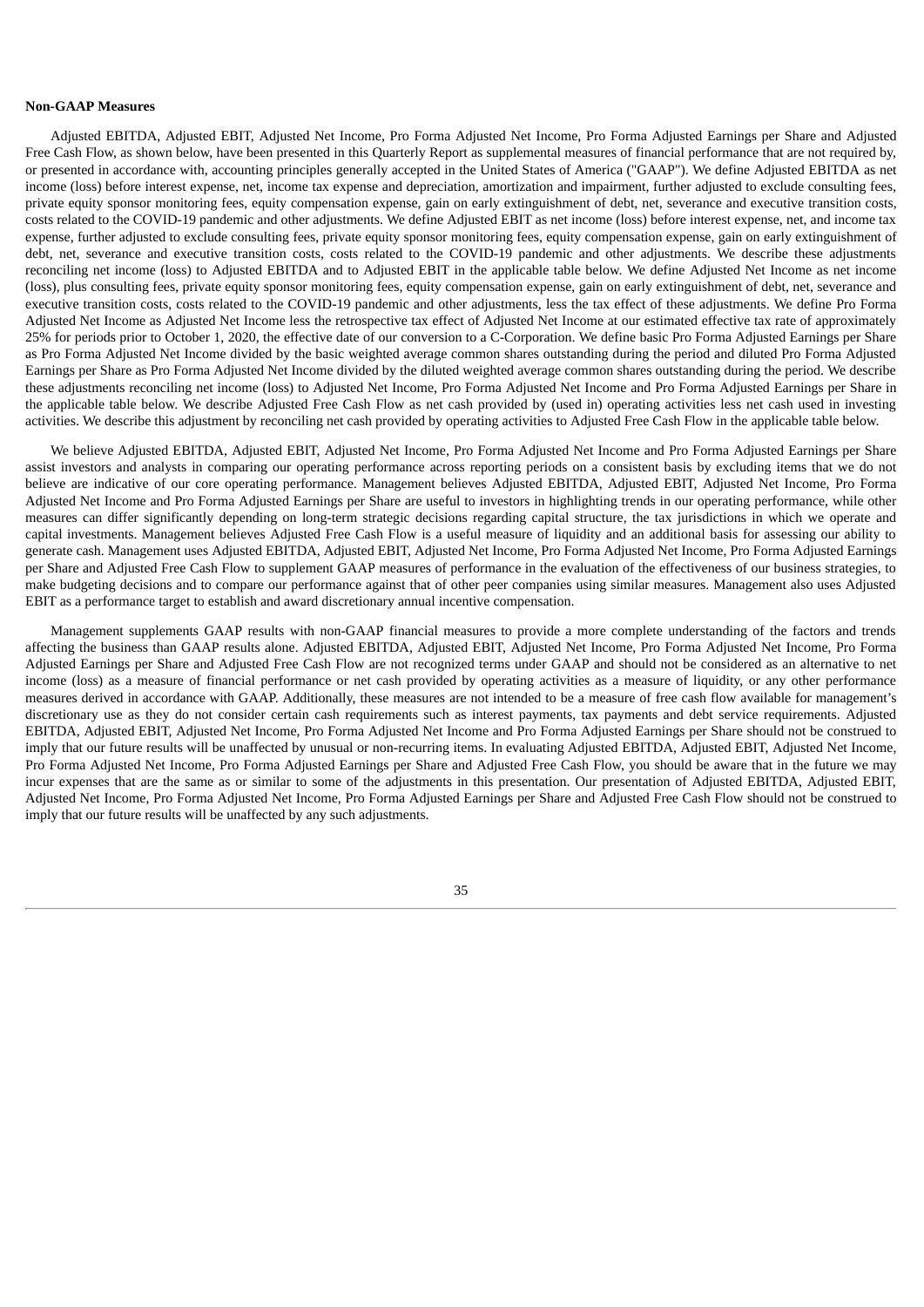Our Adjusted EBITDA, Adjusted EBIT, Adjusted Net Income, Pro Forma Adjusted Net Income, Pro Forma Adjusted Earnings per Share and Adjusted Free Cash Flow measures have limitations as analytical tools, and you should not consider them in isolation, or as a substitute for analysis of our results as reported under GAAP. Some of these limitations are:

- Adjusted EBITDA, Adjusted EBIT, Adjusted Net Income, Pro Forma Adjusted Net Income and Pro Forma Adjusted Earnings per Share do not reflect costs or cash outlays for capital expenditures or contractual commitments;
- Adjusted EBITDA, Adjusted EBIT, Adjusted Net Income, Pro Forma Adjusted Net Income and Pro Forma Adjusted Earnings per Share do not reflect changes in, or cash requirements for, our working capital needs;
- Adjusted EBITDA and Adjusted EBIT do not reflect the interest expense, or the cash requirements necessary to service interest or principal payments, on our debt, and Adjusted Free Cash Flow does not reflect the cash requirements necessary to service principal payments on our debt;
- Adjusted EBITDA and Adjusted EBIT do not reflect period to period changes in taxes, income tax expense or the cash necessary to pay income taxes;
- Adjusted EBITDA, Adjusted EBIT, Adjusted Net Income, Pro Forma Adjusted Net Income and Pro Forma Adjusted Earnings per Share do not reflect the impact of earnings or charges resulting from matters we consider not to be indicative of our ongoing operations;
- although depreciation and amortization are non-cash charges, the assets being depreciated and amortized will often have to be replaced in the future, and Adjusted EBITDA and Adjusted Free Cash Flow do not reflect cash requirements for such replacements; and
- other companies in our industry may calculate these measures differently than we do, limiting their usefulness as comparative measures.

Because of these limitations, Adjusted EBITDA, Adjusted EBIT, Adjusted Net Income, Pro Forma Adjusted Net Income, Pro Forma Adjusted Earnings per Share and Adjusted Free Cash Flow should not be considered as measures of discretionary cash available to invest in business growth or to reduce indebtedness. Management compensates for these limitations by primarily relying on our GAAP results in addition to using Adjusted EBITDA, Adjusted EBIT, Adjusted Net Income, Pro Forma Adjusted Net Income, Pro Forma Adjusted Earnings per Share and Adjusted Free Cash Flow supplementally.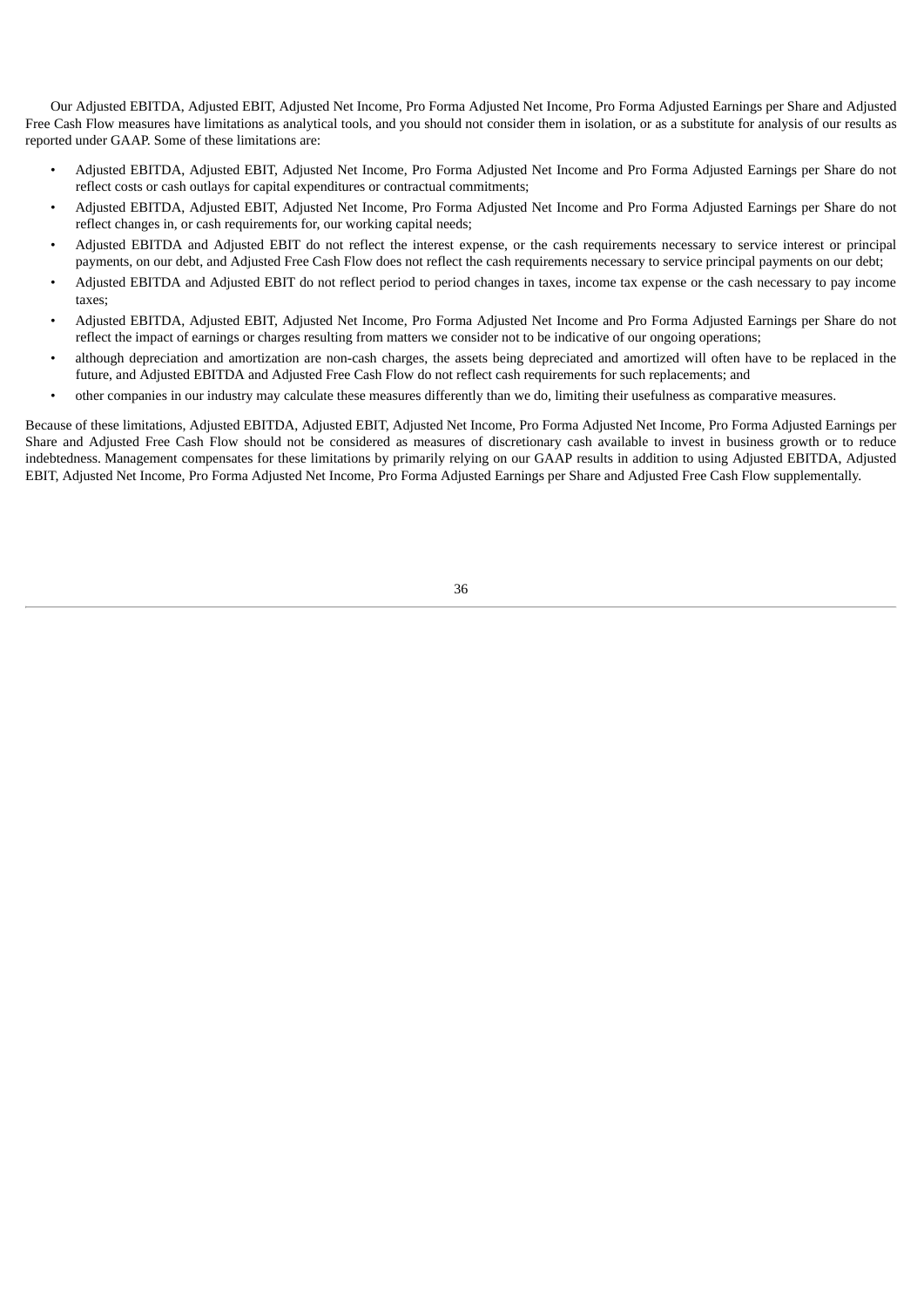## *Adjusted EBITDA and Adjusted EBIT*

The following table provides reconciliations of net income (loss) to Adjusted EBITDA and to Adjusted EBIT for the periods presented (amounts in thousands):

|                                              |   | <b>Thirteen Weeks Ended</b> |    |             |  |  |
|----------------------------------------------|---|-----------------------------|----|-------------|--|--|
|                                              |   | May 1, 2021                 |    | May 2, 2020 |  |  |
| Net income (loss)                            | S | 177,796 \$                  |    | (10,020)    |  |  |
| Interest expense, net                        |   | 14,549                      |    | 24,522      |  |  |
| Income tax expense                           |   | 47,126                      |    | 513         |  |  |
| Depreciation and amortization                |   | 25,298                      |    | 27,447      |  |  |
| Consulting fees (a)                          |   |                             |    | 56          |  |  |
| Private equity sponsor monitoring fee (b)    |   |                             |    | 920         |  |  |
| Equity compensation $(c)$                    |   | 5,874                       |    | 2,109       |  |  |
| Severance and executive transition costs (d) |   |                             |    | 228         |  |  |
| Costs related to the COVID-19 pandemic (e)   |   |                             |    | 6,645       |  |  |
| Other (f)                                    |   | 350                         |    | 837         |  |  |
| <b>Adjusted EBITDA</b>                       |   | 270,993                     | -S | 53,257      |  |  |
| Less: Depreciation and amortization          |   | (25, 298)                   |    | (27, 447)   |  |  |
| <b>Adjusted EBIT</b>                         |   | 245,695                     | S  | 25,810      |  |  |

(a) Represents outside consulting fees associated with our strategic cost savings and business optimization initiatives.

(b) Represents our contractual payments under the Monitoring Agreement. See Note 12 to the financial statements included in this Quarterly Report.

(c) Represents non-cash charges related to equity based compensation, which vary from period to period depending on certain factors such as timing and valuation of awards, achievement of performance targets and equity award forfeitures.

(d) Represents severance costs associated with executive leadership changes and enterprise-wide organizational changes.

- (e) Represents costs incurred during the 2020 first quarter as a result of the COVID-19 pandemic, including temporary wage premiums, additional sick time, costs of additional cleaning supplies and third party cleaning services for the stores, corporate office and distribution centers, accelerated freight costs associated with shifting our inventory purchase earlier in the year to maintain stock, and legal fees associated with consulting in local jurisdictions. These costs were no longer added back beginning in the third quarter of 2020.
- (f) Other adjustments include (representing deductions or additions to Adjusted EBITDA and Adjusted EBIT) amounts that management believes are not representative of our operating performance, including investment income, installation costs for energy savings associated with our profitability initiatives, legal fees associated with a distribution to NAHC's members and our omnibus incentive plan, store exit costs and other costs associated with strategic cost savings and business optimization initiatives.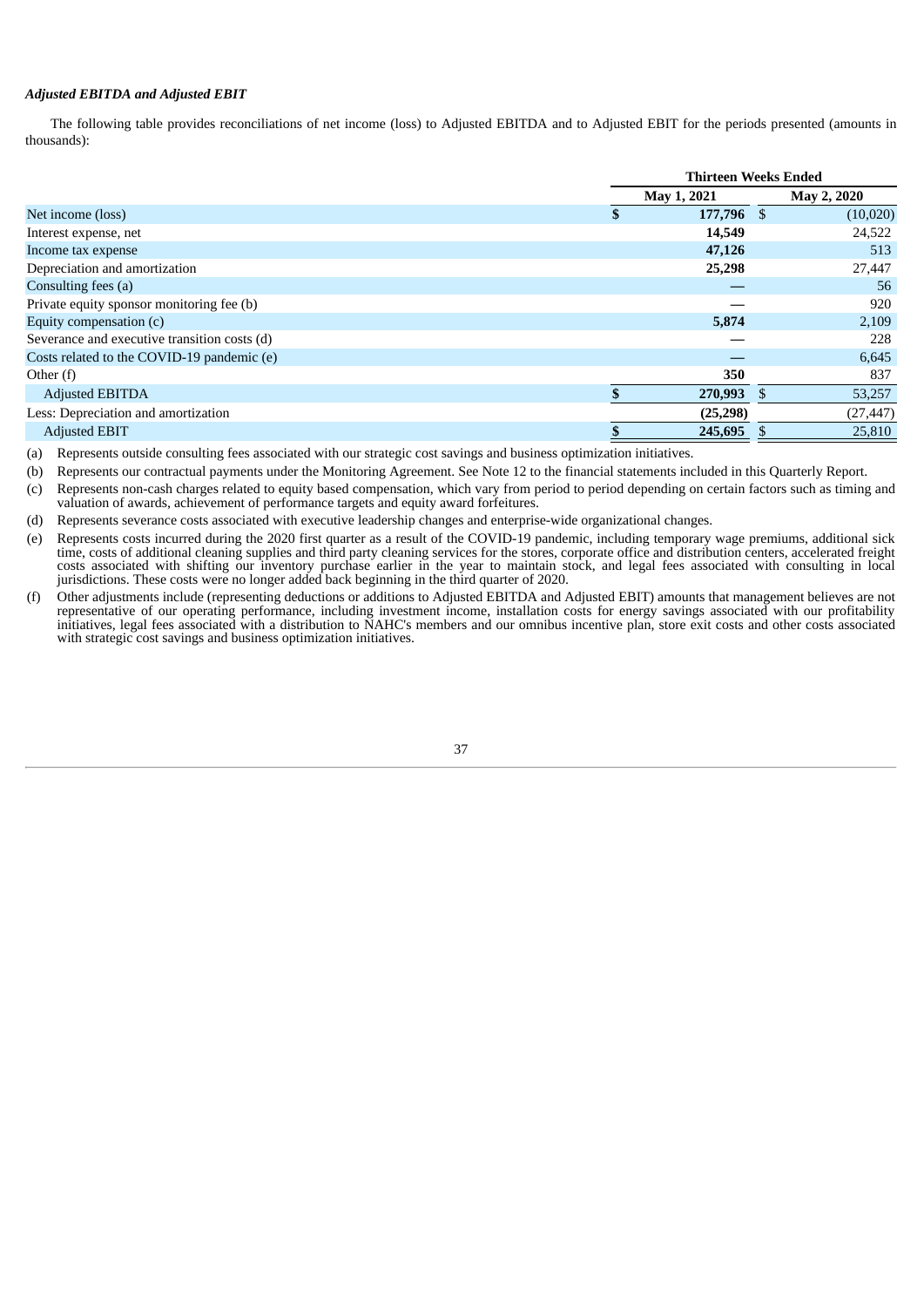#### *Adjusted Net Income, Pro Forma Adjusted Net Income and Pro Forma Adjusted Earnings per Share*

The following table provides a reconciliation of net income to Adjusted Net Income, Pro Forma Adjusted Net Income and Pro Forma Adjusted Earnings per Share for the periods presented (amounts in thousands, except per share data):

|                                                            | <b>Thirteen Weeks Ended</b> |     |             |  |  |
|------------------------------------------------------------|-----------------------------|-----|-------------|--|--|
|                                                            | May 1, 2021                 |     | May 2, 2020 |  |  |
| Net income (loss)                                          | \$<br>177,796 \$            |     | (10,020)    |  |  |
| Consulting fees (a)                                        |                             |     | 56          |  |  |
| Private equity sponsor monitoring fee (b)                  |                             |     | 920         |  |  |
| Equity compensation (c)                                    | 5,874                       |     | 2,109       |  |  |
| Severance and executive transition costs (d)               |                             |     | 228         |  |  |
| Costs related to the COVID-19 pandemic (e)                 |                             |     | 6,645       |  |  |
| Other (f)                                                  | 350                         |     | 837         |  |  |
| Tax effects of these adjustments $(g)$                     | (1,489)                     |     | (19)        |  |  |
| <b>Adjusted Net Income</b>                                 | 182,531                     |     | 756         |  |  |
| Estimated tax effect of change to C-Corporation status (h) |                             |     | (316)       |  |  |
| Pro Forma Adjusted Net Income                              | 182,531                     | -\$ | 440         |  |  |
| Pro Forma Adjusted Earnings per Share                      |                             |     |             |  |  |
| Basic                                                      | \$<br>1.98                  | \$. | 0.01        |  |  |
| <b>Diluted</b>                                             | \$<br>1.89                  | -S  | 0.01        |  |  |
| Weighted average common shares outstanding                 |                             |     |             |  |  |
| Basic $(1)$                                                | 92,088                      |     | 72,474      |  |  |
| Diluted $(1)$                                              | 96,472                      |     | 72,474      |  |  |

 $<sup>(1)</sup>$  See Retrospective Presentation of Ownership Exchange in Note 2 to the financial statements.</sup>

- (a) Represents outside consulting fees associated with our strategic cost savings and business optimization initiatives.
- (b) Represents our contractual payments under the Monitoring Agreement. See Note 12 to the financial statements included in this Quarterly Report.
- (c) Represents non-cash charges related to equity based compensation, which vary from period to period depending on certain factors such as timing and valuation of awards, achievement of performance targets and equity award forfeitures.
- (d) Represents severance costs associated with executive leadership changes and enterprise-wide organizational changes.
- (e) Represents costs incurred during the 2020 first quarter as a result of the COVID-19 pandemic, including temporary wage premiums, additional sick time, costs of additional cleaning supplies and third party cleaning services for the stores, corporate office and distribution centers, accelerated freight costs associated with shifting our inventory purchase earlier in the year to maintain stock, and legal fees associated with consulting in local jurisdictions. These costs were no longer added back beginning in the third quarter of 2020.
- (f) Other adjustments include (representing deductions or additions to Adjusted Net Income) amounts that management believes are not representative of our operating performance, including investment income, installation costs for energy savings associated with our profitability initiatives, legal fees associated with a distribution to NAHC's members and our omnibus incentive plan, store exit costs and other costs associated with strategic cost savings and business optimization initiatives.
- (g) For the thirteen weeks ended May 1, 2021, this represents the tax effect of the total adjustments made to arrive at Adjusted Net Income at the estimated effective tax rate for the fiscal year ended January 31, 2022. For the thirteen weeks ended May 2, 2020, this represents the tax effect of the total adjustments made to arrive at Adjusted Net Income at our historical tax rate.
- (h) Represents the retrospective tax effect of Adjusted Net Income at our estimated effective tax rate of approximately 25% for periods prior to October 1, 2020, the effective date of our conversion to a C-Corporation, upon which we became subject to federal income taxes.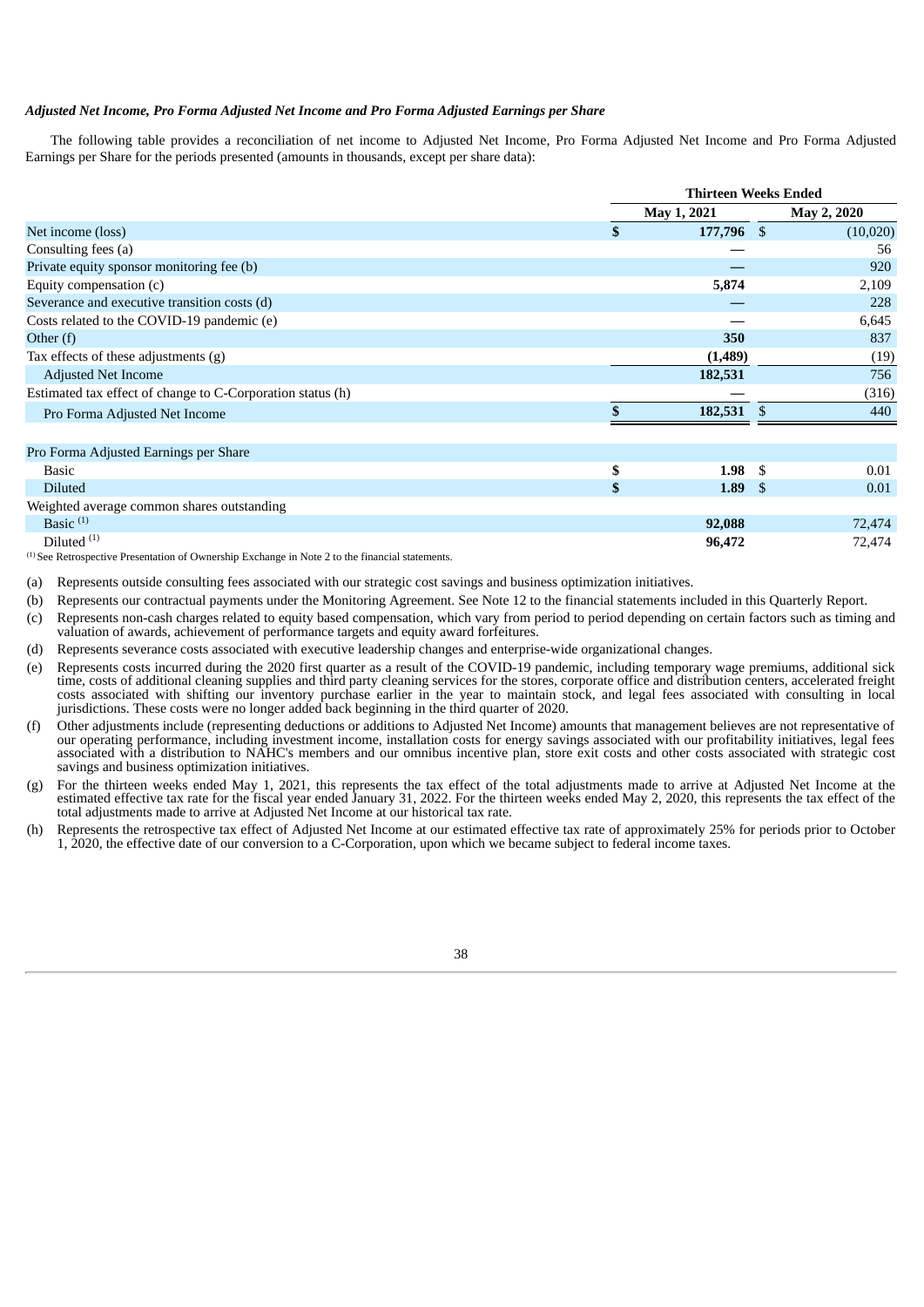# *Adjusted Free Cash Flow*

The following table provides a reconciliation of net cash provided by operating activities to Adjusted Free Cash Flow for the periods presented (amounts in thousands):

| <b>Thirteen Weeks Ended</b> |  |             |
|-----------------------------|--|-------------|
| <b>May 1, 2021</b>          |  | May 2, 2020 |
| 219,228                     |  | 90,756      |
| (16, 808)                   |  | (9,926)     |
| 202,420                     |  | 80,830      |
|                             |  |             |

## **Liquidity and Capital Resources**

## *Sources and Uses of Liquidity*

Historically, our principal sources of cash have included:

- cash generated from operating activities;
- issuances of the Notes / debt securities; and
- borrowings under our Term Loan and ABL Facility.

Our historical uses of cash have been associated primarily with:

- cash used for operating activities such as the purchase and growth of inventory, expansion of our sales and marketing activities and other working capital needs;
- cash used for capital improvements and support of expansion plans, as well as various investments in store renovations, store fixtures and ongoing infrastructure improvements;
- cash used to pay our debt obligations and related interest expense;
- cash used to pay partnership distributions to our members; and
- fluctuations in working capital due to timing differences of cash receipts and cash disbursements.

On May 1, 2021, our cash and cash equivalents totaled \$593.3 million.

During 2020, we focused on navigating the challenges presented by COVID-19 through the preservation of our long-term liquidity and management of cash flow through preemptive actions to enhance our ability to meet our short-term liquidity needs. We took various cost cutting measures to maximize operational cash flows (see "Impact of COVID-19 on Our Business" in the MD&A). Such actions included, but are not limited to, reduction of discretionary spending, deferring or cancelling our planned expenses, revisiting and reprioritizing our strategic investments, and reducing our payroll costs, including temporary team member furloughs, workforce reductions and pay cuts.

On August 28, 2020, we paid a \$257.0 million one-time special distribution to our members of record as of August 25, 2020, \$248.0 million of which was paid with cash on hand and the remainder of which was distributed through an offset of outstanding loans receivable from a member as well as state income tax withholdings made on behalf of NAHC's members. Related cash payments of \$24.0 million to vested share-based award holders was paid through May 1, 2021 and an additional \$8.2 million of payments will be made to unvested share-based award holders as the related awards vest (see "Distribution" in Note 9 and "May Secondary Offering and Stock Repurchase" in Note 14 to the financial statements included in this Quarterly Report).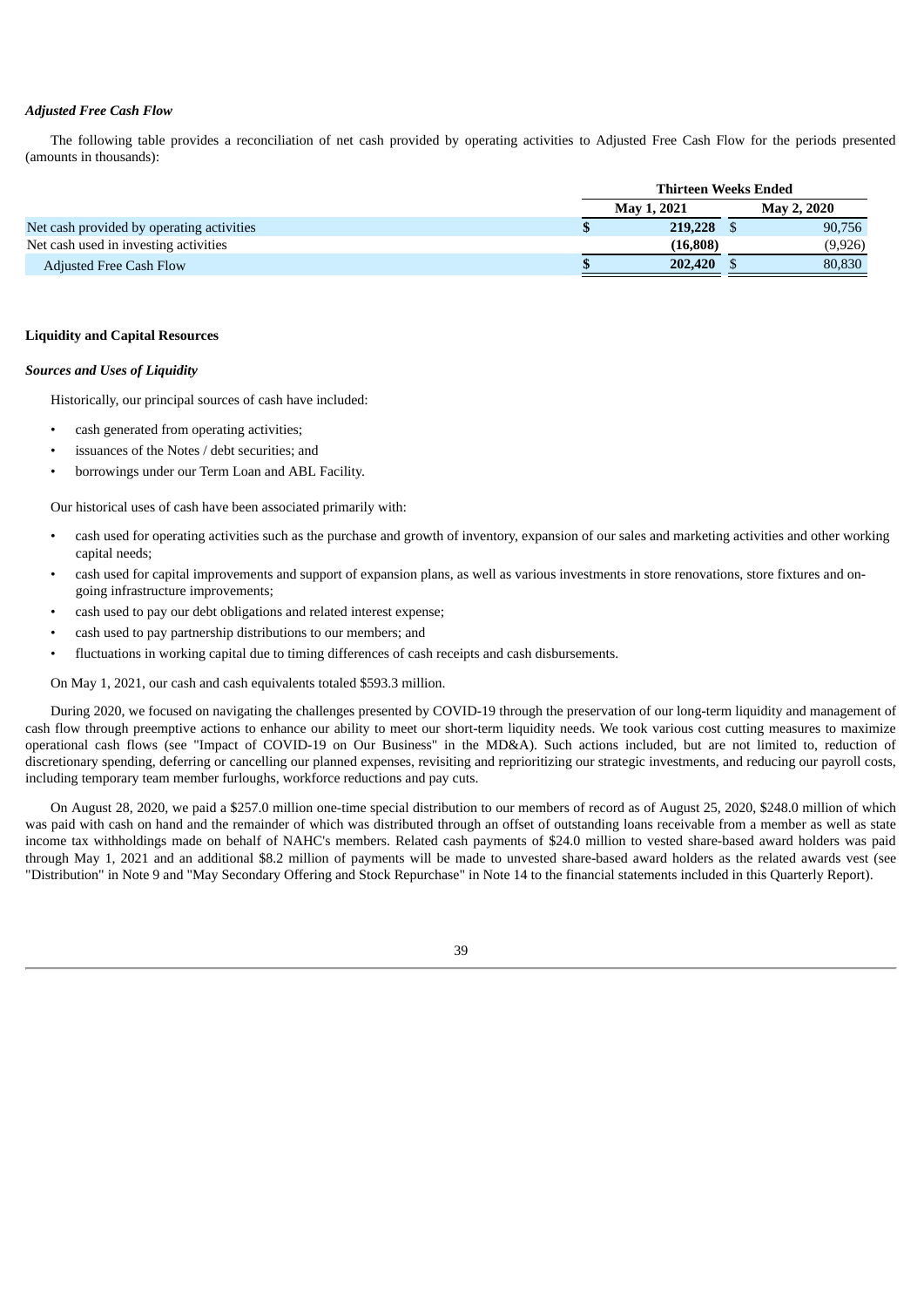On October 6, 2020, we completed our IPO in which we issued and sold 15,625,000 shares of common stock, \$0.01 par value, to the IPO underwriters for cash consideration of \$12.22 per share (representing an initial public offering price of \$13.00 per share, net of underwriting discounts) that resulted in net proceeds of approximately \$184.9 million after deducting underwriting discounts, which included approximately \$2.7 million paid to KKR Capital Markets LLC ("KCM"), an affiliate of KKR, for underwriting services in connection with the IPO, and \$6.1 million in costs directly associated with the IPO, such as legal and accounting fees (see "Initial Public Offering, IPO Over-Allotment Exercise and Reorganization Transactions" in Note 1 to the financial statements included in this Quarterly Report). The shares sold in the offering were registered under the Securities Act of 1933, as amended, pursuant to our registration statement on Form S-1 (File No. 333-248683, which was declared effective by the Securities and Exchange Commission on October 1, 2020).

On November 3, 2020, the Company issued and sold an additional 1,807,495 shares of the Company's common stock, par value \$0.01 per share, for cash consideration of \$12.22 per share (representing an initial public offering price of \$13.00 per share, net of underwriting discounts) to the IPO underwriters, resulting in approximately \$22.1 million in proceeds net of underwriting discounts (see "Initial Public Offering, Over-Allotment Exercise and Reorganization Transactions" in Note 1 to the financial statements included in this Quarterly Report), which included \$0.3 million paid to KCM, for underwriting services, pursuant to the partial exercise by the underwriters of their option to purchase up to 2,343,750 additional shares to cover overallotments in connection with our IPO. The option has expired with respect to the remaining shares.

On November 6, 2020, the Company (1) issued \$400.0 million of 6.00% senior secured notes (the "Notes"), which are due November 15, 2027, (2) entered into a \$400.0 million first lien term loan facility (the "2020 Term Loan " and, together with the 2015 Term Loan (as defined in the notes to the financial statements included in this Annual Report), the "Term Loan"), which is due November 6, 2027 and (3) extended the maturity of Academy, Ltd.'s asset-based revolving credit facility thereunder to November 6, 2025 (as extended, the "2020 ABL Facility" and, together with the 2015 ABL Facility (as defined in the notes to the financial statements included in this Annual Report), the "ABL Facility"). We used the net proceeds from the Notes and the net proceeds from the 2020 Term Loan, together with cash on hand, to repay in full the 2015 Term Loan, in the amount of \$1,431.4 million (see Note 4 to the financial statements included in the Annual Report).

Subsequent to the 2021 first quarter and in connection with the May 2021 Secondary Offering (see "May 2021 Secondary Offering and Stock Repurchase" in Note 14 to the financial statements included in this Quarterly Report), on May 10, 2021, the Company completed a repurchase and simultaneous retirement of 3,229,974 shares from the underwriters for cash consideration of \$30.96 per share, resulting in a payment of approximately \$100.0 million to the underwriters. The May 2021 Secondary Offering reduced KKR's ownership interest in the Company to 31.3% and resulted in a vesting event for awards granted under the 2011 Unit Incentive Plan, whereby unvested time awards, and performance-based awards which had previously met their performance targets, vested, and unvested performance-based awards which had not previously met their performance targets were forfeited. As a result, we incurred approximately \$24.9 million in non-cash expenses related to equity-based compensation and approximately \$15.4 million of cash expenses related to taxes on equity-based compensation. Additionally, approximately \$8.2 million of cash payments for equity-based compensation distributions will be accelerated (see Note 14 to the financial statements included in this Quarterly Report).

Subsequent to the 2021 first quarter, on May 25, 2021, the Company entered into an Amendment No. 4 (the "Amendment") to the Second Amended and Restated Credit Agreement (as previously amended, the "Existing Credit Agreement") which (i) reduced the applicable margin on LIBOR borrowings under the Term Loan from 5.00% to 3.75% and (ii) utilized cash on hand to repay \$99.0 million of outstanding borrowings under the Term Loan, leaving an outstanding principal balance of \$300.0 million under the Amended Credit Agreement. Borrowings under the Amended Credit Agreement will continue to mature on November 6, 2027, and all other material terms and provisions of the Existing Credit Agreement remain substantially the same as the terms and provisions in place immediately prior to the effectiveness of the Amendment (see Note 14 to the financial statements included in this Quarterly Report).

We expect to use existing cash balances, internally generated cash flows, and available borrowings under the ABL Facility to fund anticipated capital expenditures, working capital needs and scheduled debt service costs and maturities over at least the next twelve months. The ABL Facility provides for these financing needs and other general corporate purposes, as well as to support certain letter of credit requirements. We may continue to use the ABL Facility to repay debt under the Term Loan. Availability under the ABL Facility is subject to customary asset-backed loan borrowing base and availability provisions. Amounts outstanding under the ABL Facility may fluctuate materially during each quarter mainly due to cash flow from operations, normal changes in working capital, capital expenditures and debt service costs. Our availability under the ABL Facility was ample to support our operations and service our requirements. To date in 2021, we have had no borrowings under the ABL Facility.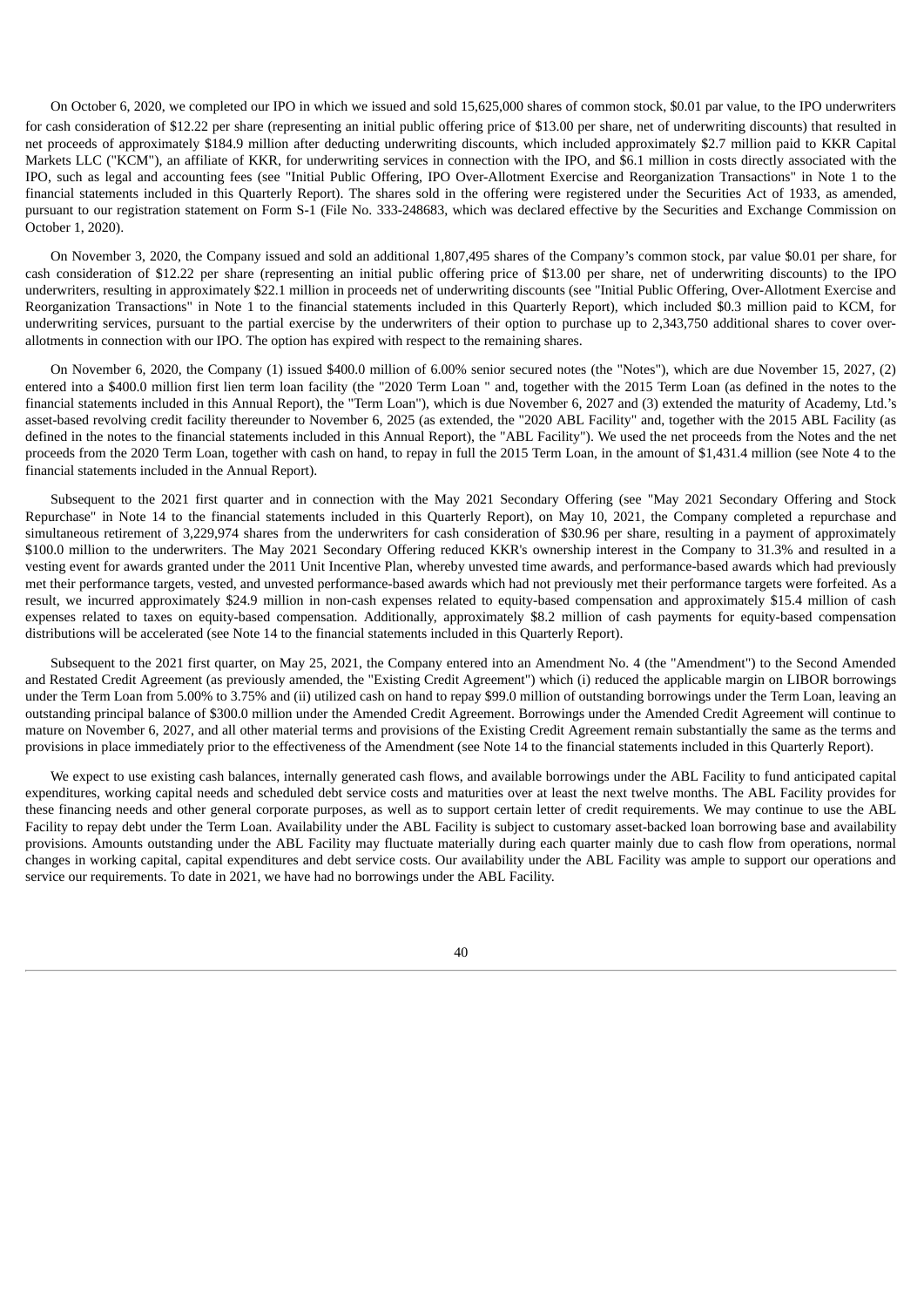Liquidity information related to the ABL facility is as follows for the periods shown (dollar amounts in thousands):

|                                         | <b>Thirteen Weeks Ended</b> |  |             |
|-----------------------------------------|-----------------------------|--|-------------|
|                                         | May 1, 2021                 |  | May 2, 2020 |
| Average funds drawn                     |                             |  | 232,967     |
| Number of days with outstanding balance |                             |  | 46          |
| Maximum daily amount outstanding        | $\overline{\phantom{0}}$    |  | 500,000     |
| Minimum available borrowing capacity    | 780,945                     |  | 270,152     |

Liquidity information related to the ABL facility (amounts in thousands) as of:

|                               | May 1, 2021 | <b>January 30, 2021</b> | May 2, 2020 |
|-------------------------------|-------------|-------------------------|-------------|
| <b>Outstanding borrowings</b> |             | _                       | 500,000     |
| Issued letters of credit      | 13.577      | 20,112                  | 15.927      |
| Available borrowing capacity  | 819,401     | 718,763                 | 270,152     |

*Capital Expenditures.* We expect capital expenditures for fiscal year 2021 to be approximately \$80.0 million. Approximately 50% of our planned cash outflow relate to investments in our corporate, e-commerce and information technology programs. Investments in existing stores and distribution centers is expected to account for approximately 40% of the planned cash outflow and the remaining 10% is expected to be utilized through investments in new stores and relocations. We review forecasted capital expenditures throughout the year and will adjust or modify projects based on business conditions at that time.

#### *Cash Flows for the Thirteen Weeks Ended May 1, 2021 and May 2, 2020*

Our unaudited statements of cash flows are summarized as follows (in thousands):

|                                           | Thirteen Weeks Ended |             |  |             |
|-------------------------------------------|----------------------|-------------|--|-------------|
|                                           |                      | May 1, 2021 |  | May 2, 2020 |
| Net cash provided by operating activities |                      | 219,228     |  | 90,756      |
| Net cash used in investing activities     |                      | (16, 808)   |  | (9,926)     |
| Net cash provided by financing activities |                      | 13,264      |  | 495,400     |
| Net increase in cash and cash equivalents |                      | 215,684     |  | 576,230     |

*Operating Activities.* Cash flows from operating activities are seasonal in our business. Typically, cash flows from operations are used to build inventory in advance of peak selling seasons, with the fourth quarter pre-holiday season inventory increase being the most significant.

Cash provided by operating activities in the 2021 first quarter increased \$128.5 million, compared to the 2020 first quarter. This increase in cash was attributable to:

- \$187.8 million increase in net income; and a
- \$15.5 million net increase in non-cash charges; partially offset by a
- \$74.8 million net decrease in cash flows provided by operating assets and liabilities.

The increase from non-cash charges was primarily caused by:

- \$25.1 million increase in deferred income taxes as a result of ASO, Inc. becoming subject to U.S. federal income taxes after the Reorganization Transactions in October 2020; partially offset by a
- \$12.4 million decrease in non-cash lease expense due to timing of May rent payments in the prior year.

<sup>41</sup>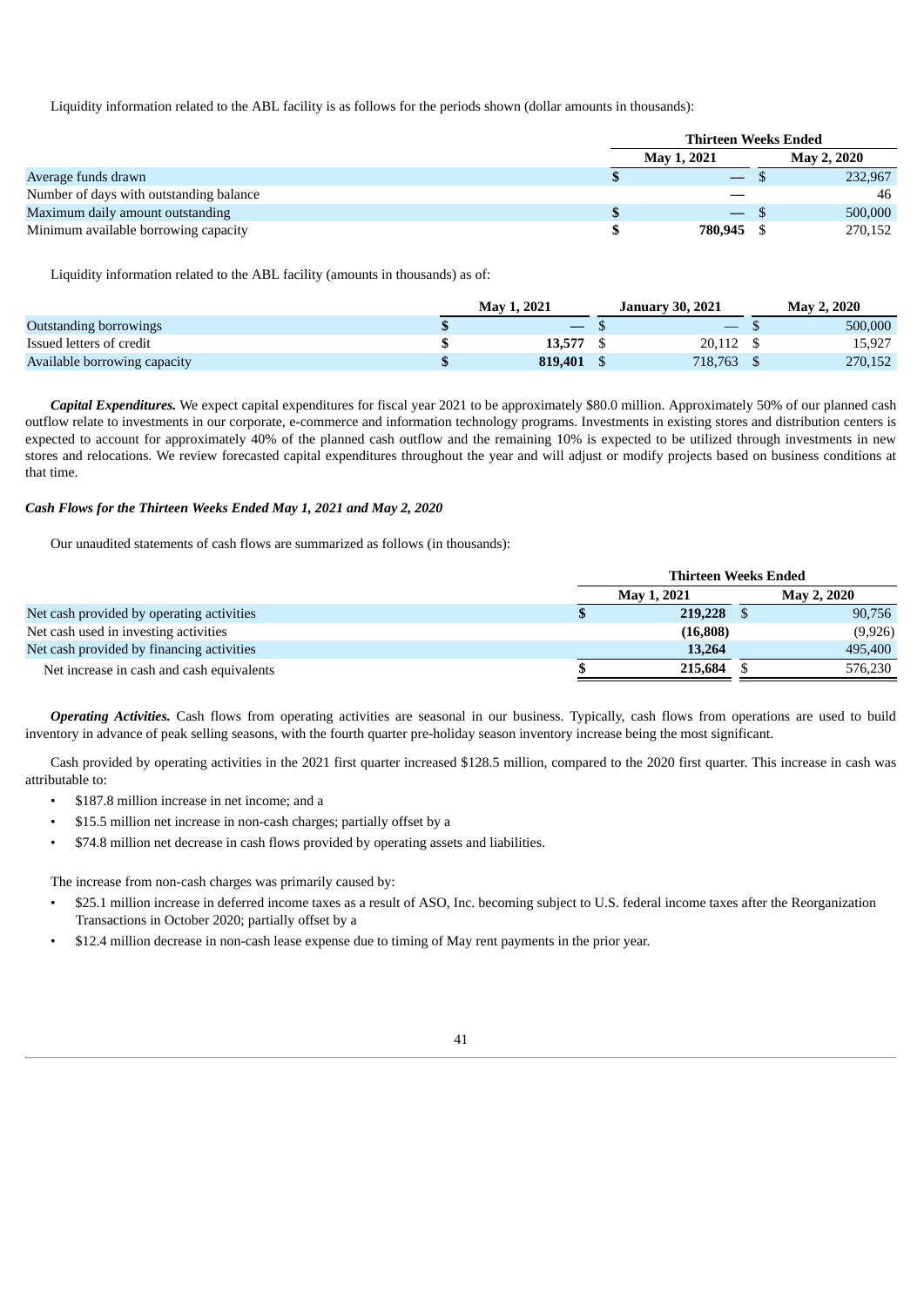The decrease in cash flows from operating assets and liabilities was primarily attributable to:

- \$177.8 million increase in merchandise inventories, net related to an increase in inventory during the 2021 first quarter coupled with a prior year reduction of inventory; partially offset by an
- \$89.5 million increase in accounts payable related to increased inventory receipts in recent months and extensions of vendor payment terms; and
- \$21.4 million increase in income taxes as a result of ASO, Inc. becoming subject to U.S. federal income taxes after the Reorganization Transactions in October 2020.

*Investing Activities***.** Cash used in investing activities increased \$6.9 million in the 2021 first quarter compared to the same period last year. The increase in cash used in investing activities is primarily due to:

• \$6.9 million higher capital expenditures on various digital projects as well as updates in the stores and distribution centers, coupled with the strategic reduction of capital expenditures in the prior year in response to the COVID-19 pandemic.

*Financing Activities***.** Cash provided by financing activities decreased \$482.1 million in the 2021 first quarter, compared to the same period last year. The primary drivers of the decrease were:

- \$500.0 million decrease in cash inflow due to the precautionary draw-down of \$500.0 million on the ABL Facility during the 2020 first quarter in response to the COVID-19 pandemic; partially offset by a
- \$17.3 million of net proceeds from the exercise of stock options in the current year.

#### **Critical Accounting Policies and Estimates**

This management's discussion and analysis of our financial condition and results of operations is based upon our unaudited financial statements, which have been prepared in accordance with GAAP. The preparation of financial statements in conformity with GAAP requires our management to make estimates and assumptions that affect the reported amounts of assets and liabilities and the disclosure of contingent assets and liabilities as of the date of the financial statements, as well as the reported amounts of revenues and expenses during the reporting period. Our management bases its estimates on historical experience and other assumptions it believes to be reasonable under the circumstances. Actual results could differ significantly from those estimates.

Management evaluated the development and selection of our critical accounting policies and estimates used in the preparation of the Company's unaudited financial statements and related notes and believes these policies to be reasonable and appropriate. Certain of these policies involve a higher degree of judgment or complexity and are most significant to reporting our results of operations and financial position, and are, therefore, discussed as critical. Our most significant estimates and assumptions that materially affect the financial statements involve difficult, subjective or complex judgments by management including the valuation of merchandise inventories, and performing goodwill, intangible and long-lived asset impairment analyses. Given the global economic climate and additional unforeseen effects from the COVID-19 pandemic, these estimates remain more challenging, and actual results could differ materially from our estimates. More information on all of our significant accounting policies can be found in Note 2, "Summary of Significant Critical Accounting Policies and Estimates" to our audited consolidated financial statements included in the Annual Report and the section of the Annual Report entitled "Management's Discussion and Analysis of Financial Condition and Results of Operations." There have been no material changes to our critical accounting policies as compared to the critical accounting policies described in the Annual Report.

#### **Recent Accounting Pronouncements**

The information set forth in Note 2 to our unaudited consolidated financial statements under Part I, Item 1 of this Quarterly Report is incorporated herein by reference.

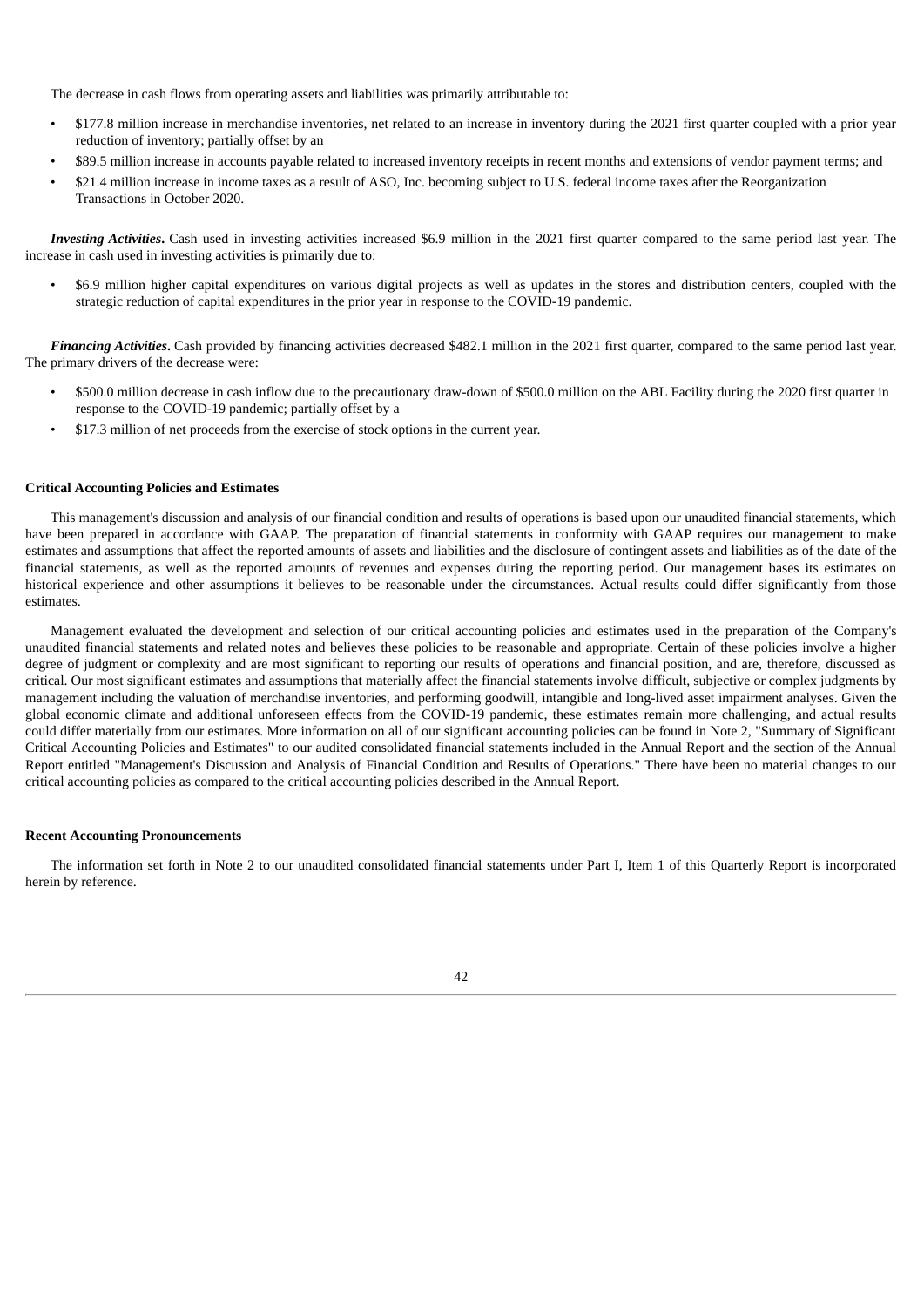# **Related Party Transactions**

The information set forth in Note 12 to our unaudited consolidated financial statements under Part I, Item 1 under the heading of this Quarterly Report entitled "Related Party Transactions" is incorporated herein by reference.

#### **Off-Balance Sheet Arrangements**

As of May 1, 2021, our off-balance sheet contractual obligations and commercial commitments relate to future minimum guaranteed contractual payments and letters of credit. There have been no other material changes in our off-balance sheet arrangements as discussed in the section of the Annual Report entitled "Management's Discussion and Analysis of Financial Condition and Results of Operations" or our audited financial statements for the fiscal year ended January 30, 2021 included in the "Off-Balance Sheet Arrangements" section of the Annual Report.

#### **Contractual Obligations and Commercial Commitments**

Our contractual obligations and commercial commitments primarily relate to our debt facilities and senior secured notes, operating leases for stores, distribution centers, and office buildings, technology related commitments, and sponsorship and intellectual property agreements. Other than than the item noted below and fluctuations from transactions in the ordinary course of business, there were no material changes during the quarter ended May 1, 2021 to the contractual obligations and commercial commitments disclosed in "Contractual Obligations and Commercial Commitments" in the section of the Annual Report entitled "Management's Discussion and Analysis of Financial Condition and Results of Operations".

On May 25, 2021, the Company refinanced its 2020 Term Loan and paid down approximately \$99.0 million of the Term Loan (see Note 14 to the financial statements included in this Quarterly Report).

#### <span id="page-42-0"></span>**ITEM 3. QUANTITATIVE AND QUALITATIVE DISCLOSURES ABOUT MARKET RISK**

There have been no material changes in our primary risk exposures or management of market risks from those disclosed in the Annual Report under "Management's Discussion and Analysis of Financial Condition and Results of Operations – Quantitative and Qualitative Disclosures About Market Risk."

#### <span id="page-42-1"></span>**ITEM 4. CONTROLS AND PROCEDURES**

#### *Evaluation of Disclosure Controls and Procedures*

We maintain disclosure controls and procedures (as that term is defined in Rules 13a-15(e) and 15d-15(e) of the Securities Exchange Act of 1934, as amended (the "Exchange Act")) that are designed to ensure that information required to be disclosed in our reports under the Exchange Act, is recorded, processed, summarized and reported within the time periods specified in the SEC's rules and forms, and that such information is accumulated and communicated to our management, including our Chief Executive Officer ("CEO") and our Chief Financial Officer ("CFO"), as appropriate, to allow timely decisions regarding required disclosures. Any controls and procedures, no matter how well designed and operated, can provide only reasonable assurance of achieving the desired control objectives.

Our management, with the participation of our CEO and our CFO, evaluated the effectiveness of the design and operation of our disclosure controls and procedures as of the end of the period covered by this Quarterly Report. Based on such evaluation, our CEO and CFO have concluded that, as of the end of the period covered by this Quarterly Report, the design and operation of the Company's disclosure controls and procedures were effective to accomplish their objectives at the reasonable assurance level.

#### *Changes in Internal Control over Financial Reporting*

<span id="page-42-2"></span>No changes in our internal control over financial reporting (as defined in Rules 13a-15(f) and 15d-15(f) under the Exchange Act) occurred during the period covered by this Quarterly Report that have materially affected, or are reasonably likely to materially affect, our internal control over financial reporting.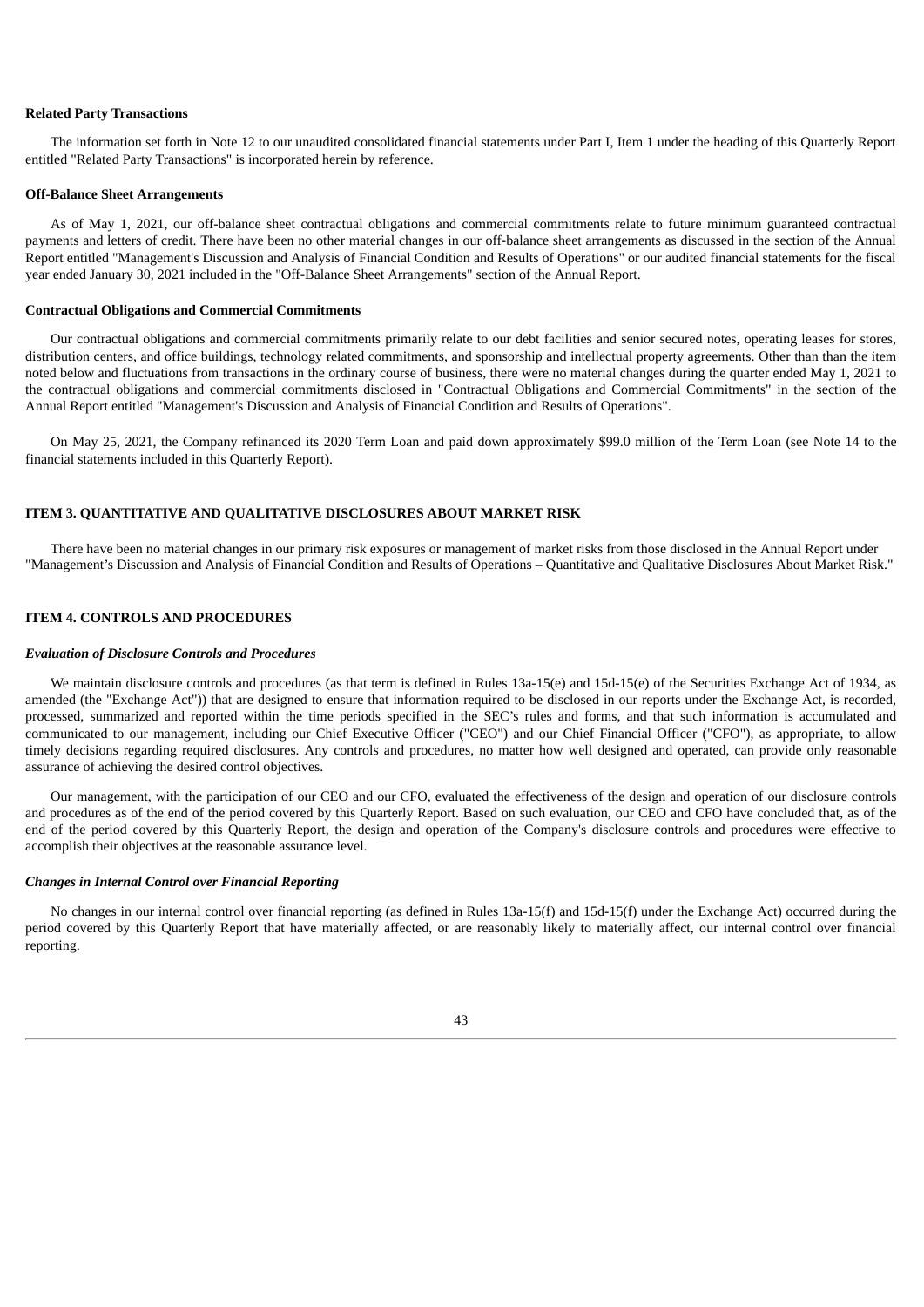#### **PART II. OTHER INFORMATION**

# <span id="page-43-0"></span>**ITEM 1. LEGAL PROCEEDINGS**

We are a defendant or co-defendant in lawsuits, claims and demands brought by various parties relating to matters normally incident to our business. No individual case, or group of cases presenting substantially similar issues of law or fact, is expected to have a material effect on the manner in which we conduct our business or on our results of operations, financial position or liquidity. The majority of these cases are alleging product, premises, employment and/or commercial liability. Reserves have been established that we believe to be adequate based on our current evaluations and experience in these types of claim situations; however, the ultimate outcome of these cases cannot be determined at this time. We believe, taking into consideration our indemnities, insurance and reserves, the ultimate resolution of these matters will not have a material impact on our financial position, results of operations or cash flows.

There have been no material developments during the 2021 first quarter with respect to any of the matters discussed under the heading "Business– Legal Proceedings" in the Annual Report. We are not currently party to any other legal proceedings that we believe would have a material adverse effect on our financial position, results of operations or cash flows.

#### <span id="page-43-1"></span>**ITEM 1A. RISK FACTORS**

You should carefully consider the risk factors discussed in the section of the Annual Report entitled "Risk Factors", which could materially affect our business, financial condition or future results. The risks described in the Annual Report are not the only risks facing the Company. Additional risks and uncertainties not currently known to us or that we currently deem to be immaterial also may materially adversely affect our business, financial condition or future results. In addition to the effects of the COVID-19 pandemic and resulting global disruptions on our business and operations discussed in the MD&A in this Quarterly Report and in the Risk Factors section of the Annual Report, additional or unforeseen effects from the COVID-19 pandemic and the global economic climate may give rise to or amplify many of these risks. Except as set forth below, there have been no material changes to the risk factors discussed in the section of the Annual Report entitled "Risk Factors".

# KKR has the ability to exert substantial influence over us and their interests may conflict with yours in the future.

As of May 10, 2021, KKR beneficially owns approximately 31.3% of the voting power of our common stock. As a result, KKR will be able to exert substantial influence on our corporate and management policies, including potential mergers or acquisitions, payment of dividends, asset sales, amendment of our certificate of incorporation or bylaws and other significant corporate transactions for so long as KKR and their affiliates retain significant ownership of us. KKR and their affiliates may also influence us to make significant changes to our business operations and strategy, including with respect to, among other things, store openings and closings, new product and service offerings, team member headcount levels and initiatives to reduce costs and expenses. This concentration of our ownership may delay or deter possible changes in control of the Company, which may reduce the value of an investment in our common stock. So long as KKR continues to own a significant amount of our voting power, even if such amount is less than 50%, KKR will continue to be able to strongly influence or effectively control our decisions and, so long as KKR and their affiliates collectively own at least 5% of all outstanding shares of our stock entitled to vote generally in the election of directors, KKR will be able to nominate individuals to our board of directors under the stockholders agreement. The interests of KKR may not coincide with the interests of other holders of our common stock. See Note 12 to the financial statements included in this Quarterly Report.

In the ordinary course of their business activities, KKR and their affiliates may engage in activities where their interests conflict with our interests or those of our stockholders. Our amended and restated certificate of incorporation provides that any of KKR, any of their affiliates or any director who is not employed by us (including any non-employee director who serves as one of our officers in both his or her director and officer capacities) or his or her affiliates do not have any duty to refrain from engaging, directly or indirectly, in the same business activities or similar business activities or lines of business in which we operate. KKR and their affiliates also may pursue acquisition opportunities that may be complementary to our business and, as a result, those acquisition opportunities may not be available to us. In addition, KKR may have an interest in pursuing acquisitions, divestitures and other transactions that, in their judgment, could enhance their investment, even though such transactions might involve risks to you.

<span id="page-43-2"></span>In addition, KKR and their affiliates will be able to significantly influence the outcome of all matters requiring stockholder approval, including the election of our board of directors and potential acquisition of the Company. This concentration of voting control could deprive you of an opportunity to receive a premium for your shares of common stock as part of a sale of the Company and ultimately might affect the market price of our common stock.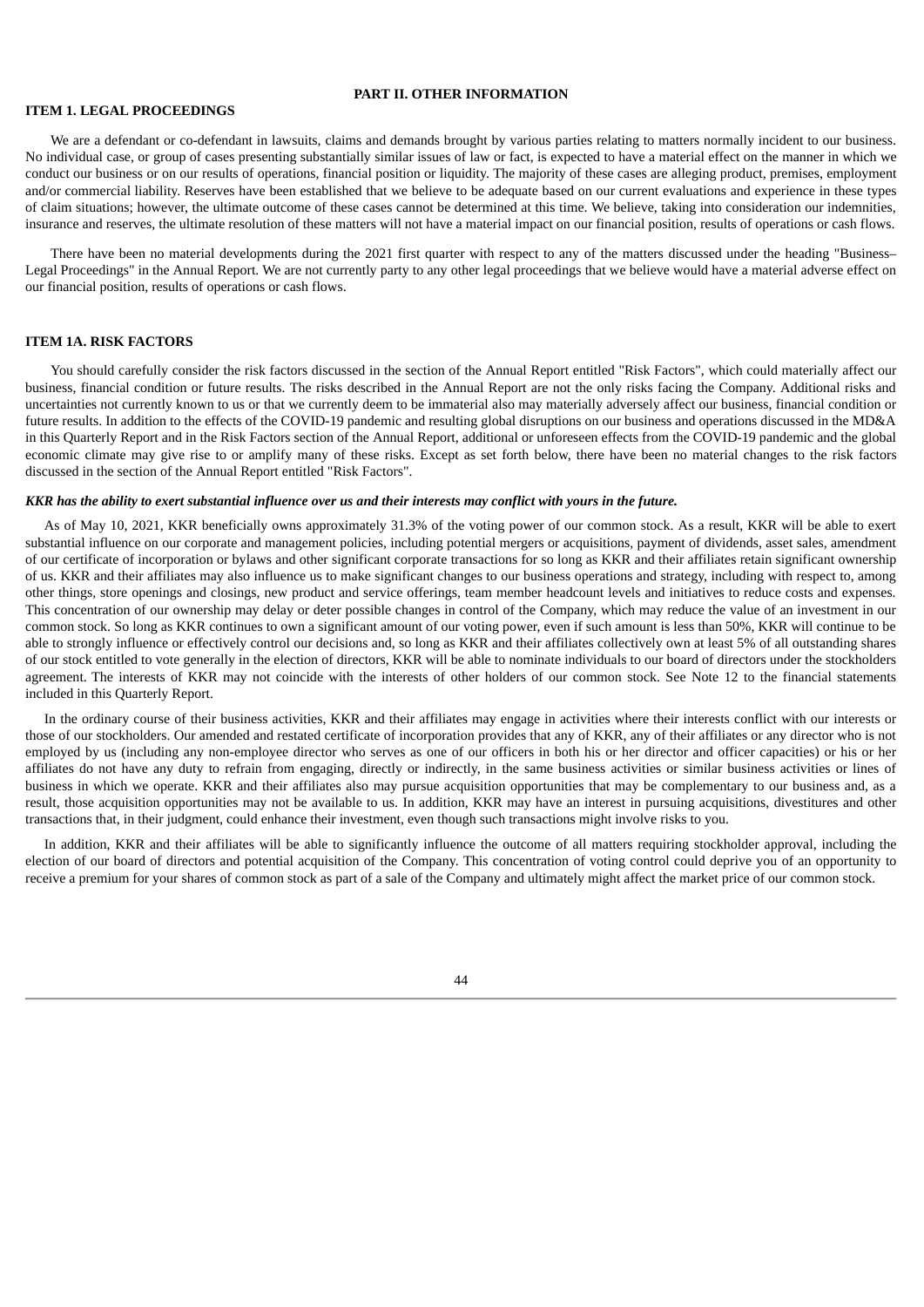# **ITEM 2. UNREGISTERED SALES OF EQUITY SECURITIES AND USE OF PROCEEDS**

<span id="page-44-0"></span>None.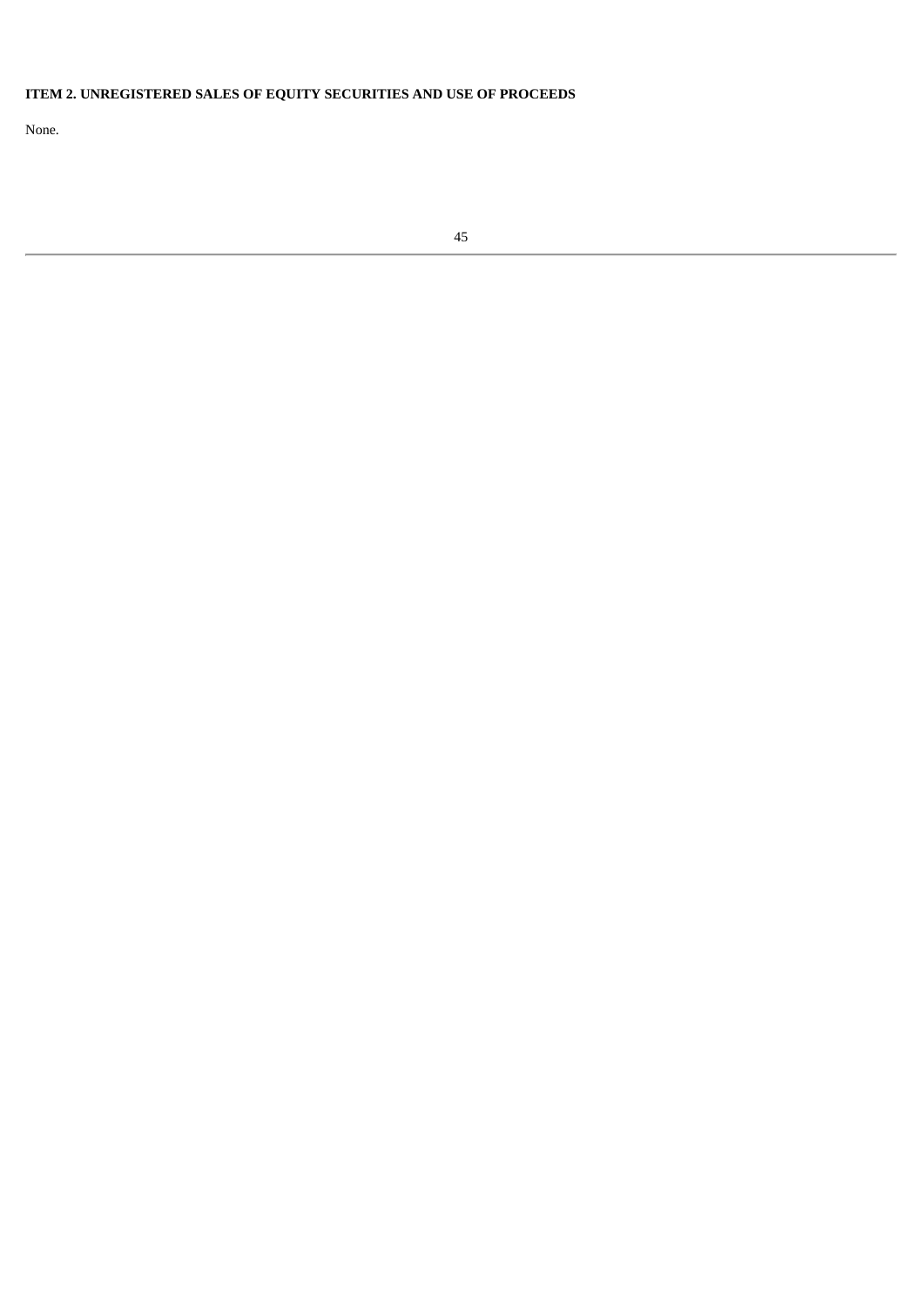# **ITEM 6. EXHIBITS**

| Exhibit Number | <b>Description of Exhibit</b>                                                                                                                                      |
|----------------|--------------------------------------------------------------------------------------------------------------------------------------------------------------------|
| $31.1*$        | Certification of Periodic Report by Chief Executive Officer under Section 302 of the Sarbanes-Oxley Act of 2002.                                                   |
| $31.2*$        | Certification of Periodic Report by Chief Financial Officer under Section 302 of the Sarbanes-Oxley Act of 2002.                                                   |
| $32.1**$       | Certification of Chief Executive Officer Pursuant to 18 U.S.C. Section 1350 as Adopted Pursuant to Section 906 of the Sarbanes-<br>Oxley Act of 2002.              |
| $32.2**$       | Certification of Chief Financial Officer Pursuant to 18 U.S.C. Section 1350 as Adopted Pursuant to Section 906 of the Sarbanes-<br>Oxley Act of 2002.              |
| 101.INS        | XBRL Instance Document - The instance document does not appear in the Interactive Data File because its XBRL tags are embedded<br>within the Inline XBRL document. |
| 101.SCH        | <b>XBRL Taxonomy Extension Schema Document</b>                                                                                                                     |
| 101.CAL        | <b>XBRL Taxonomy Calculation Linkbase Document</b>                                                                                                                 |
| 101.DEF        | <b>XBRL Taxonomy Definition Linkbase Document</b>                                                                                                                  |
| 101.LAB        | XBRL Taxonomy Label Linkbase Document                                                                                                                              |
| 101.PRE        | XBRL Taxonomy Presentation Linkbase Document                                                                                                                       |
|                |                                                                                                                                                                    |
| $*$            | Filed herewith                                                                                                                                                     |
| $***$          | Furnished herewith                                                                                                                                                 |

<span id="page-45-0"></span>The agreements and other documents filed as exhibits to this report are not intended to provide factual information or other disclosure other than with respect to the terms of the agreements or other documents themselves, and you should not rely on them for that purpose. In particular, any representations and warranties made by us in these agreements or other documents were made solely within the specific context of the relevant agreement or document and may not describe the actual state of affairs as of the date they were made or at any other time.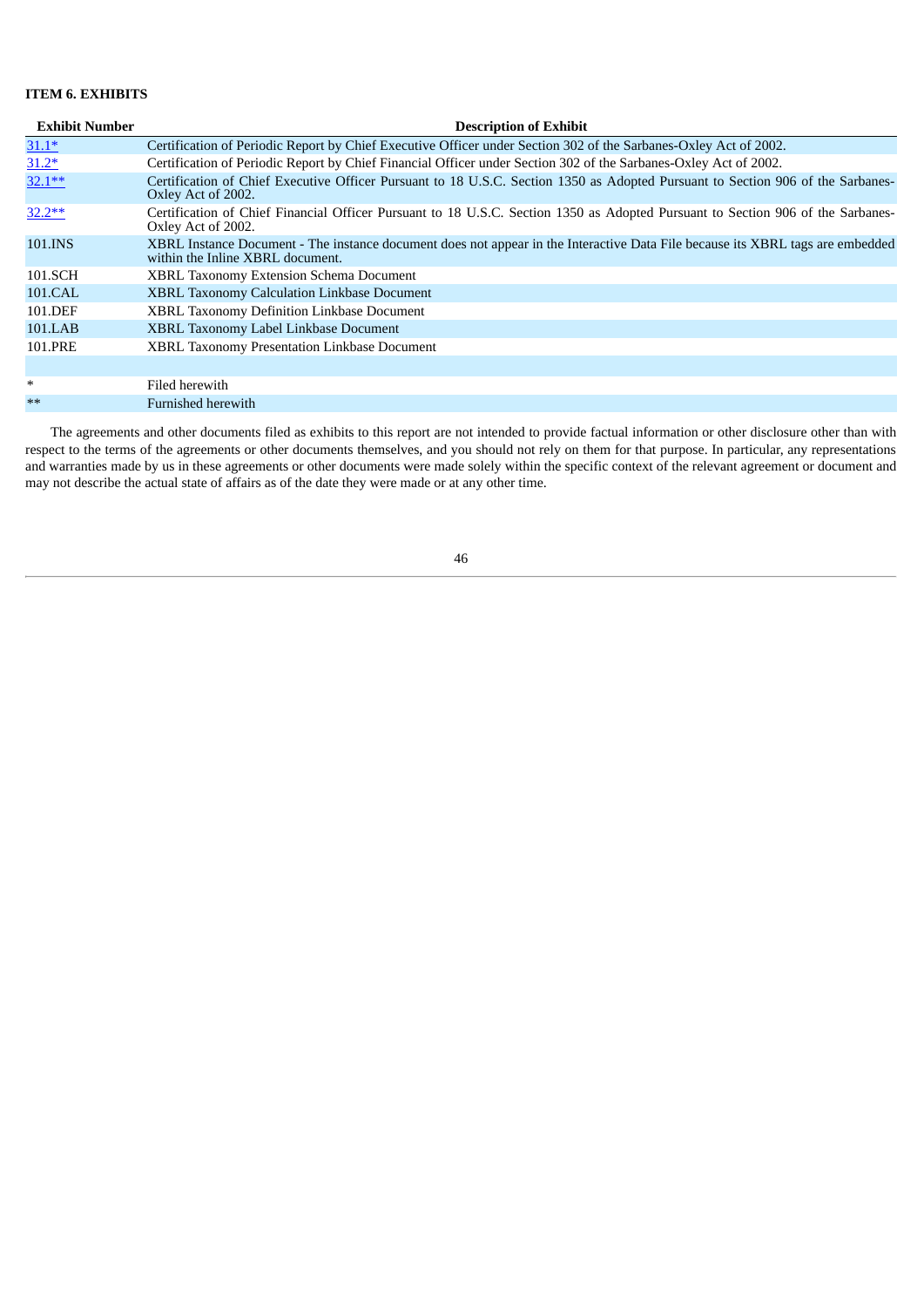# **SIGNATURES**

Pursuant to the requirements of the Securities Exchange Act of 1934, the Registrant has duly caused this Quarterly Report on Form 10-Q to be signed on June 8, 2021 on its behalf by the undersigned, thereto duly authorized.

ACADEMY SPORTS AND OUTDOORS, INC.

- By: /s/ KEN C. HICKS Ken C. Hicks Chairman, President and Chief Executive Officer (principal executive officer)
- By: /s/ MICHAEL P. MULLICAN Michael P. Mullican Executive Vice President and Chief Financial Officer (principal financial officer)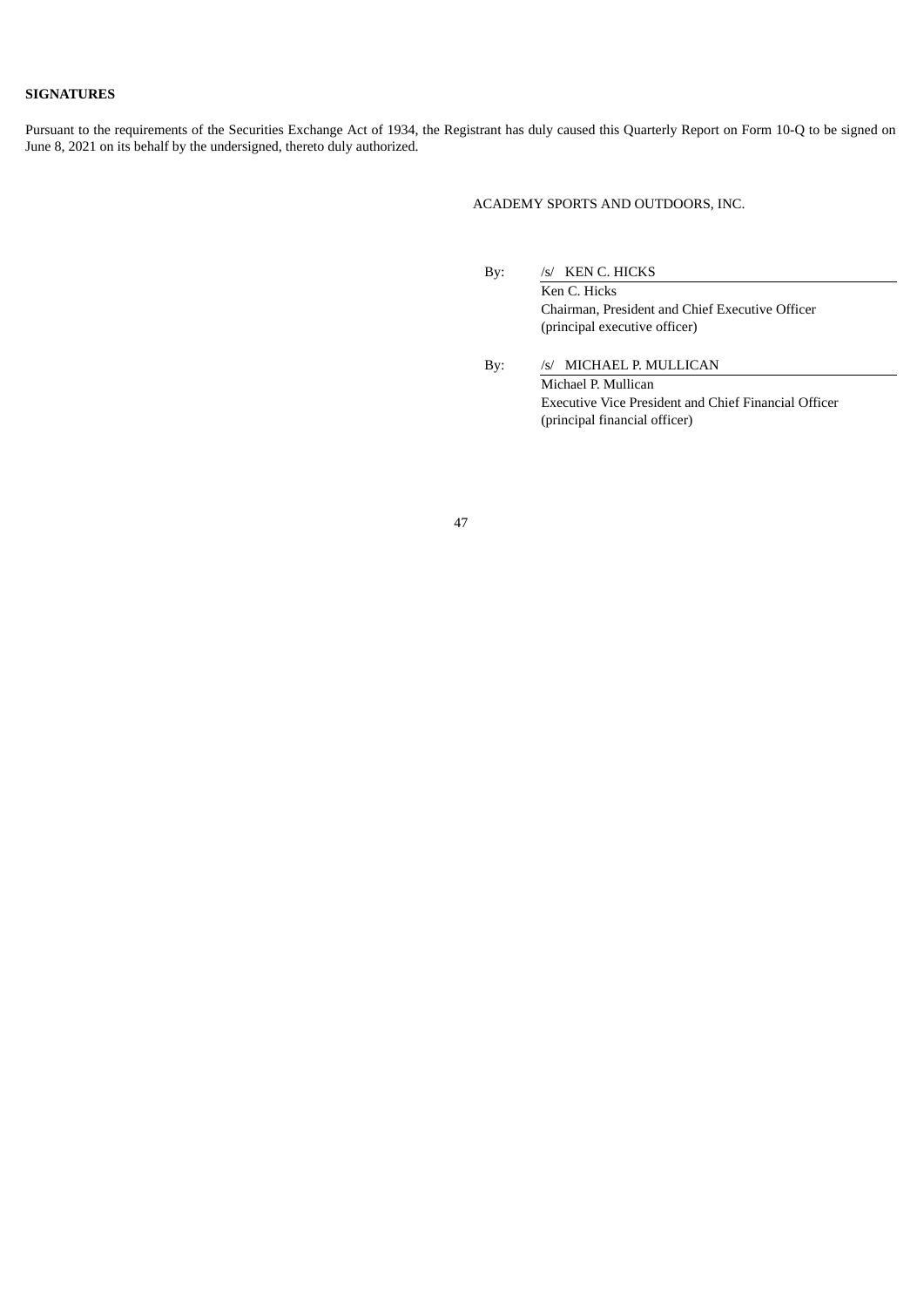# **CERTIFICATION OF CHIEF EXECUTIVE OFFICER**

<span id="page-47-0"></span>I, Ken C. Hicks, certify that:

- 1. I have reviewed this Quarterly Report on Form 10-Q for the quarterly period ended May 1, 2021 (this "Report") of Academy Sports and Outdoors, Inc. (the "Registrant");
- 2. Based on my knowledge, this Report does not contain any untrue statement of a material fact or omit to state a material fact necessary to make the statements made, in light of the circumstances under which such statements were made, not misleading with respect to the period covered by this Report;
- 3. Based on my knowledge, the financial statements, and other financial information included in this Report, fairly present in all material respects the financial condition, results of operations and cash flows of the Registrant as of, and for, the periods presented in this Report;
- 4. The Registrant's other certifying officer and I are responsible for establishing and maintaining disclosure controls and procedures (as defined in Exchange Act Rules 13a-15(e) and 15d-15(e)) for the Registrant and have:
	- a. Designed such disclosure controls and procedures, or caused such disclosure controls and procedures to be designed under our supervision, to ensure that material information relating to the Registrant, including its consolidated subsidiaries, is made known to us by others within those entities, particularly during the period in which this Report is being prepared;
	- b. Evaluated the effectiveness of the Registrant's disclosure controls and procedures and presented in this Report our conclusions about the effectiveness of the disclosure controls and procedures as of the end of the period covered by this Report based on such evaluation; and
	- c. Disclosed in this Report any change in the Registrant's internal control over financial reporting that occurred during the Registrant's most recent fiscal quarter (the Registrant's fourth fiscal quarter in the case of an annual report) that has materially affected, or is reasonably likely to materially affect, the Registrant's internal control over financial reporting; and
- 5. The Registrant's other certifying officer and I have disclosed, based on our most recent evaluation of internal control over financial reporting, to the Registrant's auditors and the audit committee of Registrant's board of directors (or persons performing the equivalent functions):
	- a. All significant deficiencies and material weaknesses in the design or operation of internal control over financial reporting which are reasonably likely to adversely affect the Registrant's ability to record, process, summarize and report financial information; and
	- b. Any fraud, whether or not material, that involves management or other employees who have a significant role in the Registrant's internal control over financial reporting.

/s/ KEN C. HICKS Date: June 8, 2021

Ken C. Hicks Chairman, President and Chief Executive Officer (principal executive officer)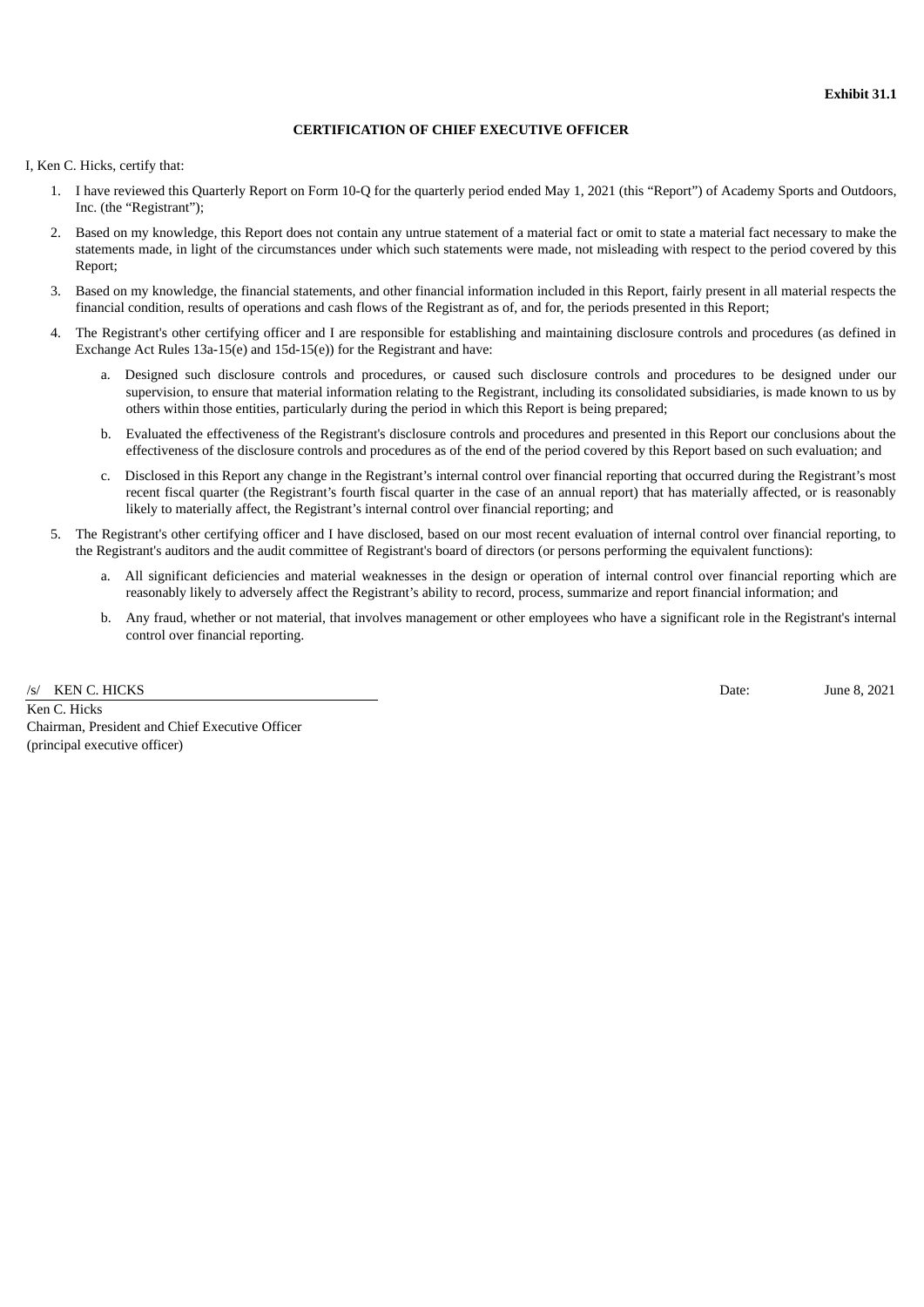# **CERTIFICATION OF CHIEF FINANCIAL OFFICER**

<span id="page-48-0"></span>I, Michael P. Mullican, certify that:

- 1. I have reviewed this Quarterly Report on Form 10-Q for the quarterly period ended May 1, 2021 (this "Report") of Academy Sports and Outdoors, Inc. (the "Registrant");
- 2. Based on my knowledge, this Report does not contain any untrue statement of a material fact or omit to state a material fact necessary to make the statements made, in light of the circumstances under which such statements were made, not misleading with respect to the period covered by this Report;
- 3. Based on my knowledge, the financial statements, and other financial information included in this Report, fairly present in all material respects the financial condition, results of operations and cash flows of the Registrant as of, and for, the periods presented in this Report;
- 4. The Registrant's other certifying officer and I are responsible for establishing and maintaining disclosure controls and procedures (as defined in Exchange Act Rules 13a-15(e) and 15d-15(e)) for the Registrant and have:
	- a. Designed such disclosure controls and procedures, or caused such disclosure controls and procedures to be designed under our supervision, to ensure that material information relating to the Registrant, including its consolidated subsidiaries, is made known to us by others within those entities, particularly during the period in which this Report is being prepared;
	- b. Evaluated the effectiveness of the Registrant's disclosure controls and procedures and presented in this Report our conclusions about the effectiveness of the disclosure controls and procedures as of the end of the period covered by this Report based on such evaluation; and
	- c. Disclosed in this Report any change in the Registrant's internal control over financial reporting that occurred during the Registrant's most recent fiscal quarter (the Registrant's fourth fiscal quarter in the case of an annual report) that has materially affected, or is reasonably likely to materially affect, the Registrant's internal control over financial reporting; and
- 5. The Registrant's other certifying officer and I have disclosed, based on our most recent evaluation of internal control over financial reporting, to the Registrant's auditors and the audit committee of Registrant's board of directors (or persons performing the equivalent functions):
	- a. All significant deficiencies and material weaknesses in the design or operation of internal control over financial reporting which are reasonably likely to adversely affect the Registrant's ability to record, process, summarize and report financial information; and
	- b. Any fraud, whether or not material, that involves management or other employees who have a significant role in the Registrant's internal control over financial reporting.

/s/ MICHAEL P. MULLICAN Date: June 8, 2021

Michael P. Mullican Executive Vice President and Chief Financial Officer (principal financial officer)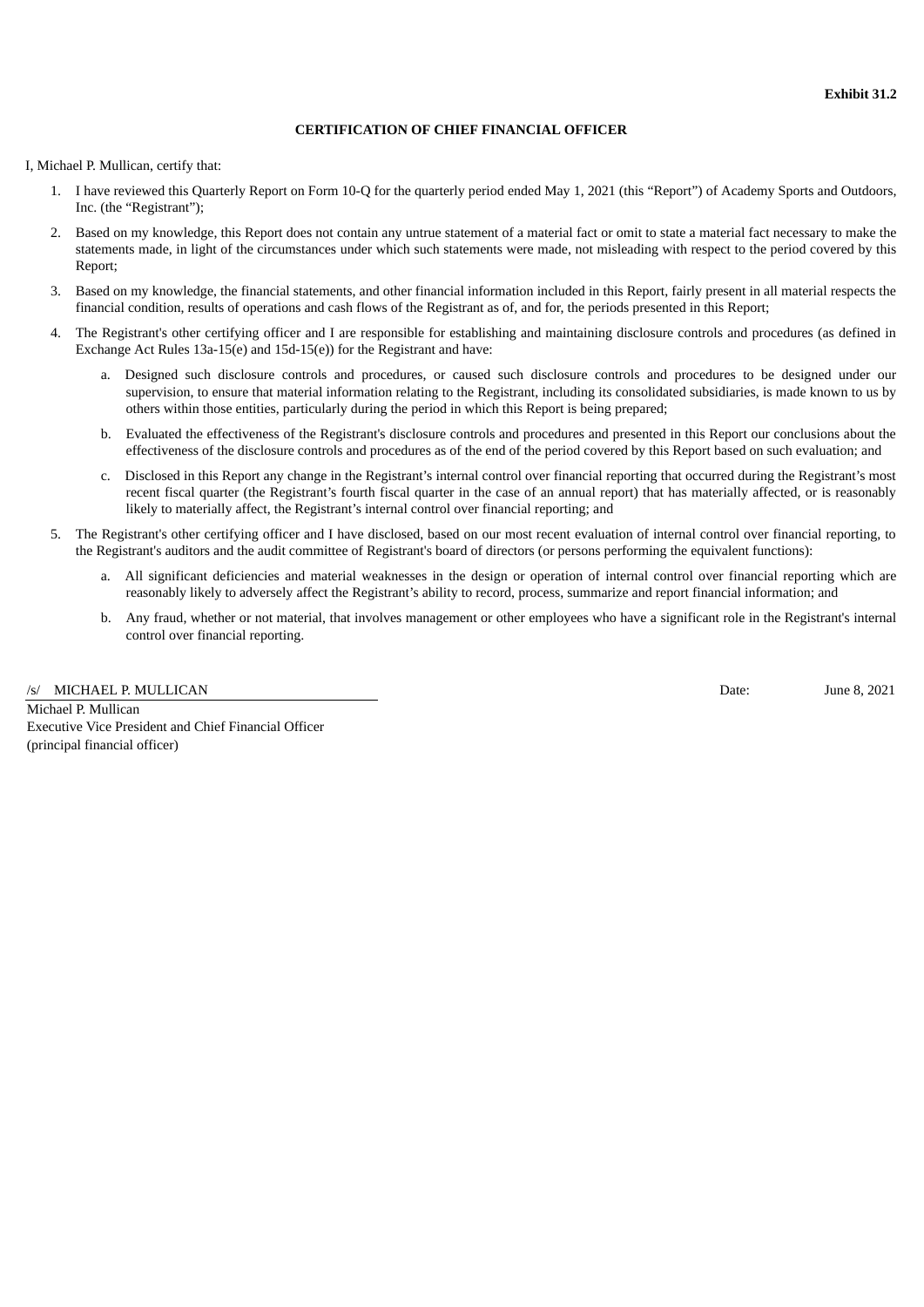# **CERTIFICATION PURSUANT TO 18 U.S.C. SECTION 1350 AS ADOPTED PURSUANT TO SECTION 906 OF THE SARBANES-OXLEY ACT OF 2002**

<span id="page-49-0"></span>In connection with the Quarterly Report on Form 10-Q of Academy Sports and Outdoors, Inc. (the "Company") for the quarterly period ended May 1, 2021, as filed with the Securities and Exchange Commission on the date hereof (the "Report"), I, Ken C. Hicks, Chairman, President and Chief Executive Officer of the Company, do hereby certify, pursuant to 18 U.S.C. Section 1350, as adopted pursuant to Section 906 of the Sarbanes-Oxley Act of 2002, that:

- 1. The Report fully complies with the requirements of Section 13(a) or 15(d) of the Securities Exchange Act of 1934, as amended; and
- 2. The information contained in the Report fairly presents, in all material respects, the financial condition and results of operations of the Company for the periods presented therein.

/s/ KEN C. HICKS Date: June 8, 2021

Ken C. Hicks Chairman, President and Chief Executive Officer (principal executive officer)